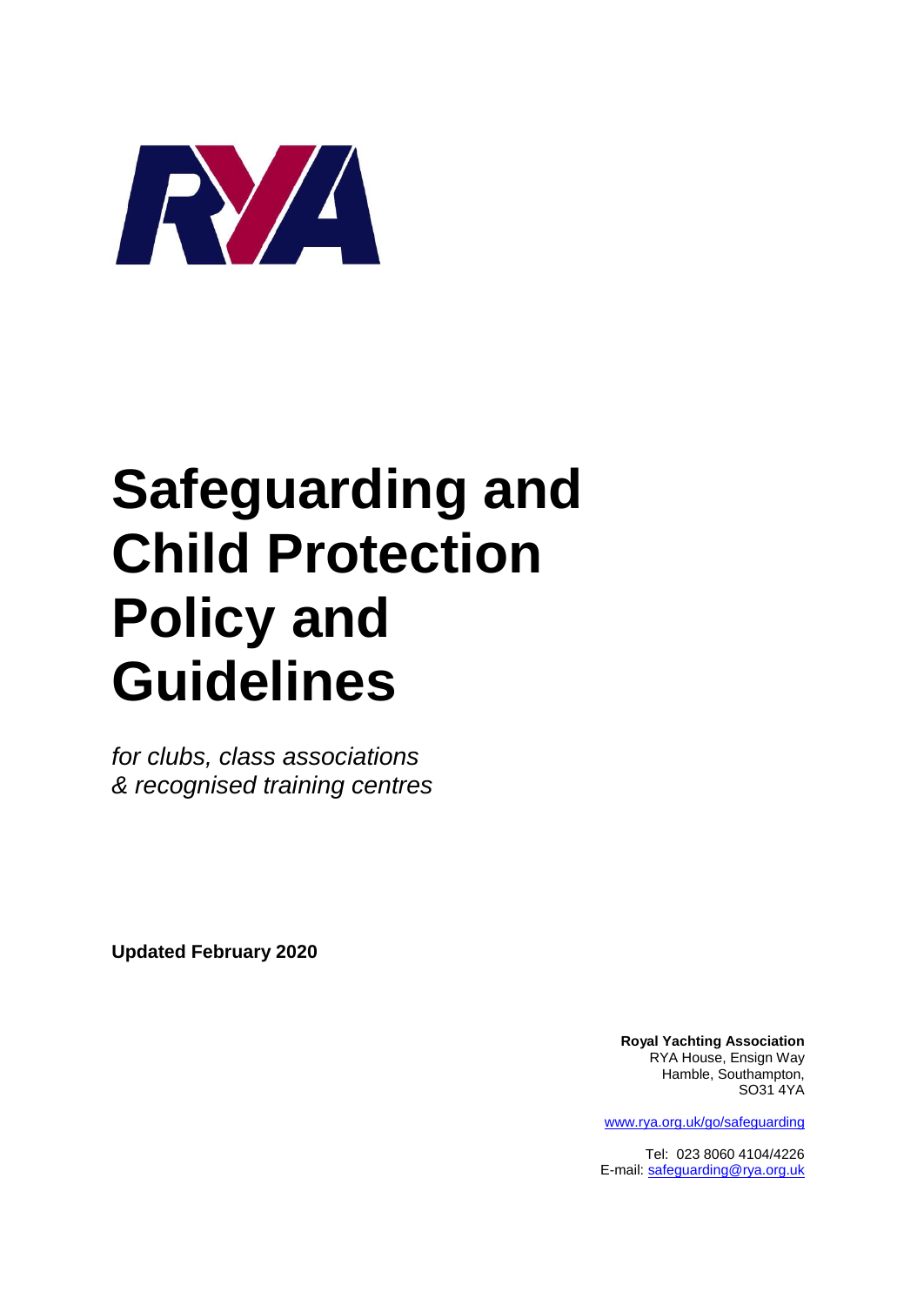# **RYA Safeguarding and Child Protection Policy and Guidelines**

If you require any of this information in a different language or accessible format, please contact the RYA's Safeguarding and Equality Manager on 023 8060 4104 or e-mail [safeguarding@rya.org.uk](mailto:safeguarding@rya.org.uk)

# **Contents**

| 1                                                                     |  |
|-----------------------------------------------------------------------|--|
|                                                                       |  |
| $\overline{2}$                                                        |  |
|                                                                       |  |
|                                                                       |  |
|                                                                       |  |
| 3                                                                     |  |
| 4                                                                     |  |
| 5                                                                     |  |
|                                                                       |  |
|                                                                       |  |
|                                                                       |  |
|                                                                       |  |
|                                                                       |  |
|                                                                       |  |
|                                                                       |  |
|                                                                       |  |
|                                                                       |  |
|                                                                       |  |
| 6                                                                     |  |
|                                                                       |  |
|                                                                       |  |
| $\overline{7}$                                                        |  |
| 8                                                                     |  |
|                                                                       |  |
|                                                                       |  |
|                                                                       |  |
|                                                                       |  |
| Sample Document 5 - Club/Class Association Code of Conduct33          |  |
| Sample Document 6 - Booking and Parental Consent form35               |  |
| Sample Document 7 - Safeguarding and Child Protection referral form41 |  |
|                                                                       |  |
|                                                                       |  |
|                                                                       |  |

#### *Note: The sample documents are intended as a useful reference for clubs, class associations and training centres but must be adapted to fit the requirements of the organisation, activity or event and should not be taken as prescriptive.*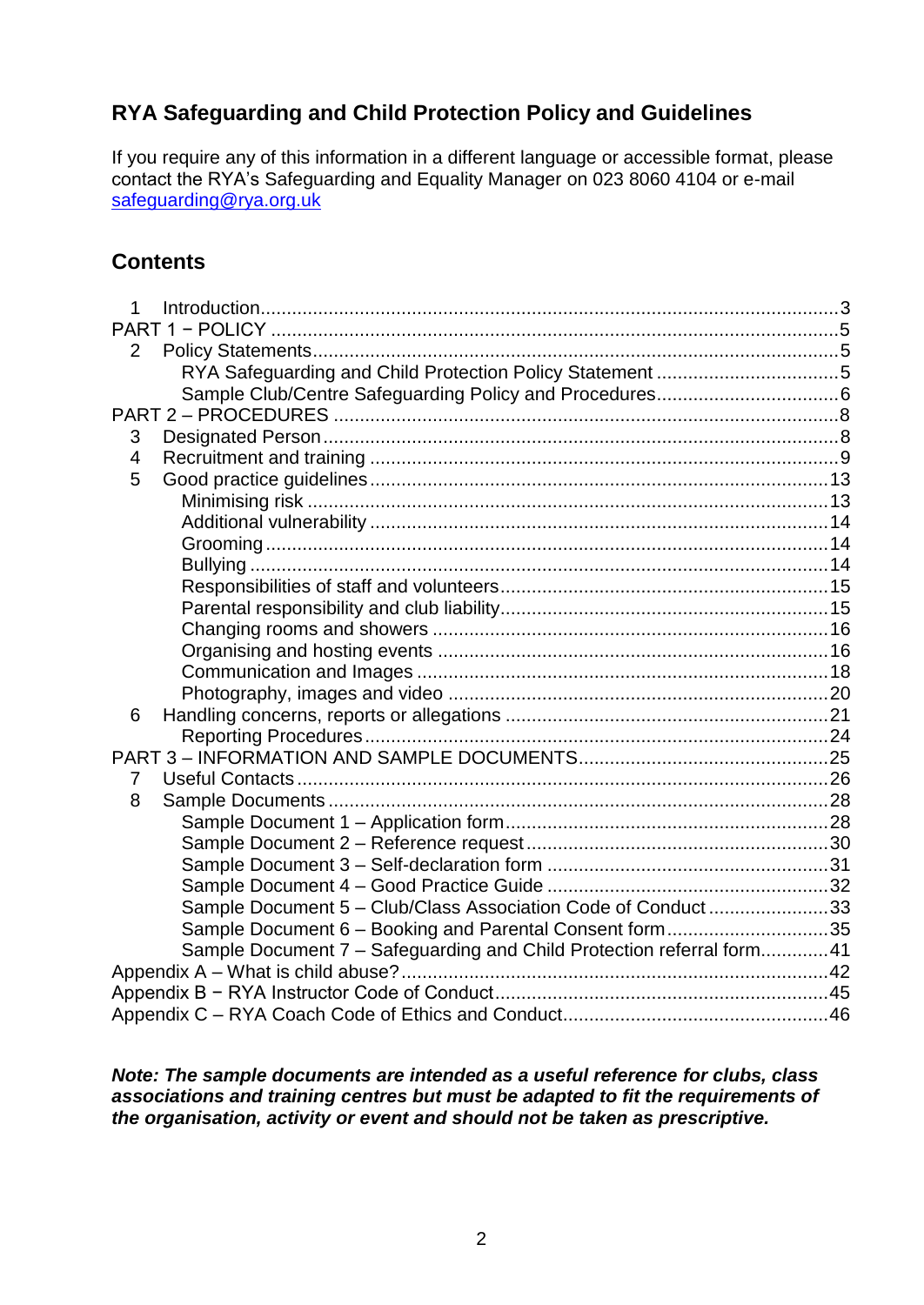# <span id="page-2-0"></span>**1 Introduction**

### Revised Feb 2020

These guidelines have been produced by the RYA to help your organisation to enable children and young people to enjoy the sports of sailing, windsurfing and powerboating in all their forms, in a safe environment. Any section can be copied or adapted to meet the requirements of your organisation. This document can be downloaded from the RYA's website, [www.rya.org.uk/go/safeguarding](http://www.rya.org.uk/go/childprotection)

# **Definition of a child**

The Children Act 1989 defined any person under the age of 18 as a 'child'. In this document and in day to day communications the terms 'children' and 'young people' are both used, recognising that older teenagers may prefer not to be referred to as 'children' although they are still children in the eyes of the law.

# **Safeguarding adults**

Many of the safeguarding principles in these guidelines also apply to 'vulnerable adults' or 'adults at risk', but the categories of abuse and the statutory procedures to be followed in the case of a concern are different. We recommend that you refer to our separate guidance on Safeguarding Adults which can also be found at [www.rya.org.uk/go/safeguarding](http://www.rya.org.uk/go/safeguarding)

# **RYA requirements**

RYA Recognised Training Centres (RTCs) that teach under 18s, including all OnBoard and Team15 clubs and centres, are required to have a formal safeguarding and child protection policy which is checked as part of their annual inspection. RYA British Youth Sailing (BYS) Recognised Clubs and Recognised Junior and Youth Class Associations are also required to adopt and maintain a safeguarding and child protection policy.

# **Recommended actions**

If your club or organisation is not an RTC or BYS Recognised Club but your membership includes children and families, and/or the organisation provides training or activities for under-18s, it is strongly recommended that you adopt a similar **policy** and some straightforward **procedures** to put the policy into practice.

There are several good reasons for doing this:

- to safeguard children from physical or emotional harm, both on and off the water
- to assure parents that their children are as safe at your organisation as they are when taking part in any other sport or leisure activity
- to raise awareness amongst all of your members, volunteers or employees so that they know what to do if they are concerned about a child, whether the concern relates to:
	- $\circ$  the child's welfare at your site or
	- o something happening outside the sport that a child discloses to someone they trust at your club or centre
- to protect coaches, instructors, officials or volunteer helpers by giving them some practical, common sense guidelines to avoid placing themselves in situations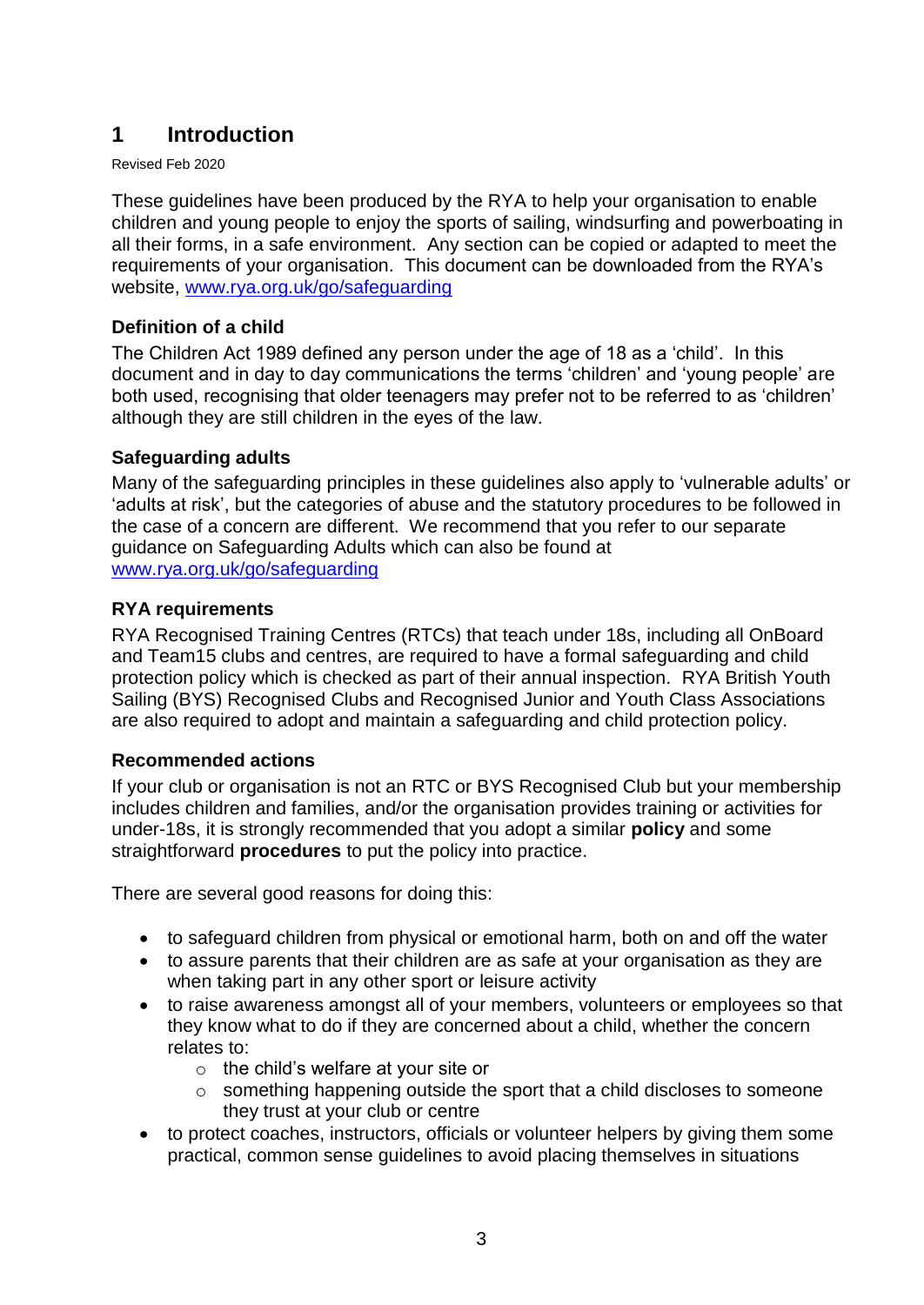where they are open to allegations which could seriously damage their lives and careers

• to protect the organisation, by showing that you have taken 'all reasonable steps' to provide a safe environment.

Your organisation is therefore strongly advised to take the following steps:

**1. Adopt a policy statement** that defines the organisation's commitment to providing a safe environment for children. 'Child Protection' can be an emotive term because people associate it with the most serious kinds of child abuse. 'Safeguarding' has become a more common term for promoting children's welfare, whilst 'child protection' tends to refer to actions taken in response to a specific concern or allegation.

If you have a training centre attached to a club, the policy should be adopted by the whole club and all members should be aware of it, not just those directly involved in children's training and activities. '**Safeguarding is everyone's responsibility'** (Statutory guidance 'Working Together to Safeguard Children' 2018).

- **2. Produce a simple code of practice and procedures** governing how the organisation runs. This should cover:
	- the safe recruitment of staff/volunteers who will be in contact with children *(see Section 4)*
	- good practice guidelines to ensure the safety and welfare of children at all times whilst at your site, both on and off the water *(see Section 5)*
	- handling concerns, reports or allegations *(see Section 6).*

Everyone in the organisation should be aware of the policy and have access to the supporting procedures, and those working with children must be familiar with the procedures and receive appropriate induction and training.

# **You can take as your starting point the basic sample policy on page 6 and add to it the sections of these Guidelines that are relevant to your club, centre or class association.**

For information on a Club's legal liability and duty of care, go to the Club Zone of the RYA website [www.rya.org.uk/the-club-zone](http://www.rya.org.uk/the-club-zone) (you'll need your club's or class association's login, please contact [membership@rya.org.uk](mailto:membership@rya.org.uk) if you don't know it) and select Club Management, Health & Safety, Organising and Managing Events to find a link to our 'Race, Training and Event Management' guide.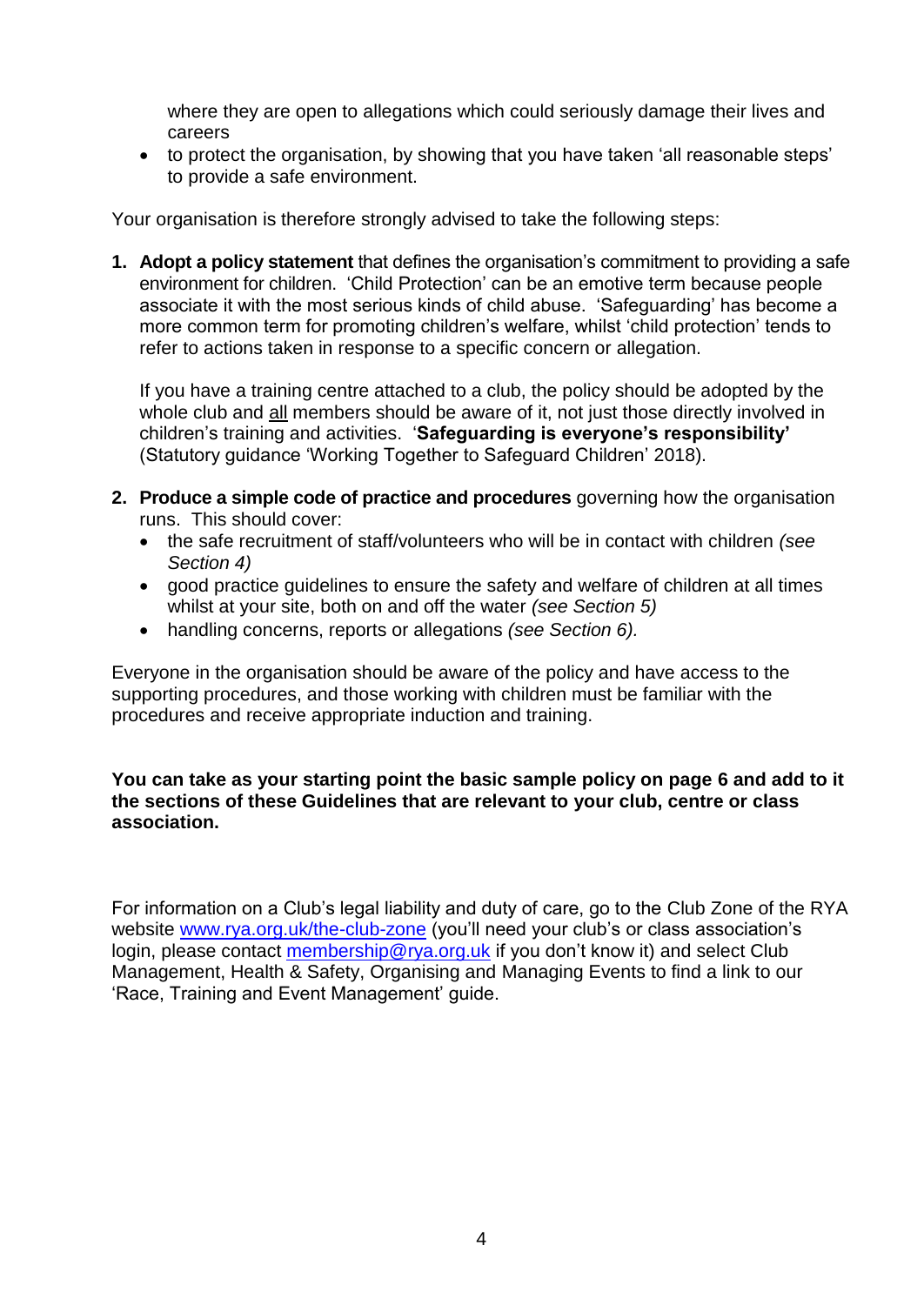# <span id="page-4-0"></span>**PART 1 − POLICY**

# <span id="page-4-1"></span>**2 Policy Statements**

<span id="page-4-2"></span>**RYA Safeguarding and Child Protection Policy Statement**

Revised Jan 2020

**This policy refers to anyone under the age of 18, defined as a child by the Children Act 1989<sup>1</sup> . The policy applies to all RYA employees, contractors and volunteers.** 

**The RYA is committed to safeguarding children taking part in its activities from physical, sexual or emotional harm, neglect or bullying. We recognise that the safety, welfare and needs of the child are paramount and that any child, irrespective of age, disability, race, religion or belief, sex, sexual or gender identity or social status, has a right to protection from discrimination and abuse.** 

**The RYA takes all reasonable steps to ensure that, through safe recruitment, appropriate operating procedures and training, it offers a safe and fun environment to children taking part in RYA events and activities.** 

**The child's experience of the sport is our priority. We will create a safe and welcoming environment, both on and off the water, where children can have fun and develop their skills and confidence. We will treat all children with respect, celebrate their achievements and listen to their views and experiences.**

**Relevant RYA recognised training centres are required and all affiliated clubs and class associations are encouraged to adopt and implement similar policies and procedures. The RYA will provide them with information and support.**

The RYA:

- Recognises that safeguarding children is the responsibility of everyone, not just those working directly with them.
- Carefully recruits and selects all RYA employees, contractors and volunteers in roles involving close contact with children and provides them with appropriate information or training.
- Responds swiftly and appropriately to all complaints and concerns about poor practice or suspected abuse, referring to external agencies as necessary.
- Regularly reviews safeguarding procedures and practices in the light of experience or to take account of legislative, social or technological changes.
- Communicates changes and shares good practice with training centres, clubs and class associations.

This policy will be reviewed by the RYA Safeguarding Steering Group annually and by the RYA Board at least every three years.

# **The RYA Safeguarding and Equality Manager should be notified of all relevant concerns, allegations or complaints.**

<sup>&</sup>lt;u>.</u> <sup>1</sup> Applies in England and Wales. The relevant legislation in Scotland is the Children (Scotland) Act 1995, and in Northern Ireland the Children (Northern Ireland) order 1995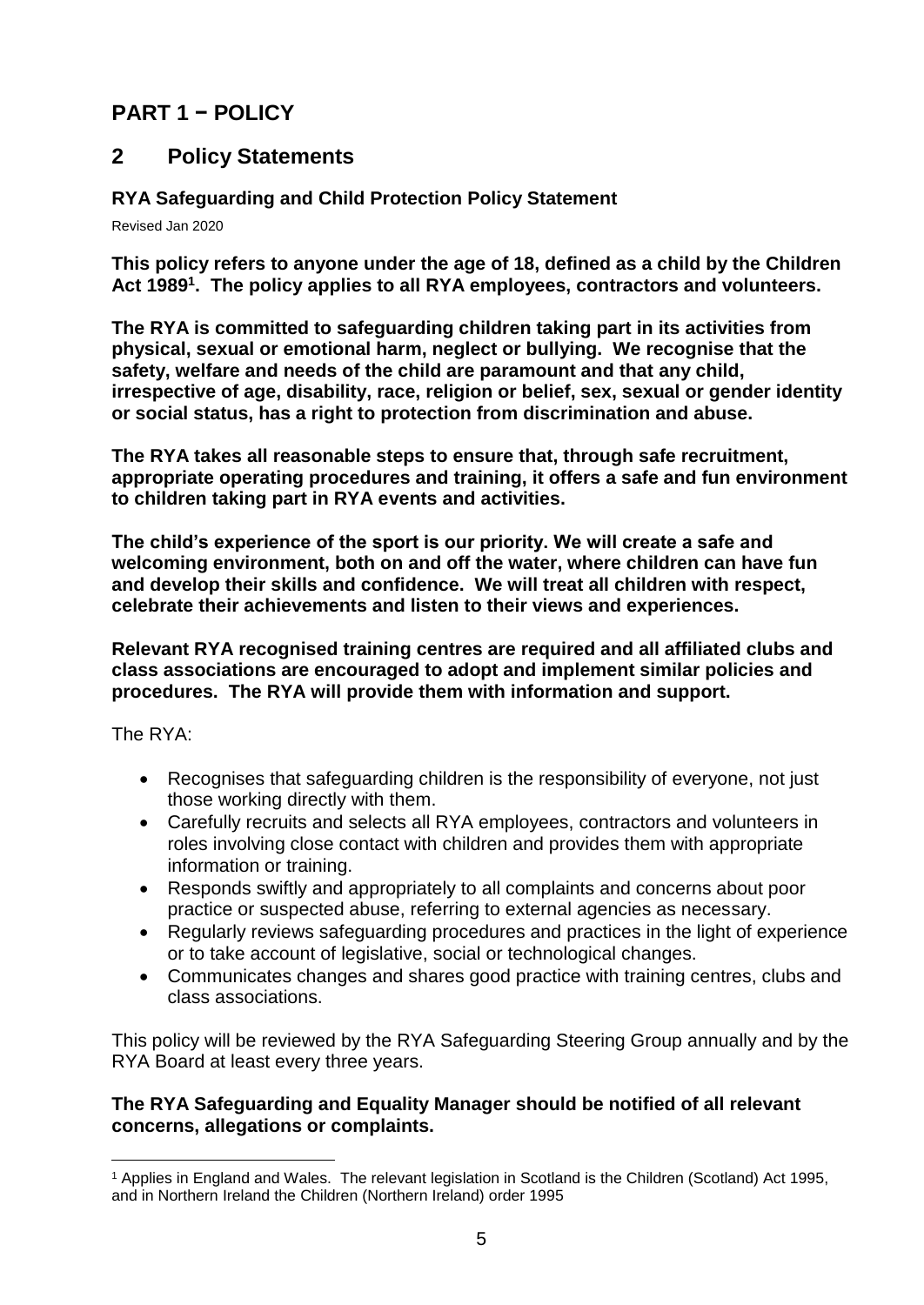### <span id="page-5-0"></span>**Sample Club/Centre Safeguarding Policy and Procedures**

Revised Feb 2020

*Note: this is an example of how a Club/Centre policy might be laid out. The exact content and level of detail should reflect the organisation's own requirements and practices. The references in italics are suggested attachments. Those working with young people should receive appropriate training, an induction covering your safeguarding procedures, and have access to the RYA's full Safeguarding and Child Protection Guidelines.*

### **Policy Statement**

(Organisation name) is committed to safeguarding children taking part in its activities from physical, sexual or emotional harm, neglect or bullying. We recognise that the safety, welfare and needs of the child are paramount and that any child, irrespective of age, disability, race, religion or belief, sex, sexual or gender identity or social status, has a right to protection from discrimination and abuse.

(Organisation name) takes all reasonable steps to ensure that, through safe recruitment, appropriate operating procedures and training, it offers a safe and fun environment to children taking part in its events and activities.

For the purposes of this policy anyone under the age of 18 should be considered as a child. All members of the Club should be aware of the policy.

### **Club Welfare Officer**

The Club Welfare Officer is: (Phone, mobile, e-mail, etc)

### **Staff and Volunteers**

All Club staff and volunteers whose role brings them into regular contact with young people will be asked to provide references. The Club Welfare Officer and those regularly instructing, coaching or supervising young people will also be asked to apply for an Enhanced Criminal Records Disclosure, with Barred List check if appropriate. [In Scotland: ... to apply for PVG Scheme Membership.]

#### **Good Practice**

All members of the Club should follow the good practice guidelines attached *(see RYA Sample Document 4)* and agree to abide by the Club Code of Conduct *(see RYA Sample Document 5)* and the RYA Racing Charter contained in the Racing Rules of Sailing. Those working or volunteering with young people should be aware of the guidance on recognising abuse (*see RYA Appendix A)*.

Adults are requested not to enter the showers and changing rooms at times when children are changing before or after junior/youth training or racing. If this is unavoidable it is advised that they are accompanied by another adult.

The Club will seek written consent from parents/carers before taking photos or video of a child at an event or training session or publishing such images. Parents and spectators should be prepared to identify themselves if requested and state their purpose for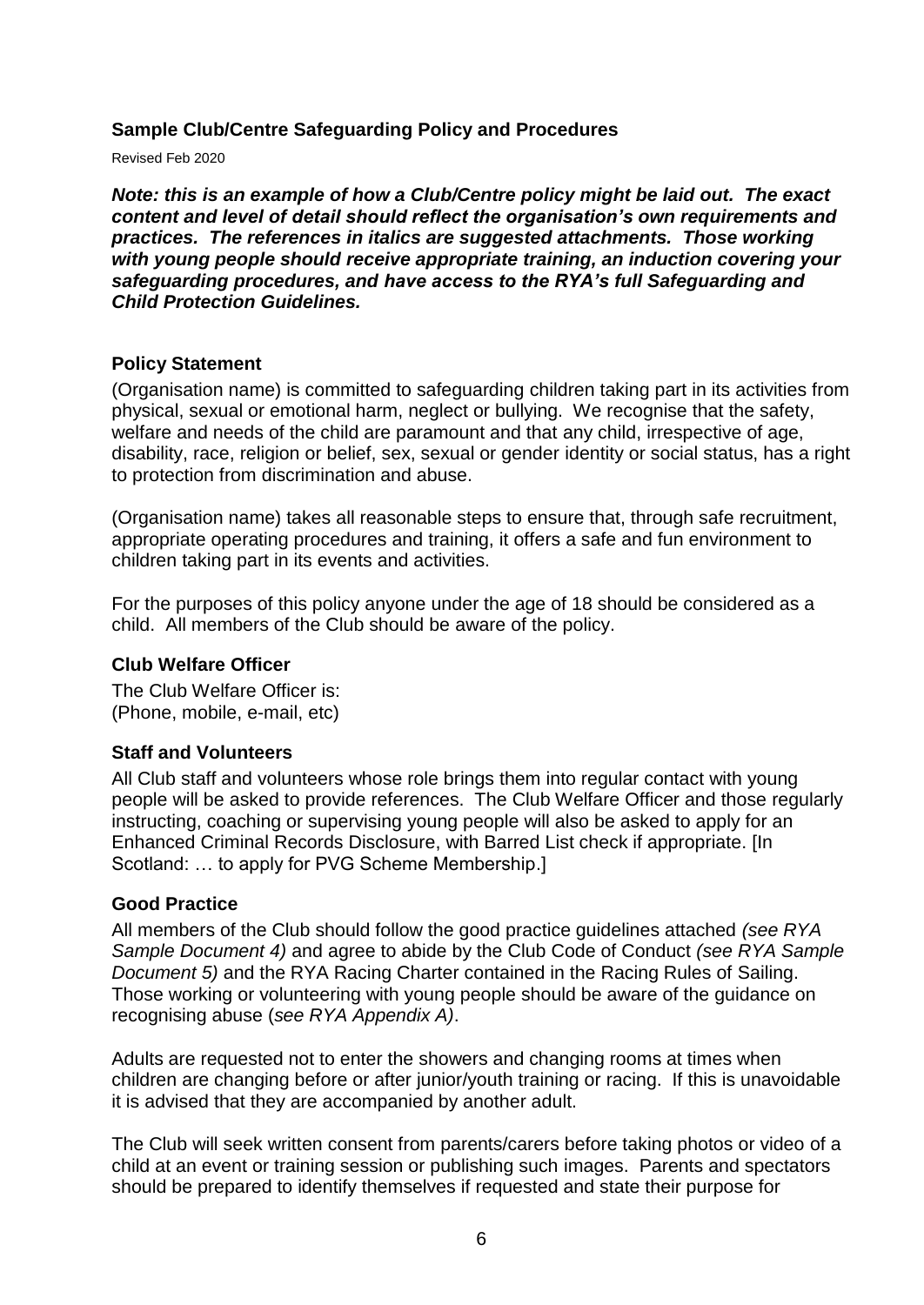photography/filming. If the Club publishes images of children, no identifying information other than names will be included. Any concerns about inappropriate or intrusive photography or the inappropriate use of images should be reported to the Club Welfare Officer.

## **Concerns**

Anyone who is concerned about a young member's or participant's welfare, either outside the sport or within the Club, should inform the Club Welfare Officer immediately, in strict confidence. The Club Welfare Officer will follow the attached procedures *(see RYA Flowcharts 1 and 2).*

Any member of the Club failing to comply with the Safeguarding policy or any relevant Codes of Conduct may be subject to disciplinary action under Club Rule XX.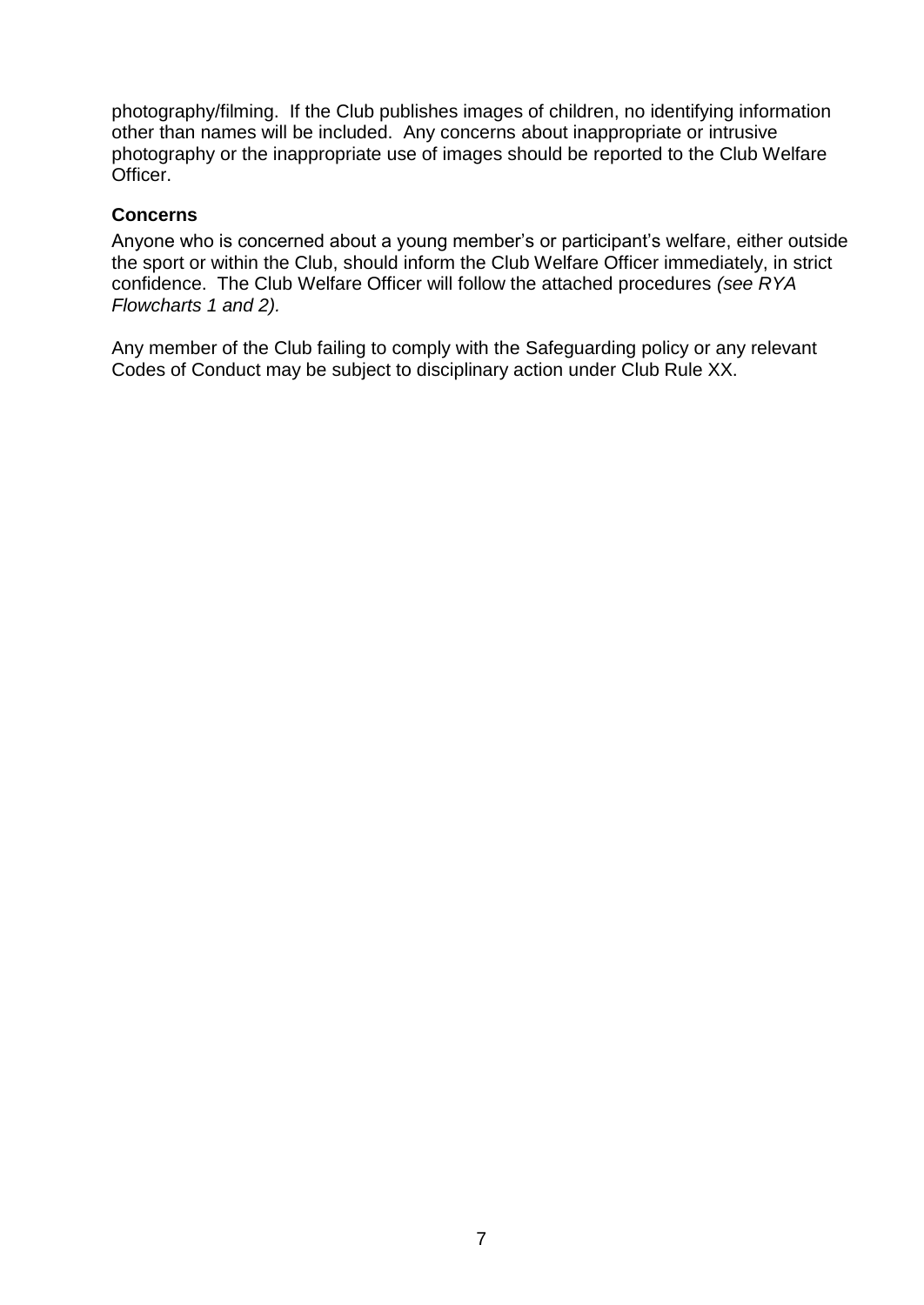# <span id="page-7-0"></span>**PART 2 – PROCEDURES**

# <span id="page-7-1"></span>**3 Designated Person**

Revised Feb 2020

Although everyone has a role to play in ensuring that children are safe, it is recommended that a designated individual has specific responsibility for implementing your policy. You could use the term 'Club Welfare Officer', 'Child Protection Officer' or 'Safeguarding Officer'. They should inform the RYA Safeguarding Manager when they are appointed, to ensure that they receive relevant information and advice.

In a Training Centre this might be a senior member of staff – ideally not the person in charge but someone who is independent of any disciplinary procedure.

In a club it could be a volunteer, ideally someone with relevant knowledge and experience, who is perceived as being approachable and having a child-centred approach. They don't need to be an expert – that is the role of Children's Services and the Police. If they haven't received any previous training, see page 12 for information.

The designated person's role description could include:

- Maintaining up-to-date policy and procedures, compatible with the RYA's.
- Ensuring that relevant staff and/or volunteers are aware of and follow the procedures, including implementing safe recruitment procedures.
- Advising the management committee on safeguarding and child protection issues.
- Maintaining contact details for local Children's Services and Police. If you are unable to obtain contact details from your local authority's website or the phone book, the RYA Safeguarding and Equality Manager can provide this information on request.

If there is a concern, the designated person would:

- Be the first point of contact for any concerns or allegations, from children or adults, ensuring that confidentiality is maintained in all cases.
- Decide on the appropriate action to be taken, in line with the organisation's procedures and in conjunction with the person in charge (Commodore, Principal etc).
- Keep the RYA informed as necessary *(see flowcharts in Section 6)*.

Everyone in the organisation should know who the Welfare Officer is and how to contact them. An RYA poster for clubs and training centres to display this information can be downloaded from the RYA website [www.rya.org.uk/go/safeguarding](http://www.rya.org.uk/go/childprotection) or contact the Safeguarding and Equality Manager (see below).

### **RYA designated person**

RYA Safeguarding and Equality Manager, tel. 023 8060 4104, RYA Safeguarding Officer, tel. 023 8060 4226, e-mail [safeguarding@rya.org.uk](mailto:safeguarding@rya.org.uk) 

Contact details for the Safeguarding Leads at RYA Scotland, RYA Cymru Wales and RYA Northern Ireland are shown in Section 7.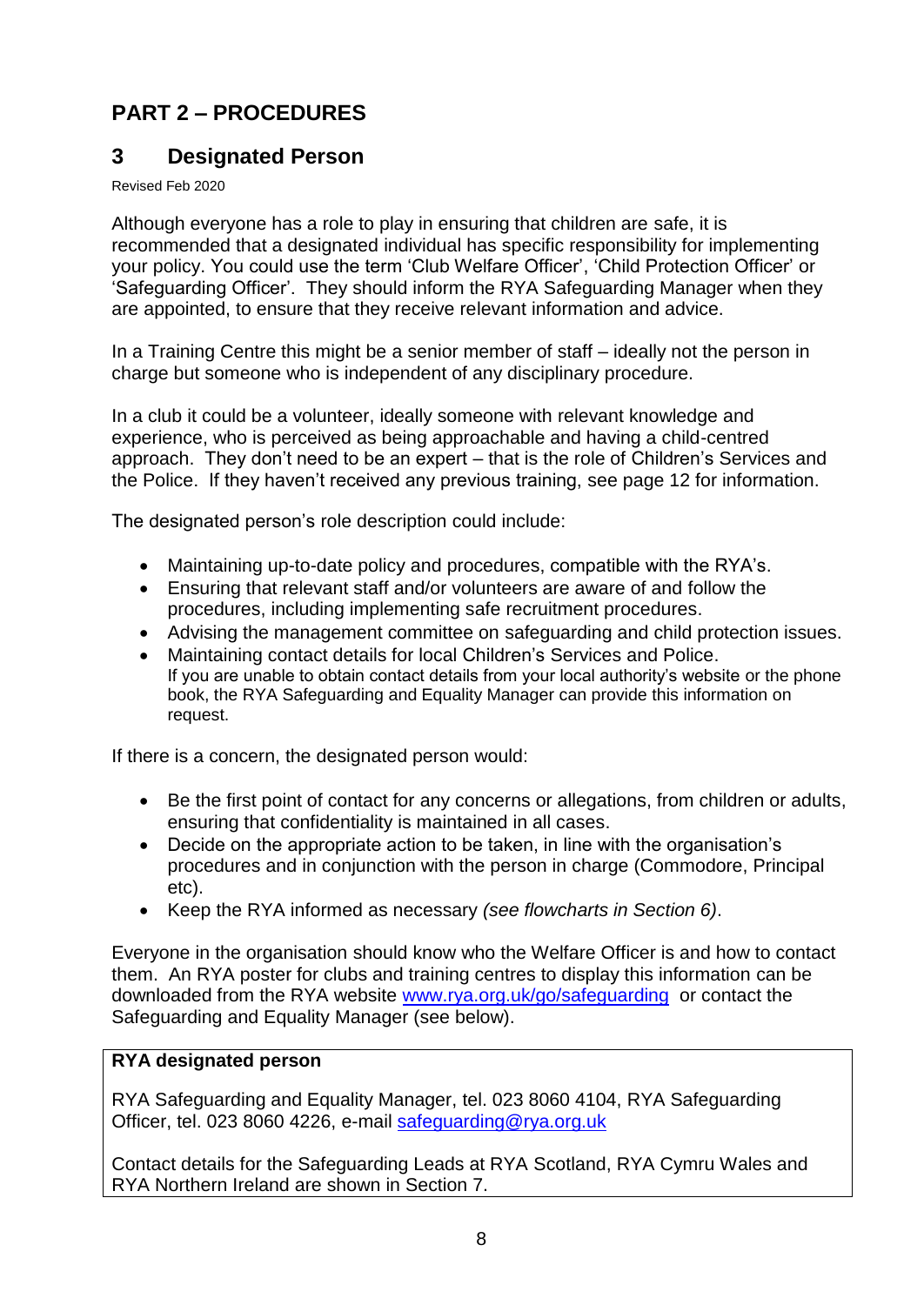# <span id="page-8-0"></span>**4 Recruitment and training**

# Revised Feb 2018

If a good recruitment policy is adopted, and safeguarding is covered in the organisation's risk assessment and operating procedures, the opportunity for an individual with poor intent towards children to gain access to the organisation or to abuse a position of trust should be minimised.

All applications, whether for paid or voluntary work, should be subject to an appropriate level of scrutiny. The level of checking you carry out should be proportionate to the role and the level of risk involved and in line with relevant statutory requirements. The risk is higher if the person will be in regular contact with the same child or children, in sole charge of children with no parents or other adults present, and/or in a role involving authority and trust, such as an instructor or coach.

The organisation should agree a clear policy and apply it fairly and consistently:

- **who to check** 
	- paid staff and/or volunteers (if they have the same level of responsibility and contact, they should be treated in the same way whether they are paid or not)
	- new applicants only or existing volunteers/staff as well (if you are introducing checking for the first time you might want to start with new applicants and then check your existing volunteers or staff in priority order, depending on their role)
	- those with specific responsibilities (eg. instructor, centre principal, child protection/welfare officer, coach, head of cadet section) or anyone who regularly helps with junior/youth activity
- the **level of check** to be conducted for each category
	- references
	- self-declaration see Sample Document 3 (please note that this does not ask about criminal record; if you are entitled to ask an applicant about their spent criminal record it is recommended that you request a Criminal Records Disclosure)
	- Enhanced Criminal Records Disclosure (and Barred List check if appropriate) or membership of the Protection of Vulnerable Groups Scheme (Scotland only), if the role is eligible.

# **It is a criminal offence under the Safeguarding Vulnerable Groups Act 2006**

- for a Barred individual to work in Regulated Activity/Regulated Work
- for an organisation to knowingly allow someone who has been Barred to work in Regulated Activity/Regulated Work, and
- for an organisation to fail to make a referral to the Disclosure and Barring Service/Disclosure Scotland if they have dismissed someone from Regulated Activity/Regulated Work for harming a child or vulnerable adult or placing them at risk of harm, or would have dismissed them if they had not resigned.

# **Are they competent?**

You are more likely to recruit and retain someone who is well suited to their role, and ensure equality of opportunity, if you: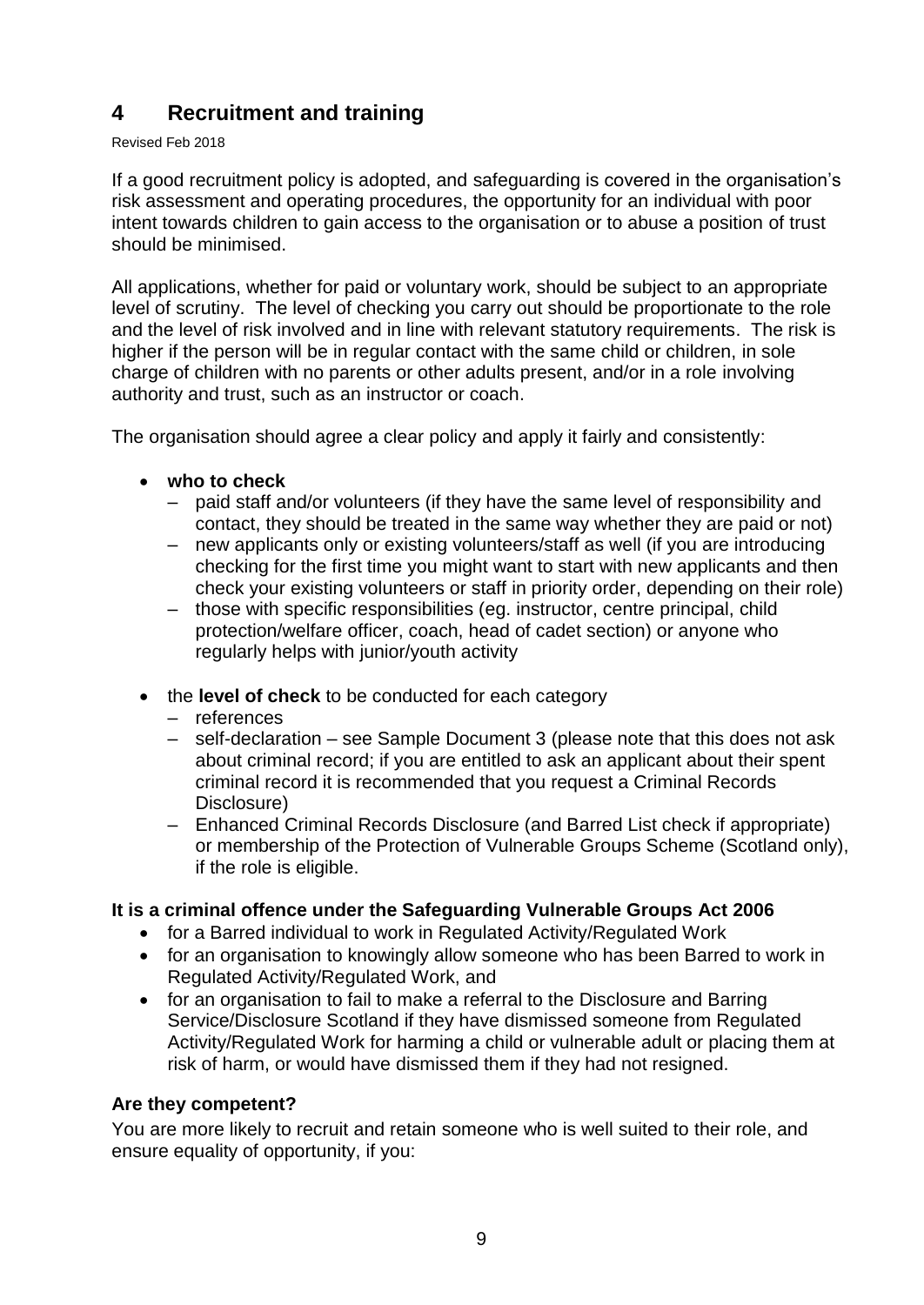- provide the applicant with a clear job or role description so that they understand what the work involves
- draw up a 'person specification' listing the key qualifications, skills, experience and qualities you're looking for
- check that the applicant is competent for the role, eg. they hold an appropriate and valid RYA instructor certificate, coach qualification or powerboat/safety boat certificate if required
- provide an induction, training, mentoring or supervision to cover any areas where they may lack experience or confidence and familiarise them with your organisation's operating procedures.

# **Are they safe?**

If the role involves contact with children, you should at least:

- ask them to provide information about their past career or relevant experience *(see Sample Document 1 for sample application form)*
- ask their reasons for leaving earlier posts, or moving area, and make sure there are no unexplained gaps in their career history
- explore their experience of and attitude towards working with children
- take up references, at least one of which should be from someone who has firsthand knowledge of their previous work with children, and make the nature of the work clear to the referees *(see Sample Document 2 for sample reference request).*

If the role involves regularly training or supervising children or is a position of trust or authority over children's welfare and eligible for a Criminal Records check, you are strongly advised to:

- First ask the applicant to complete a self-declaration form *(see Sample Document 3).* Although they might make a false declaration, the fact that your organisation has these procedures in place may deter anyone with a criminal record related to their suitability to work with children from proceeding any further
- Before confirming their appointment, ask the applicant to apply for an Enhanced Criminal Records Disclosure (with Barred List check if appropriate) or Protection of Vulnerable Groups scheme membership (see below).

# **Criminal Records Disclosures (DBS/AccessNI) and Protection of Vulnerable Groups (PVG) Scheme**

Revised Feb 2020

Organisations affiliated to or recognised by the RYA can access the DBS. Access NI or PVG processes through the RYA which is a registered Umbrella/ Intermediary Body. The procedure varies according to the home country and legal jurisdiction in which your organisation is located (see below). The service is free for volunteers. A fee is payable to the DBS/AccessNI/ Disclosure Scotland in the case of paid staff. Information is available from the RYA website [www.rya.org.uk/go/safeguarding](http://www.rya.org.uk/go/safeguarding) or contact [disclosure@rya.org.uk](mailto:disclosure@rya.org.uk)

DBS checks, Access NI checks and the PVG Scheme should only be used in conjunction with the other checks listed above and not relied on in isolation. A clear Disclosure is not a guarantee that the applicant has never done anything wrong, it only shows whether or not they have been caught.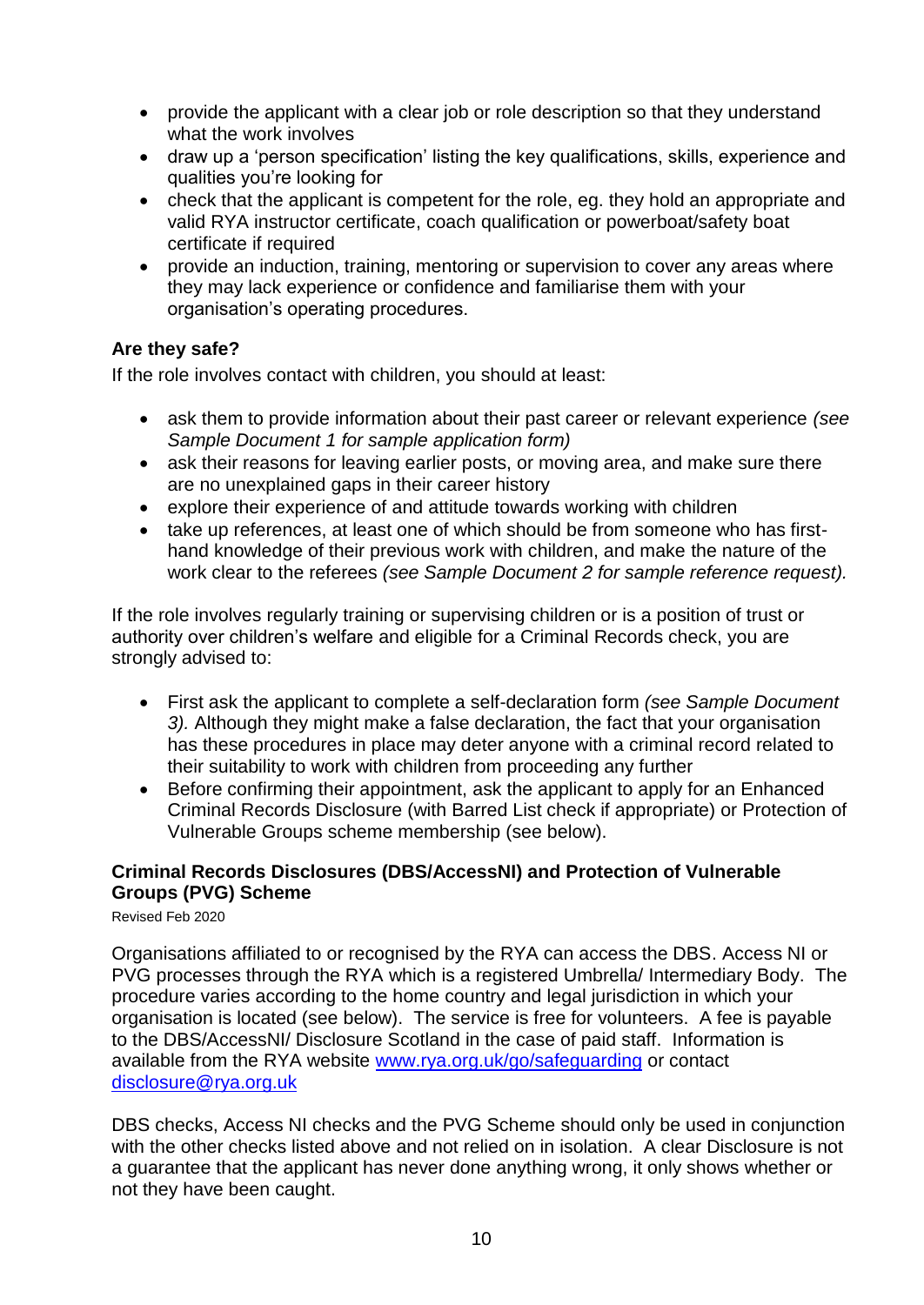Although it is not a legal requirement for voluntary sports clubs or private employers to ask their staff or volunteers to apply for Disclosures, it is an offence to allow someone to undertake regulated activity/work if they have been barred from working with the relevant vulnerable group. There is a risk that determined known offenders who are no longer able to work undetected in the statutory sector may move into the voluntary and sports sectors. If groups from local schools come to your site, a school may request that you check your instructors or volunteers so that they are subject to the same level of scrutiny as the children's teachers.

# **England, Wales and Northern Ireland**

An individual is only eligible to apply for an Enhanced Disclosure, which will disclose their 'spent' as well as their 'unspent' record, if they will be in a position listed under the exceptions to the Rehabilitation of Offenders Act 1974, ie. one that involves regularly teaching, training, instructing, caring for or supervising persons under 18. They can only be required to apply for the additional Barred List check if they will be undertaking 'regulated activity' with children or vulnerable adults as defined under the Safeguarding Vulnerable Groups Act 2006, amended by the Protection of Freedoms Act 2012.

# **Scotland**

If the normal duties of someone in your organisation include 'regulated work' with children or protected adults, they are required to apply for membership of the Protection of Vulnerable Groups (PVG) Scheme. This includes people who applied for an old-style Disclosure in the past. Once an individual is a member of the Scheme, current and subsequent employers or voluntary organisations can check whether their membership status has changed or any relevant information has been added to their record.

### **Confidentiality and data storage**

Revised Feb 2018

All personal information, including Disclosure information, should be treated as confidential, stored securely and only shared with those who need to see it in the course of their duties or to protect children, in accordance with the DBS/PVG/AccessNI Codes of Conduct and your organisation's Data Privacy Policy.

# **RYA recruitment and induction policy**

Revised Feb 2020

The RYA requires all employees and contractors recruited to posts involving regular contact with children to provide references and to obtain an Enhanced Criminal Records Disclosure, with Barred List check if applicable, or to join the Protection of Vulnerable Groups Scheme (Scotland only) prior to confirmation of appointment. All RYA Instructors, Racing Coaches and Race Officials sign up to the relevant Codes of Conduct (see Appendices B and C).

The Safeguarding and Child Protection policy statement is contained in the RYA Staff Handbook issued to all new employees. All RYA employees and contractors whose work will involve contact with children are required to familiarise themselves with these Guidelines and to undertake appropriate training and CPD.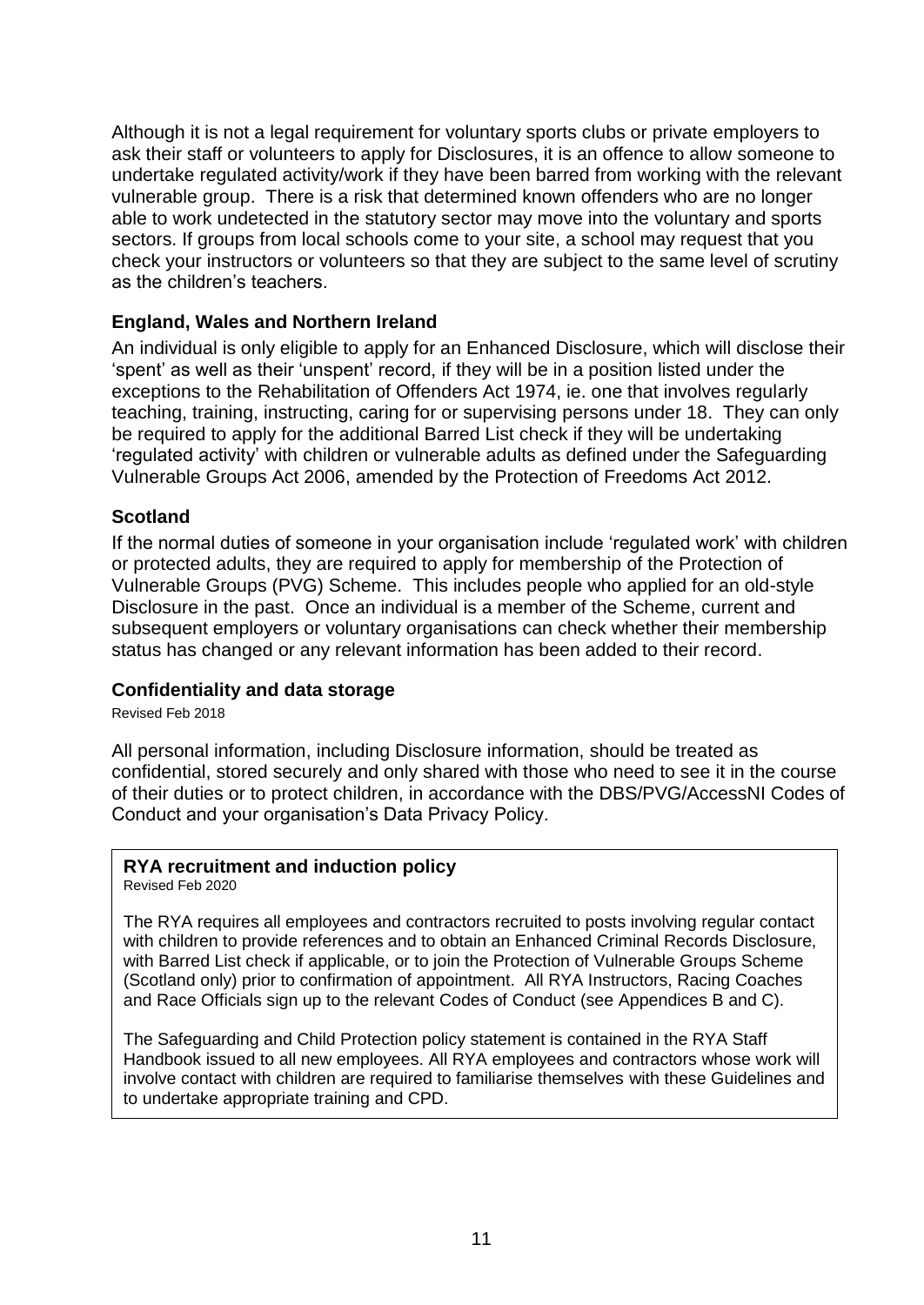# **Safeguarding Training**

Revised Feb 2018

Organisations should ensure that all staff or volunteers working with children have undertaken training appropriate to their role. This may be through formal training, an online course, induction and mentoring and/or continuing professional development.

#### **Workshops**

The RYA has a number of Tutors accredited by UK Coaching to deliver a three-hour basic awareness workshop 'Safeguarding and Protecting Children' to RYA clubs and centres in England. We can also arrange workshops in Wales through UK Coaching. Any club or centre interested in running a workshop for 10-20 people should contact the RYA's Safeguarding Officer on 023 8060 4226, [safeguarding@rya.org.uk](mailto:safeguarding@rya.org.uk) . Clubs and centres in Northern Ireland should contact the Child Protection in Sport Unit on 02890 351135.

Places at open multi-sport 'Safeguarding and Protecting Children' workshops in England and Wales can be booked directly via UK Coaching – click on this link: <http://www.ukcoaching.org/workshops/workshop-search>

In Scotland there is a new course available, 'Child Wellbeing & Protection in Sport' (CWPS). For more information contact Liza Linton, RYA Scotland Development Manager, on 0131 317 7388, [liza.linton@ryascotland.org.uk](mailto:liza.linton@ryascotland.org.uk)

Some local authorities and Local Safeguarding Children Boards also provide safeguarding awareness training, but this will not be specific to a sports setting.

### Online training

The RYA has developed an online safeguarding awareness course 'Safe + Fun' which is available through more than 60 RYA Training Centres. To find a centre, use the 'Where's my nearest' function on the RYA website. It is a mandatory requirement for those intending to qualify as RYA Instructors, Senior Instructors or Racing Coaches to complete the online course prior to their Instructor or Coach course. The course is also available to anyone wishing to gain a basic awareness of safeguarding issues, or to refresh their knowledge.

A further online module for Club Welfare Officers is also available. Contact the RYA Safeguarding Officer at [safeguarding@rya.org.uk](mailto:safeguarding@rya.org.uk) or 023 8060 4226 to enrol.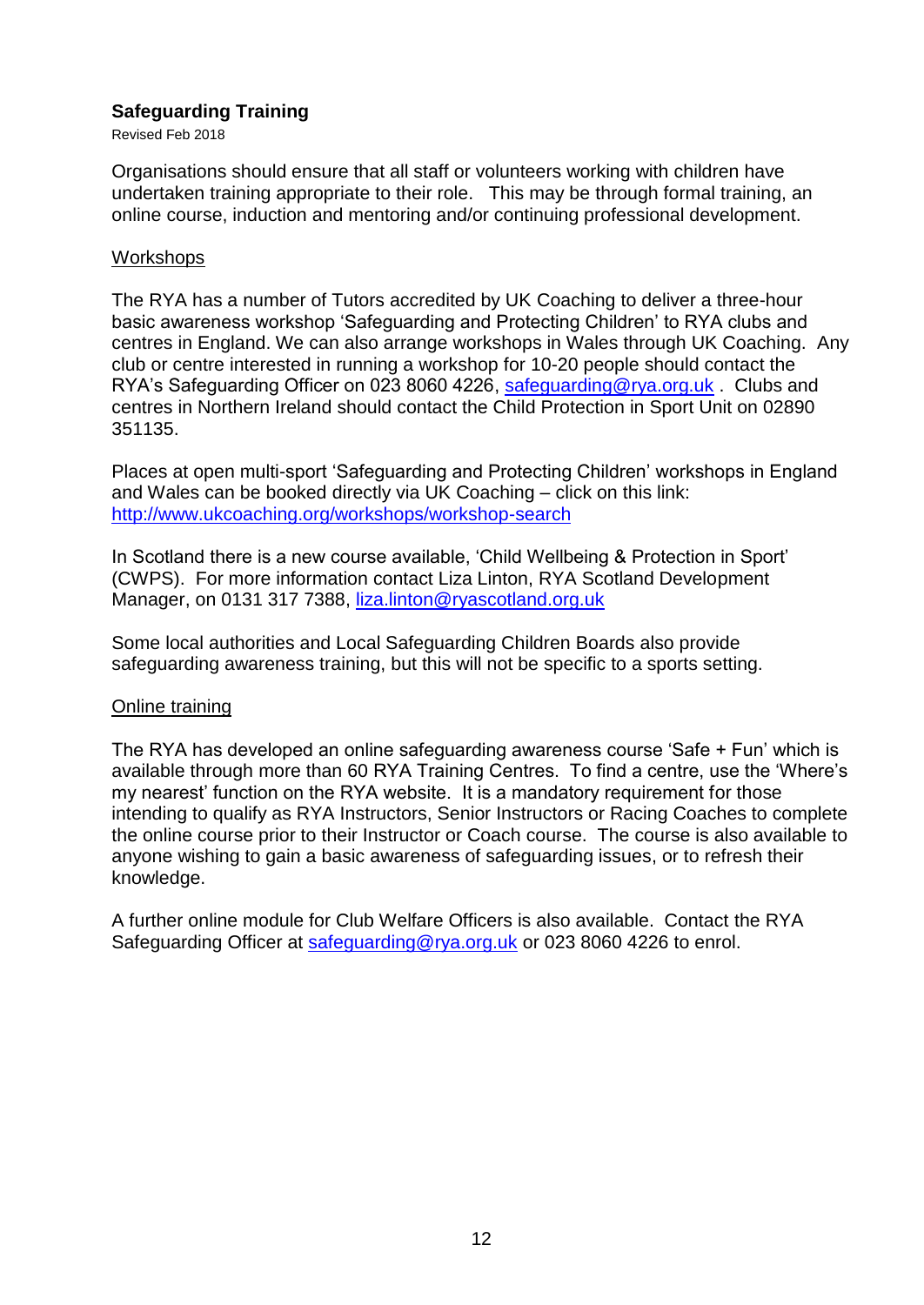# <span id="page-12-0"></span>**5 Good practice guidelines**

# **Culture**

It is important to develop a culture within your organisation where both children and adults feel able to raise concerns, knowing that they will be taken seriously, treated confidentially and will not make the situation worse for themselves or others.

# <span id="page-12-1"></span>**Minimising risk**

*(see also Good Practice Guide, Sample Document 4)* Revised Dec 2016

Plan the work of the organisation and promote good practice to minimise situations where adults are working unobserved or could take advantage of their position of trust. Good practice protects everyone – children, volunteers and staff.

These common sense guidelines should be available to everyone within your organisation:

- Avoid spending any significant time working with children in isolation
- Do not take children alone in a car, however short the journey
- Do not take children to your home as part of your organisation's activity
- Where any of these are unavoidable, ensure that they only occur with the full knowledge and consent of someone in charge of the organisation or the child's parents
- Design training programmes that are within the ability of the individual child.
- If a child is having difficulty with a wetsuit or buoyancy aid, ask them to ask a friend to help if at all possible
- If you do have to help a child, make sure you are in full view of others, preferably another adult
- Restrict communications with young people via mobile phone, e-mail or social media to group communications about organisational matters. If it's essential to send an individual message, copy it to the child's parent or carer.

# **You should never:**

- engage in rough, physical or sexually provocative games
- allow or engage in inappropriate touching of any form
- allow children to use inappropriate language unchallenged, or use such language yourself when with children
- make sexually suggestive comments to a child, even in fun
- fail to respond to an allegation made by a child; always act
- do things of a personal nature that children can do for themselves.

It may sometimes be necessary to do things of a personal nature for children, particularly if they are very young or disabled. These tasks should only be carried out with the full understanding and consent of both the child (where possible) and their parents/carers. In an emergency situation which requires this type of help, parents/carers should be informed as soon as possible. In such situations it is important to ensure that any adult present is sensitive to the child and undertakes personal care tasks with the utmost discretion.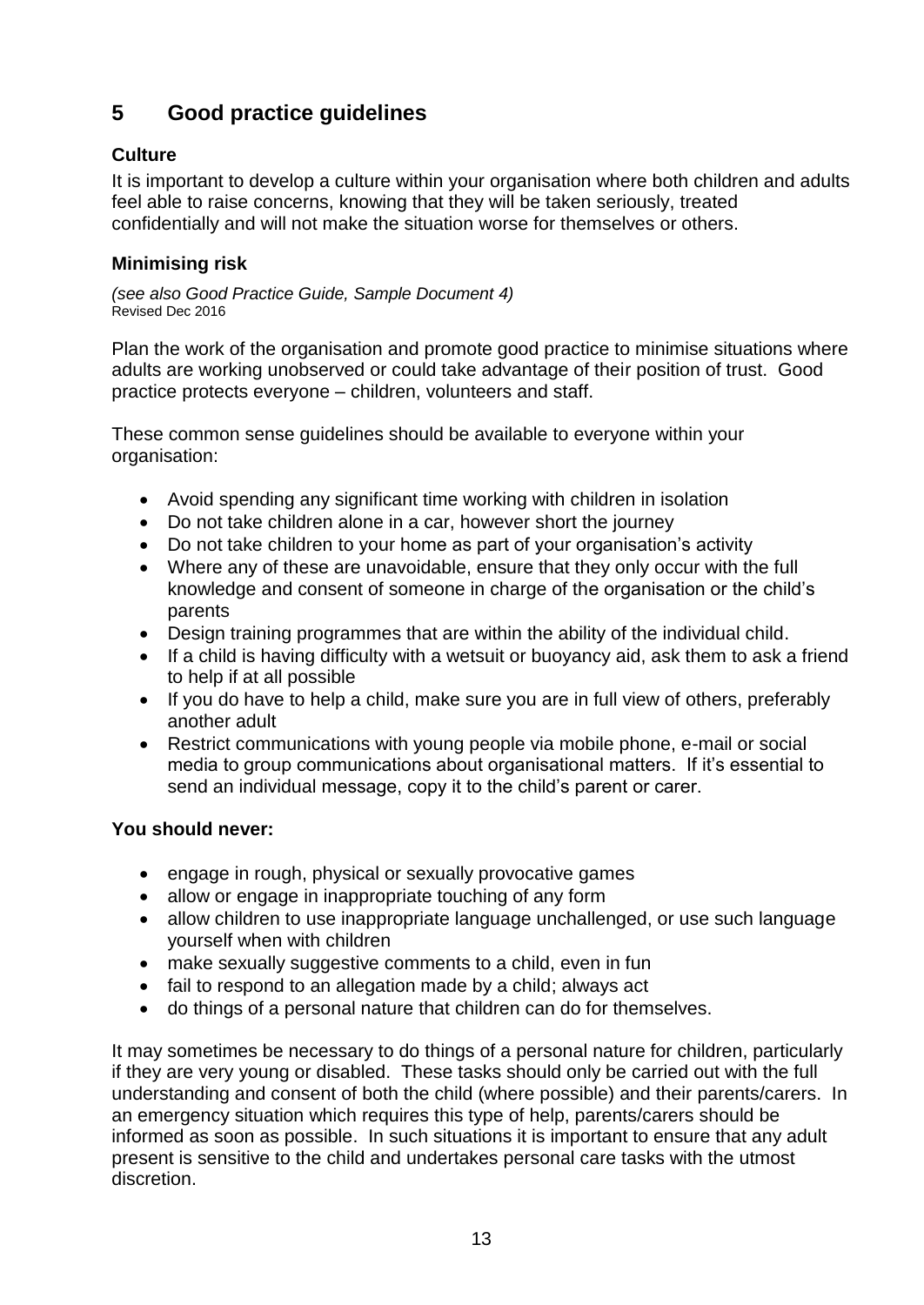# <span id="page-13-0"></span>**Additional vulnerability**

#### Revised Jan 2016

Some children may be more vulnerable to abuse or find it more difficult to express their concerns. For example:

- a disabled child who relies on a carer to help them get changed may worry that they won't be able to sail any more if they report the carer
- a deaf child may not be able to express themselves or speak confidentially if they need an interpreter
- a child who has experienced racism may find it difficult to trust an adult from a different ethnic background
- children with low self-esteem or mental health problems can be more vulnerable to bullying or abuse, as can gay, lesbian, bisexual or transgender young people, or any child who has a characteristic that marks them out in others' eyes as 'different'.

# <span id="page-13-1"></span>**Grooming**

Added Dec 2016

Grooming is when someone develops a relationship with a child over a period of time to gain their trust for the purposes of sexual abuse or exploitation. Children and young people can be groomed online or face-to-face, by a stranger or by someone they know for example a family member, friend or professional. For more information on possible signs of grooming, see [https://www.nspcc.org.uk/preventing-abuse/child-abuse-and](https://www.nspcc.org.uk/preventing-abuse/child-abuse-and-neglect/grooming/)[neglect/grooming/](https://www.nspcc.org.uk/preventing-abuse/child-abuse-and-neglect/grooming/) Sometimes the perpetrator grooms the entire family, building a relationship with the child's parents/carers so that they are allowed more access to the child than would normally be the case.

Similar behaviour could be used to radicalise young people and recruit them to a religious or political cause. This is unlikely to happen in a sailing club setting, but under the government's 'Prevent' strategy teachers and others working with young people receive training on recognising the warning signs.

# <span id="page-13-2"></span>**Bullying**

Revised Jan 2019

If a child alleges bullying or shows signs of being bullied, this must be investigated. For a definition of bullying, see Appendix A. Safeguarding and child protection procedures should include an Anti-Bullying policy. The RYA's Anti-bullying policy is available on the website under Racing & Performance, British Youth Sailing, Information, Policy Guidance or click on this link: [Youth and Junior Racing Policies.](https://www.rya.org.uk/racing/youth-junior/info/Pages/policies.aspx)

The Child Protection in Sport Unit also publishes a sample Anti-bullying policy and guidance, see<https://thecpsu.org.uk/help-advice/topics/anti-bullying/> Resources and advice for young people can be found on [www.kidscape.org.uk](http://www.kidscape.org.uk/) and [www.childline.org.uk](http://www.childline.org.uk/)

Children and young people could be asked to sign up to the Club Code of Conduct (see Sample Document 5) or to agree their own Code as a group.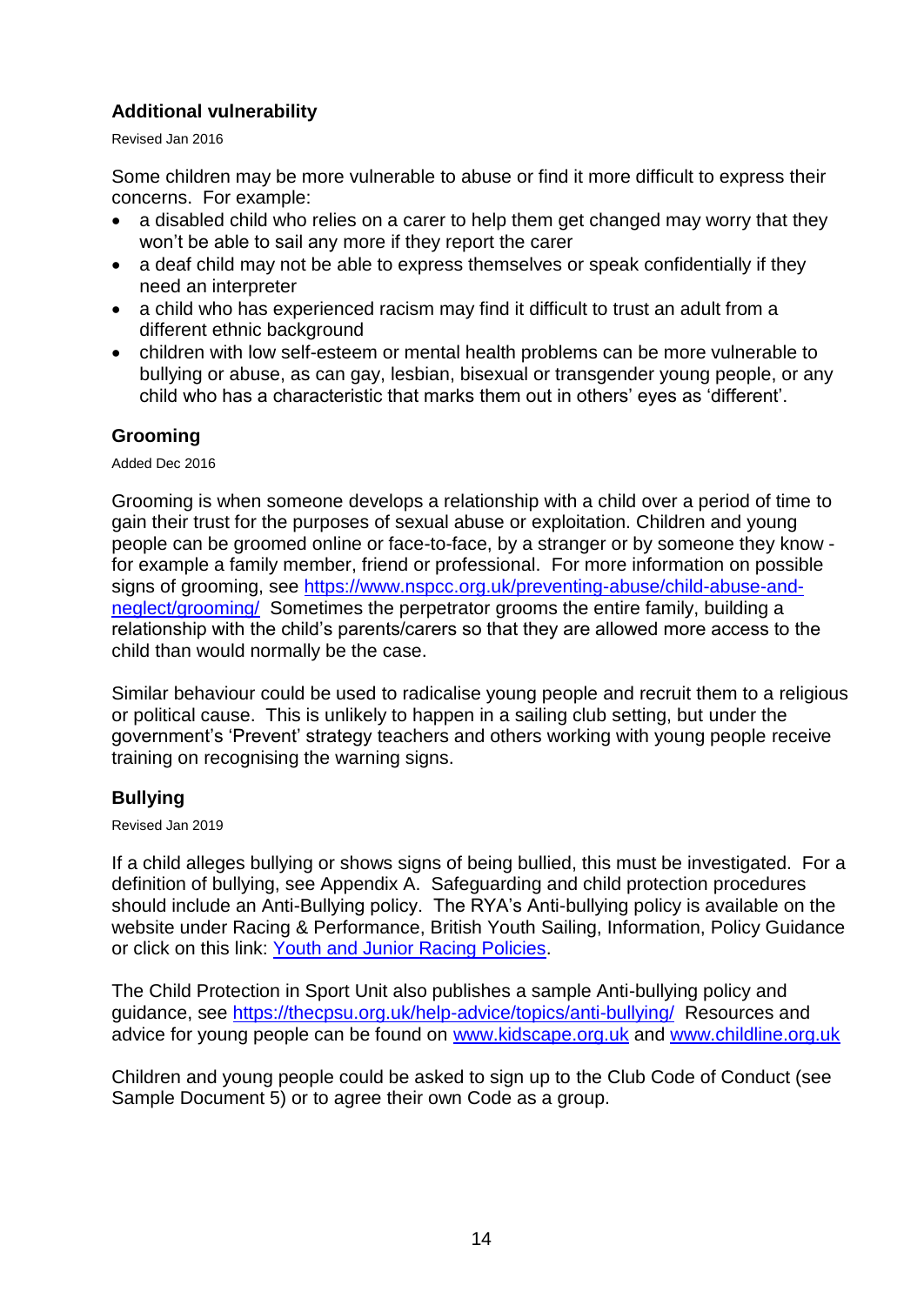# **Managing challenging behaviour**

Revised Jan 2015

Guidance for instructors and coaches on handling young people who display challenging behaviour is available as a download from the RYA website [www.rya.org.uk/go/safeguarding,](http://www.rya.org.uk/go/safeguarding) under RYA Safeguarding and Child Protection Guidelines.

# <span id="page-14-0"></span>**Responsibilities of staff and volunteers**

Make sure your staff or volunteers are given clear roles and responsibilities, are aware of your organisation's safeguarding policy and procedures and are issued with guidelines on:

- following good practice *(see Good Practice Guidelines above and Sample Document 4)* and
- recognising signs of abuse *(see Appendix A)*.

RYA Coaches and Instructors are expected to comply with the RYA Codes and Conduct *(see Appendices B and C).* 

# <span id="page-14-1"></span>**Parental responsibility and club liability**

Revised Jan 2015

Parents play an essential part in their children's participation, but occasionally their desire to see their child achieve success can put the child under too much pressure or give rise to friction between families or interference in coaching. Clubs and class associations may wish to consider adopting a Code of Conduct (see Sample Document 5) that can be signed up to by everyone involved, whether they are participants, parents, staff or volunteers, so that everyone is aware of their responsibilities towards each other and appropriate action can be taken if anyone's behaviour fails to meet the expectations set out in the Code.

Although clubs have a duty of care to their members, and particularly to young people who cannot take full responsibility for their own safety, parents must be responsible for their children's welfare and behaviour, or designate another adult to take that responsibility, outside formal club-organised activities.

When children are attending an organised training or coaching session or activity, the organisers have a duty of care for their safety and welfare at all times. If the club/class/centre requires a parent (or designated responsible adult) to be on site, it must be made clear at what point responsibility transfers from the instructor, coach or organiser to the parent.

For information on a Club's legal liability and duty of care, go to the Club Zone of the RYA website [www.rya.org.uk/the-club-zone](http://www.rya.org.uk/the-club-zone) (you'll need your club's or class association's login, please contact [membership@rya.org.uk](mailto:legal@rya.org.uk) if you don't know it) and select Club Management, Health & Safety, Organising and Managing Events to find a link to our 'Race, Training and Event Management' guide.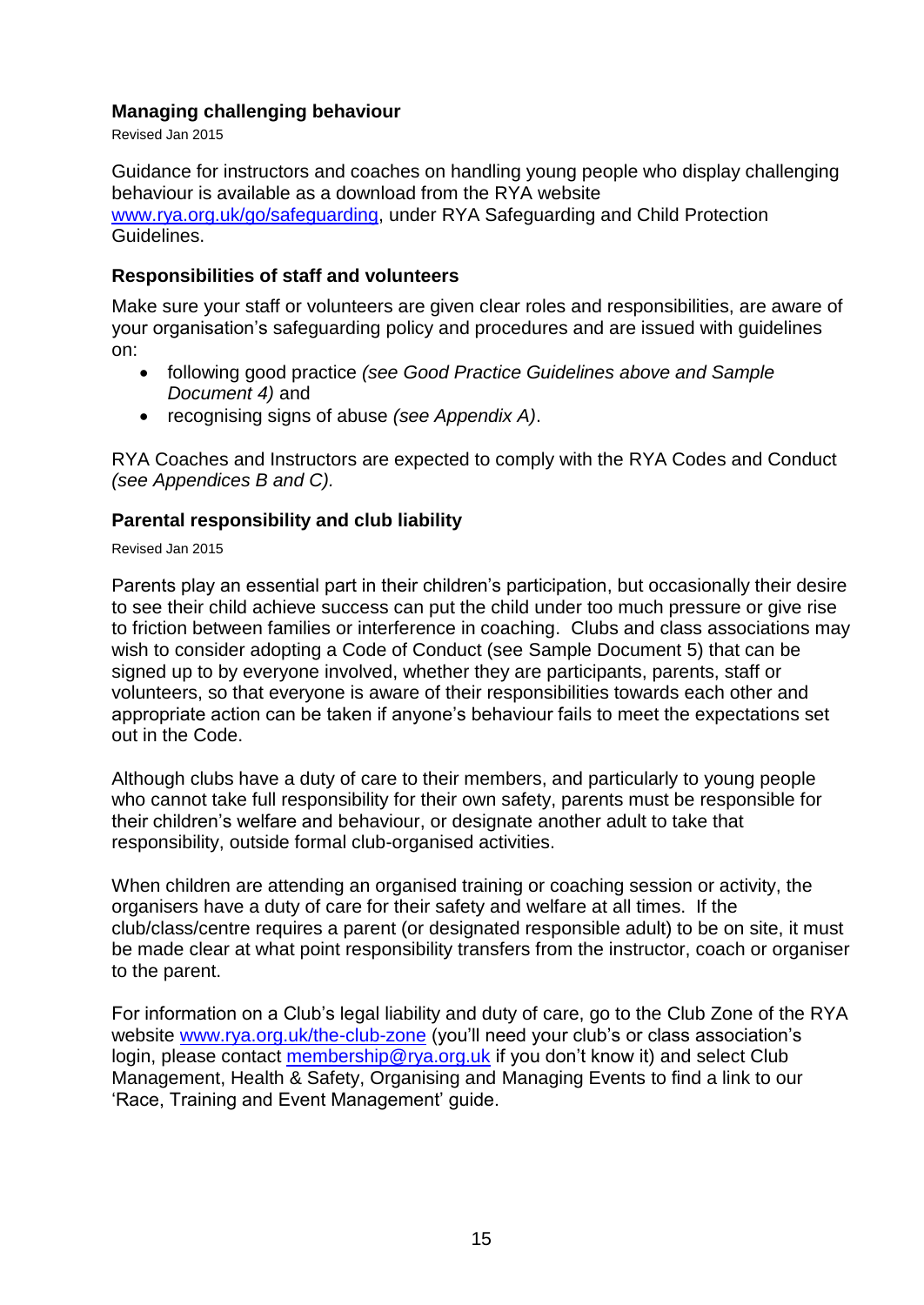## <span id="page-15-0"></span>**Changing rooms and showers**

#### Revised Feb 2020

Shower areas should, where possible, be designed to allow both adults and children to shower and dress in reasonable privacy. Adults often feel uncomfortable either showering and changing in front of children, or being in a situation where they might be accused of watching children in the shower. As a minimum there should be separate male and female changing rooms and, if relevant, unisex disabled changing. If there is an opportunity to redevelop or refurbish changing facilities, clubs/centres should endeavour to provide at least one flexible changing room that can be used by someone with a disability, or a family, or anyone with a reason for not wishing to change in front of others. Ideally you should be able to access the toilets without walking through the shower/changing area.

If you are not able to upgrade your facilities, you may be able to manage their use. It is preferable for adults to stay away from the changing rooms while there are children there. If this is unavoidable because adults are sailing at the same times, or the site is open to the public, we recommend that adults avoid being alone in a changing room with children. Parents should be made aware that adult club members and/or members of the public may be in the changing rooms.

Bullying can be an issue in changing rooms and showers (see Bullying on page 14).

If it is essential, in an emergency situation, for a male to enter a female changing area or vice versa, it is advised that they are accompanied by another adult of the opposite sex.

#### **First aid and medical treatment**

Revised Dec 2016

First aid, provided by an appropriately trained and qualified person, is part of an organisation's normal duty of care. Obtain consent if medication or medical treatment is required in the absence of the parent/carer (s*ee Sample Document 6).* 

# <span id="page-15-1"></span>**Organising and hosting events**

Revised Jan 2019

When hosting an open junior or youth event at your club, liaise with the relevant class association to ensure that all involved in the organisation of the event are operating to similar policies. It should be made clear to all young competitors and their parents that there is someone responsible for their welfare who can be contacted if they have any concerns.

A poster for you to display at your event, giving the contact details of the event welfare officer, can be downloaded from [www.rya.org.uk/go/safeguarding](http://www.rya.org.uk/go/childprotection) or contact the RYA Safeguarding Officer, e-mail [safeguarding@rya.org.uk](mailto:safeguarding@rya.org.uk), tel. 023 8060 4226.

The RYA Racing Department, in conjunction with the recognised junior and youth classes, has developed guidelines covering all aspects of running a major junior or youth event and these are available to clubs and class associations on request. RYA organised events will be run under these guidelines.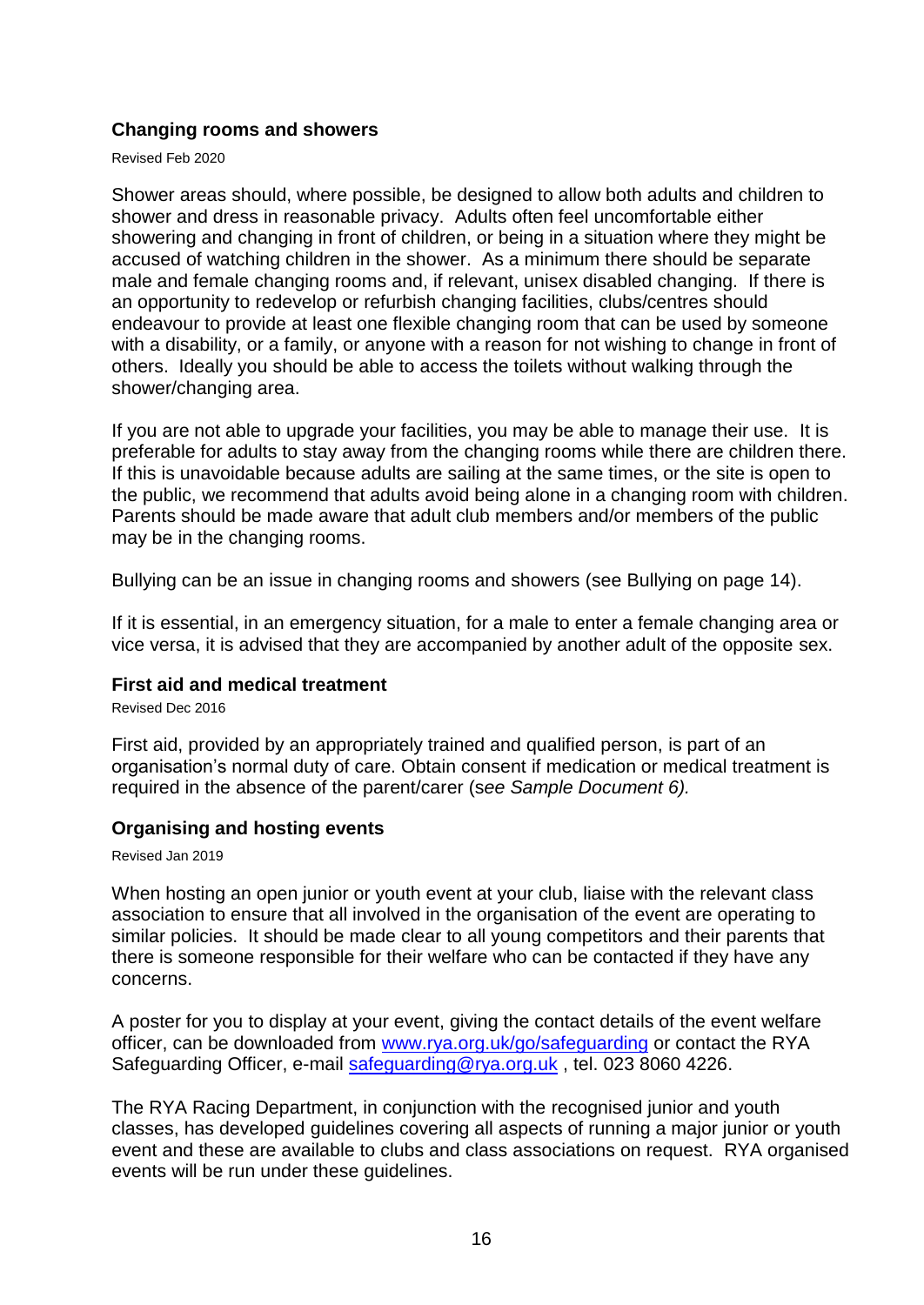The Child Protection in Sport Unit also publishes a comprehensive guide 'Safe Sports Events' [https://thecpsu.org.uk/resource-library/tools/safe-sport-events-activities-and](https://thecpsu.org.uk/resource-library/tools/safe-sport-events-activities-and-competitions/)[competitions/](https://thecpsu.org.uk/resource-library/tools/safe-sport-events-activities-and-competitions/) .

#### **Away events**

Revised Feb 2018

It is essential that those accompanying young people to away events or training camps, and the competitors themselves, have a clear understanding of their responsibilities and the conduct expected of them.

The RYA Racing Department has Sailor Supervision Guidelines and other detailed policies for the RYA junior and youth squad programmes. These are available on the RYA website, see Racing & Performance, Youth and Junior Racing, Information, Policy Guidance, or click on [Youth and Junior Racing Policies.](https://www.rya.org.uk/racing/youth-junior/info/Pages/policies.aspx) They may be a useful reference for events organised by bodies other than the RYA but should not be taken as prescriptive.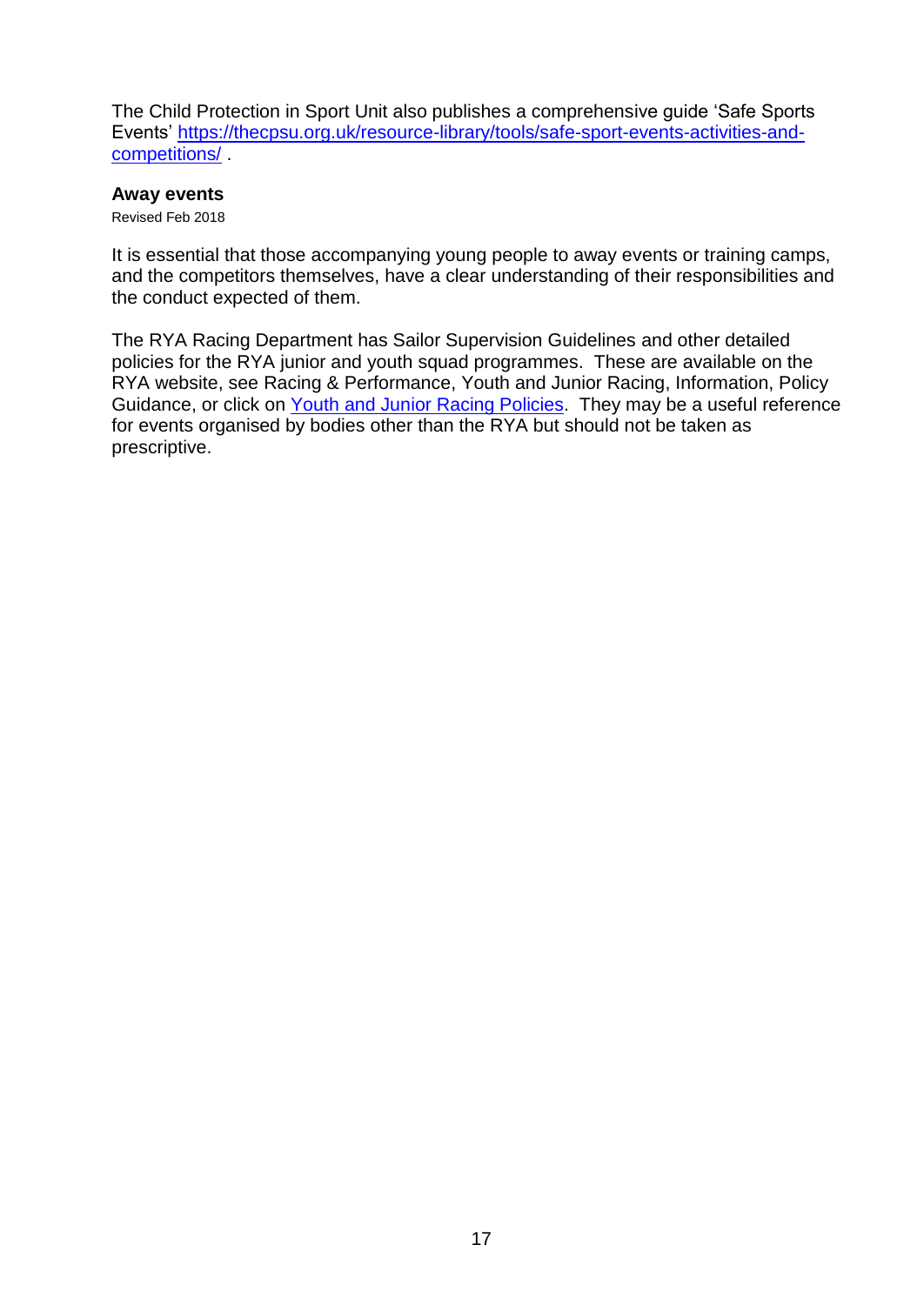# <span id="page-17-0"></span>**Communication and Images**

Revised Feb 2020

The world of the internet, social media and apps is constantly and rapidly evolving and it is hard to keep up to date, but it is important for parents and for anyone working with young people to develop some understanding of how they use technology, the risks involved and how to keep them safe. Suggested sources of information, mainly intended for parents but useful for anyone, are:

[www.nspcc.org.uk/shareaware](http://www.nspcc.org.uk/shareaware) [www.net-aware.org.uk](http://www.net-aware.org.uk/) [www.internetmatters.org](http://www.internetmatters.org/) [www.saferinternet.org.uk](http://www.saferinternet.org.uk/)

# **Parents**

Organisations are responsible for the content published on their sites or pages, but parents must accept responsibility for their children's access to and use of computers, tablets and smartphones. See the links above for guidance.

# **Club websites and social media**

When promoting your club and encouraging your members to interact online, there are a few issues to bear in mind in relation to children and young people:

- follow the RYA guidance on the use of images of children (see Photography section below)
- ensure that the content and language on your site or page, including contributions to blogs, forums etc, is not inappropriate for younger visitors and does not link directly to unsuitable material on other sites
- provide a clear process for parents and others to report inappropriate content or online bullying and to request that content is removed
- have a robust procedure for handling and assessing such a report or request and acting promptly to remove the offending content.

To view a series of webinars for clubs on using social media, go to the Club Zone of the RYA website [www.rya.org.uk](http://www.rya.org.uk/) (you'll need your club's or class association's login, please contact [membership@rya.org.uk](mailto:legal@rya.org.uk) if you don't know it) and select Club Marketing, Social Media.

For more information, see the RYA's separate guidance ['Club Guide to Social Media Use](https://www.rya.org.uk/SiteCollectionDocuments/hr-administration/administration/child-protection-guidelines/Club%20Guide%20to%20Social%20Media%20Use%202020.pdf) [with Children and Young People'](https://www.rya.org.uk/SiteCollectionDocuments/hr-administration/administration/child-protection-guidelines/Club%20Guide%20to%20Social%20Media%20Use%202020.pdf), [www.rya.org.uk/go/safeguarding,](http://www.rya.org.uk/go/safeguarding) RYA Safeguarding and Child Protection Guidance.

# **Children and young people**

Children and young people use modern technology as a matter of course, but they don't always understand the risks involved and their parents are not always fully aware of their children's risky behaviour. Online communication and texting can often be used as a means of bullying. 'Cyberbullying' should be treated in the same way as any other form of bullying. [www.thinkuknow.co.uk](http://www.thinkuknow.co.uk/) and [www.childline.org.uk](http://www.childline.org.uk/) provide guidance and support for children and young people in different age groups, as well as for parents and carers, on matters such as online bullying, sharing images and 'sexting'.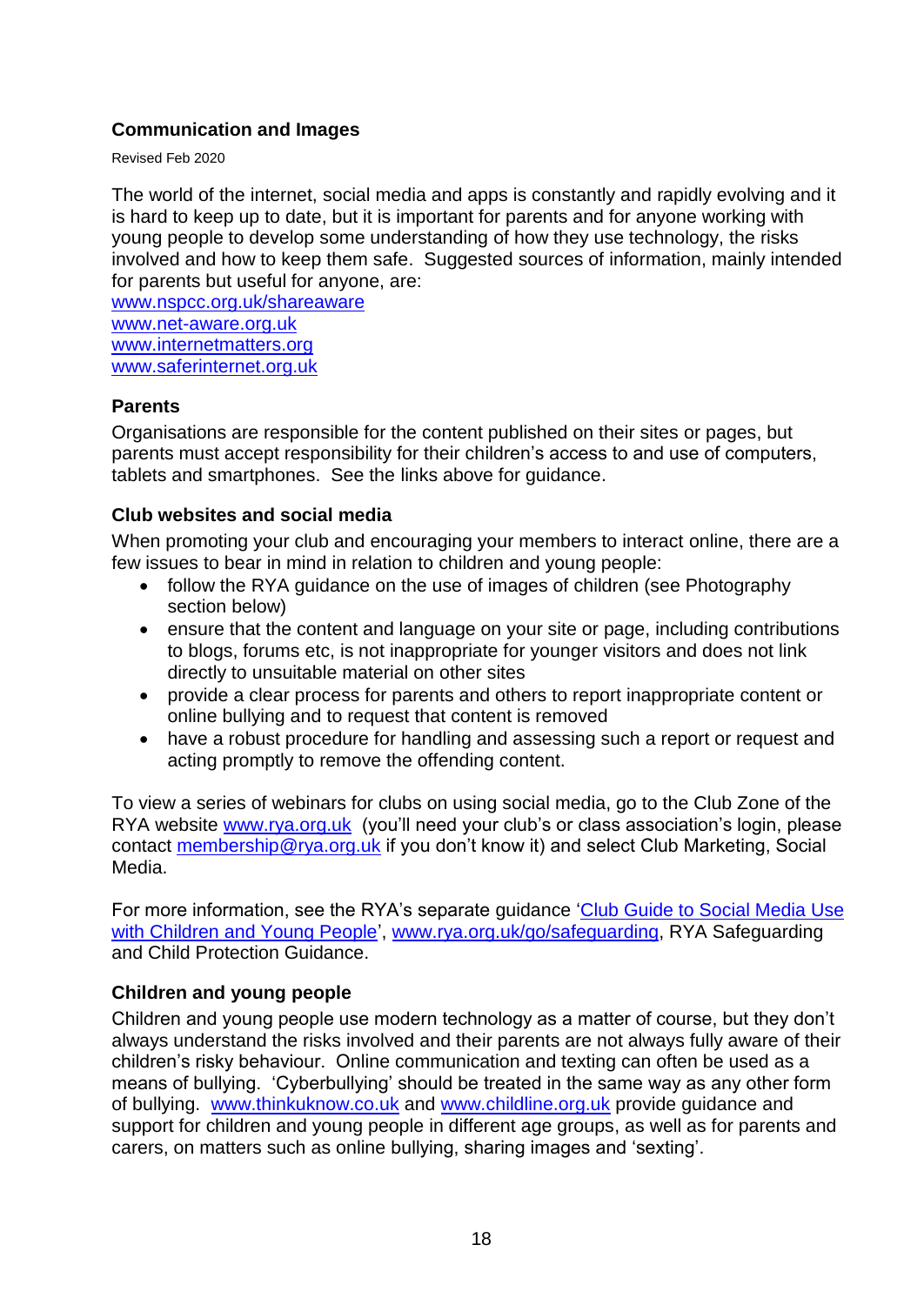# **Coaches and Instructors**

When working with children and young people you are advised to:

- where possible have a business phone and a personal phone
- only contact sailors on your business phone (or using your organisation's text system)
- avoid using over-familiar language and try to copy in the child's parent/carer
- only communicate regarding organisational matters, not for social or personal contact.

When using social media, it is recommended that you:

- have a personal and a professional page for your social media
- do not allow young sailors to follow or be friends with your personal account
- set your privacy settings as high as possible on your personal account
- challenge the way that young sailors post or comment to you or others on social media if it is inappropriate
- educate young sailors about the boundaries between them and their Coach or **Instructor**

Coaches working with the RYA's Youth and Junior squads are expected to comply with the [RYA British Youth Sailing](https://www.rya.org.uk/racing/youth-junior/info/Pages/policies.aspx) Communication Policy.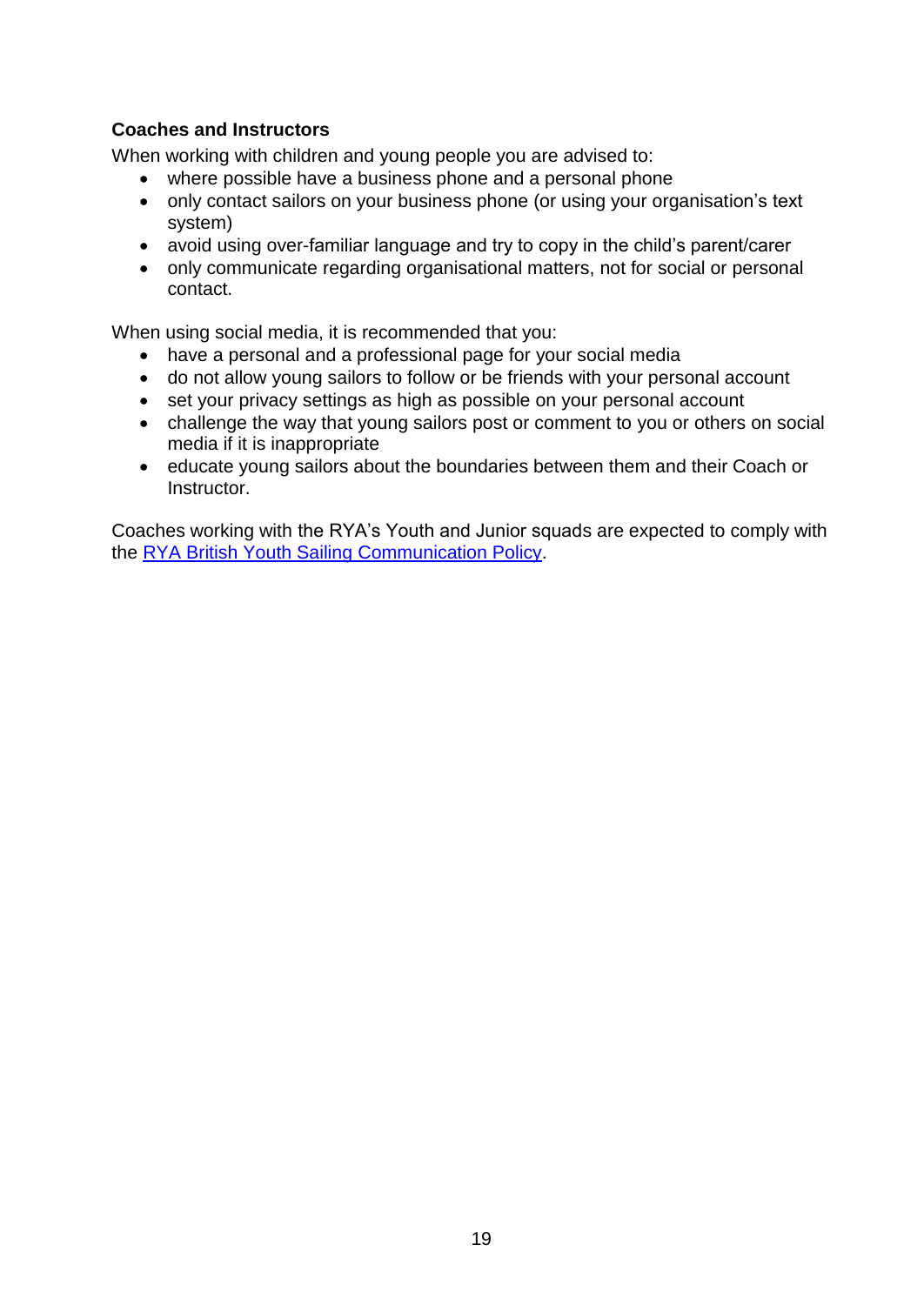# <span id="page-19-0"></span>**Photography, images and video**

#### Revised Feb 2020

Publishing articles, photos and videos in club newsletters, on websites, in local newspapers etc is an excellent way of recognising young people's achievements and of promoting your organisation and the sport as a whole. However it is important to minimise the risk of anyone using images of children in an inappropriate way. Digital technology makes it easy to take, store, send, manipulate and publish images.

There are two key principles to bear in mind:

## **Before taking photos or video, obtain written consent from the child's parents/carers for their images to be taken and used**

- A consent form could be included with the event entry form *(see Sample Document 6 for sample consent form).*
- Any photographer or member of the press or media attending an event should wear identification at all times and should be fully briefed in advance on your expectations regarding his/her behaviour and the issues covered by these guidelines.
- Do not allow a photographer to have unsupervised access to young people at the event or to arrange photo sessions outside the event.
- Consent should also be obtained for the use of video as a coaching aid. Any other use by a coach will be regarded as a breach of the RYA's Code of Conduct.
- Care must be taken in the storage of and access to images. An image is personal data and should be treated in accordance with your organisation's Data Privacy Policy.

# **When publishing images, make sure they are appropriate and that you do not include any information that might enable someone to contact the child**

- It is preferable to use a general shot showing participants on the water, or a group shot of the prizewinners, without identifying them by name.
- If you are recognising the achievement of an individual sailor and wish to publish their name with their photo, DO NOT publish any other information (eg. where they live, name of school, other hobbies and interests) that could enable someone to contact, befriend or start to 'groom' the child.
- Ensure that the young people pictured are suitably dressed, to reduce the risk of inappropriate use.

Most sailing activity takes place in areas that are open to the public and it is therefore not possible to control all photography, but any concerns about inappropriate or intrusive photography, or about the inappropriate use of images, should be reported to the organisation's child protection/welfare officer and treated in the same way as any other child protection concern. Parents and spectators should be prepared to identify themselves if requested and state their purpose for photography/filming.

The recording of images or video using any type of camera or photographic equipment, including cameras on smartphones and tablets and action cameras used on the water, should not be permitted in showers or changing areas in any circumstances.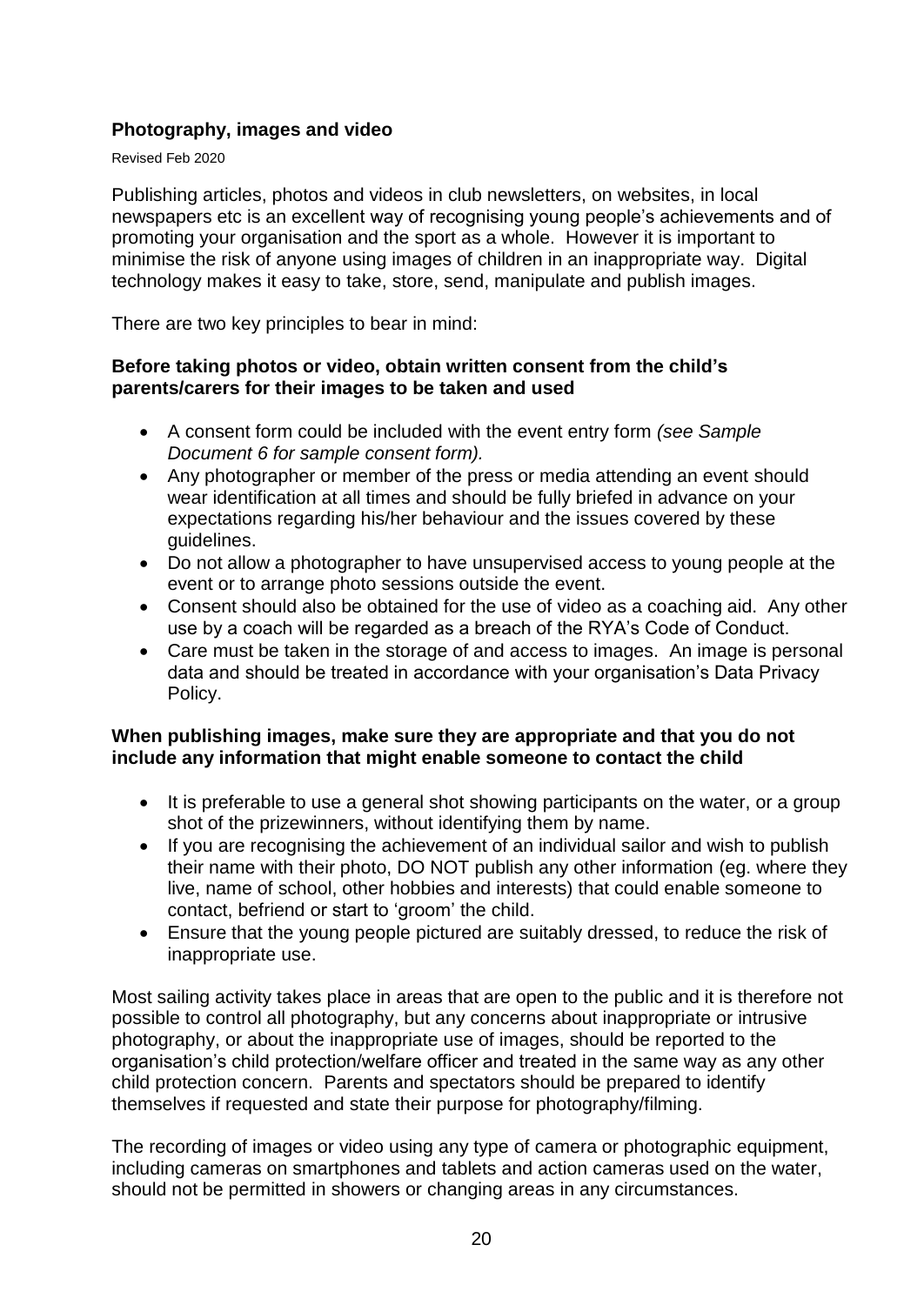# <span id="page-20-0"></span>**6 Handling concerns, reports or allegations**

Revised Feb 2020

# **This section is primarily for the organisation's designated Welfare Officer, but everyone should be aware of the procedures to follow if there are concerns (see flowcharts below).**

A complaint, concern or allegation may come from a number of sources: the child, their parents or carers, someone else within your organisation, a member of the public, or the statutory authorities (Police or Children's Social Care). It may involve the behaviour of one of your volunteers or employees, or something that has happened to the child outside the sport, perhaps at home or at school. Children may confide in adults they trust, in a place where they feel at ease.

An allegation may range from mild verbal bullying to physical or sexual abuse. If you are concerned that a child may be being abused, it is NOT your responsibility to investigate further BUT it is your responsibility to act on your concerns and report them to the appropriate statutory authorities. For guidance on recognising abuse, see Appendix A.

# **Handling an allegation from a child**

### **Always:**

- $\bullet$  stay calm ensure that the child is safe and feels safe
- show and tell the child that you are taking what he/she says seriously
- reassure the child and stress that he/she is not to blame
- be careful about physical contact, it may not be what the child wants
- be honest, explain that you will have to tell someone else to help stop the alleged abuse
- make a record of what the child has said as soon as possible after the event, using the child's own words
- follow your organisation's child protection procedures.

### **Never:**

- rush into actions that may be inappropriate
- make promises you cannot keep (eg. you won't tell anyone)
- ask leading questions (see 'Recording and handling information' below)
- take sole responsibility consult someone else (ideally the designated Child Protection/Welfare Officer or the person in charge or someone you can trust) so that you can begin to protect the child and gain support for yourself.

You may be upset about what the child has said or you may worry about the consequences of your actions. Sometimes people worry about children being removed from their families as a result of abuse, but in reality this rarely happens. However, one thing is certain – you cannot ignore it.

# **Recording and handling information**

Revised Feb 2020

If you suspect that a child may have been the subject of any form of physical, emotional or sexual abuse or neglect, the allegation must be referred as soon as possible to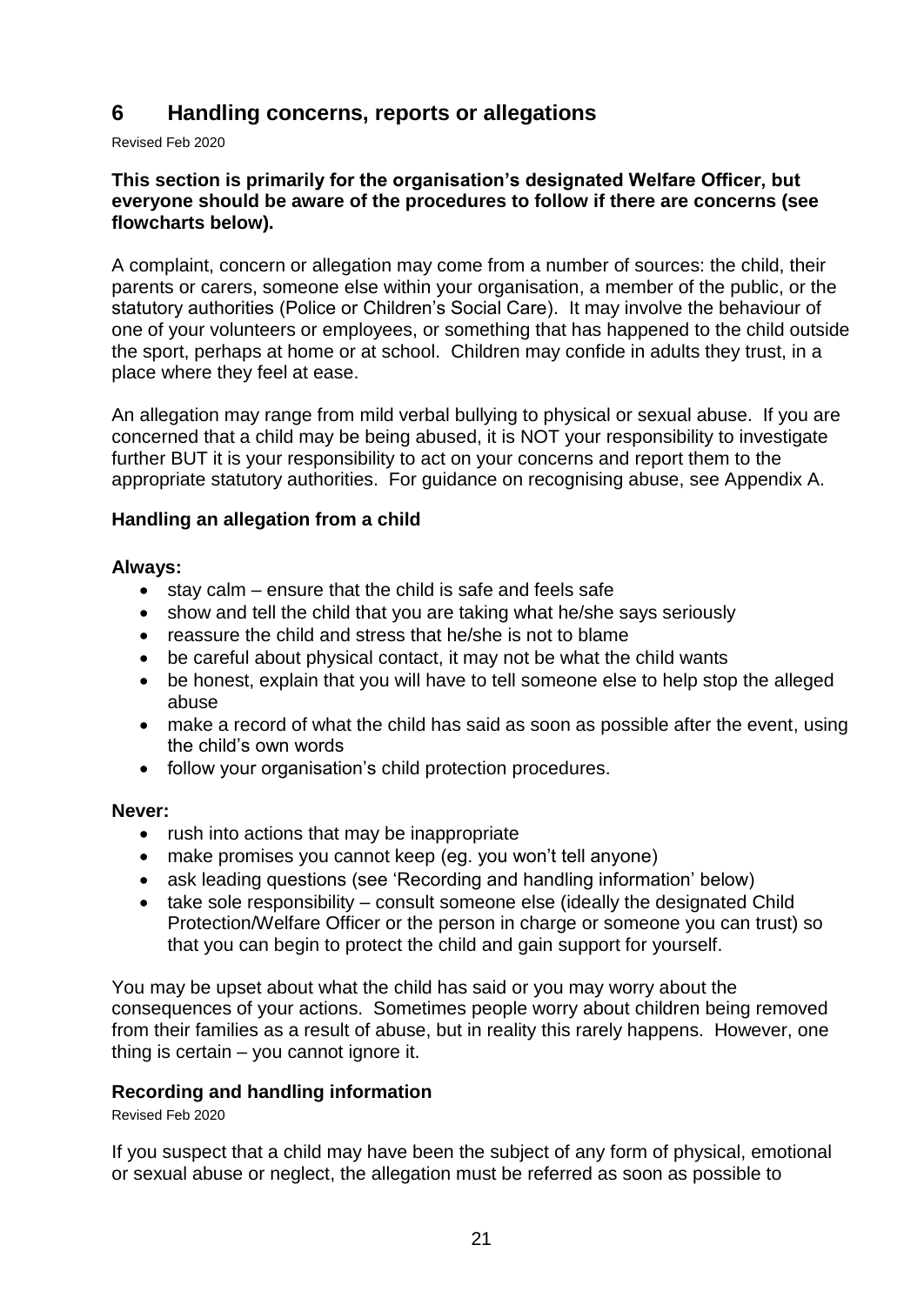Children's Social Care or the Police who have trained experts to handle such cases. Do not start asking leading questions which may jeopardise any formal investigation.

A leading question is where you suggest an answer or provide options that only need a 'yes' or 'no' answer, instead of allowing the child to explain things in their own words. An example would be asking 'did X hit you?' instead of 'how did you get that bruise?'. Use open questions such as 'what happened next?'. Only ask questions to confirm that you need to refer the matter to someone else. Listen to and keep a record of anything the child tells you or that you have observed and pass the information on to the statutory authorities (see Sample Document 7 for Referral Form).

**All information must be treated as confidential and only shared with those who need to know**. If the allegation or suspicion concerns someone within your club or centre, only the child's parents/carers, the organisation's Welfare Officer, the person in charge of the organisation (unless any of them are the subject of the allegation), the relevant authorities and the RYA Safeguarding and Equality Manager should be informed. If the alleged abuse took place outside the sport, the Police or Children's Social Care will decide who else needs to be informed, including the child's parents/carers. It should not be discussed by anyone within the organisation other than the person who received or initiated the allegation and, if different, the person in charge.

# **Procedures**

Revised Jan 2019

It is essential to have clear and agreed procedures to follow. These include:

- procedures to be followed by anyone concerned about a child's welfare, either outside the sport or within your organisation *(see flowcharts below)*
- a disciplinary procedure (which may be included in a staff handbook or contract, depending on the nature of the organisation) setting out the process to be followed if an allegation or complaint is made about an employee
- a procedure for handling a complaint about a member.

The RYA's information sheet on disputes with members and disciplinary procedures is available on the website in the Club Zone (you will need your club's or class association's login) under Club People, Members, or click on this link: [Disputes and Disciplinary](https://www.rya.org.uk/the-club-zone/Pages/members.aspx)  [Procedure.](https://www.rya.org.uk/the-club-zone/Pages/members.aspx)

You may wish to adopt a whistle-blowing procedure to protect staff or members who raise genuine concerns about colleagues or fellow members from victimisation. For an example, see the RYA's Whistle-blowing Procedure on the website under Racing & Performance, [Youth](https://www.rya.org.uk/racing/youth-junior/info/Pages/policies.aspx) & Junior Racing, Information, Policies or click on this link: Youth [Racing Policies](https://www.rya.org.uk/racing/youth-junior/info/Pages/policies.aspx)

### **Statutory Authorities**

#### Added Jan 2012

If your club or centre is contacted by the Police or Children's Services concerning information received or a complaint made by or about a member, volunteer or employee, you are advised to contact the RYA Safeguarding and Equality Manager as soon as possible for guidance and support. Co-operate fully with official requests for factual information, but do not express any personal opinions on the person's conduct.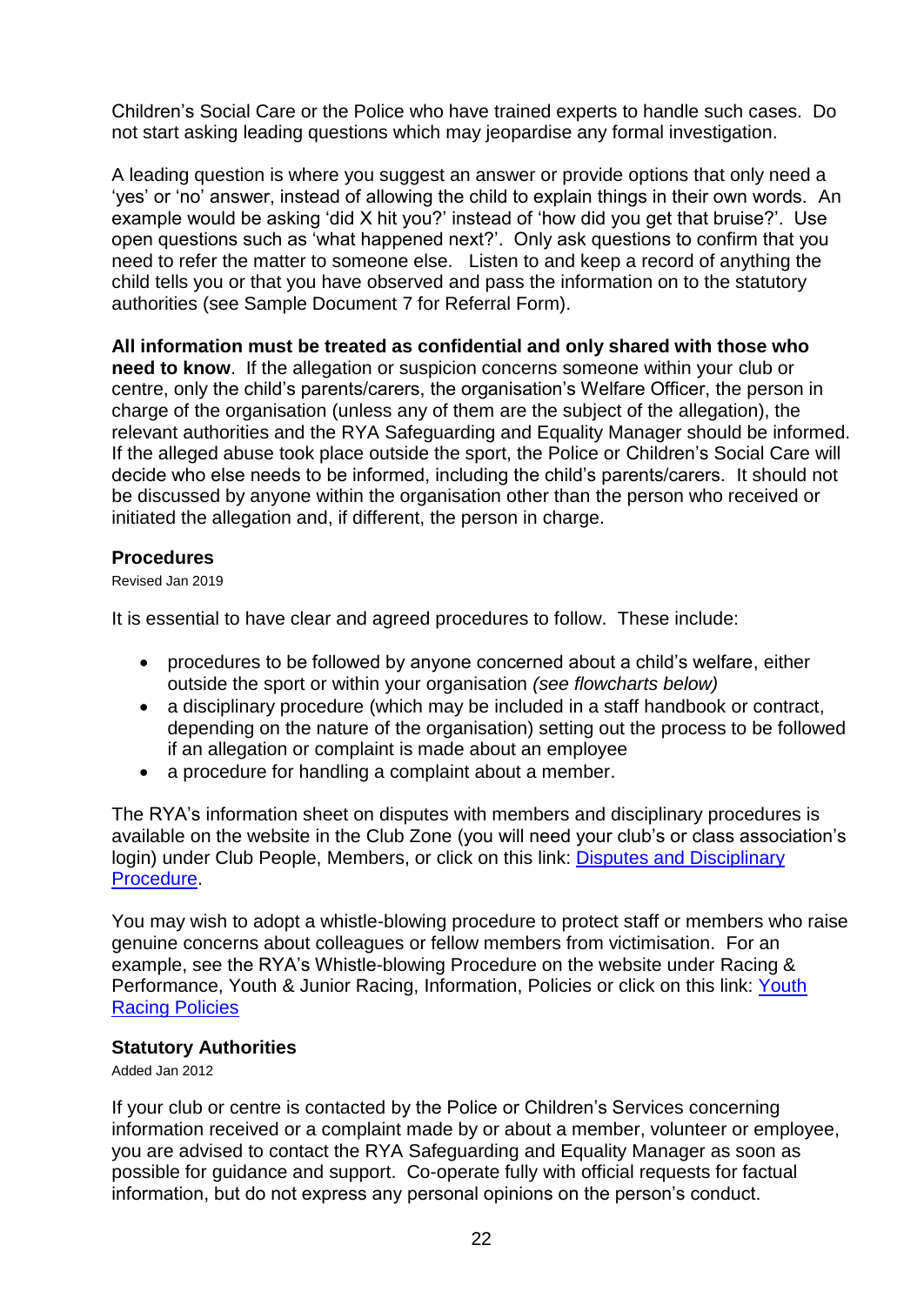#### **Handling the media**

Revised Dec 2005

If there is an incident at your premises which attracts media interest, or if you are contacted by the media with an allegation concerning one of your members or employees, do not give any response until you have had an opportunity to check the facts and seek advice. You may wish to contact the RYA's Communications department on 023 8060 4215 for professional advice on handling the media.

#### **Insurance**

Added Feb 2018

If there is a serious allegation involving harm caused to a child either at your premises or as a result of taking part in your activities, the person in charge should consider notifying your insurers in case there is a subsequent claim against the organisation.

#### **Data retention**

Added Feb 2020

Confidential information must be processed, stored and destroyed in accordance with your organisation's Data Privacy Policy and Data Protection legislation. Records containing personal information should be: adequate, relevant and not excessive for the purpose(s) for which they are held; accurate and up to date; and only kept for as long as is necessary. They should be reviewed on a regular basis. If a person is removed from your organisation for a safeguarding reason, you need to consider whether you should retain essential details of the reasons for the action taken, and who will have access to that file in the future, in case the former member tries to re-join at a later date or a further allegation is made about them.

### **Historical allegations**

Added Dec 2016

If someone raises a child protection concern relating to incidents that took place some time ago, follow the same procedure as you would for a new concern, even if the person about whom the allegation is being made is no longer active within your organisation. If the concern appears to relate to a criminal offence, encourage the individual to contact the Police on 101.

# **Reference to the Disclosure and Barring Service or Disclosure Scotland**

Revised Feb 2013

The Disclosure and Barring Service (DBS) maintains the lists of people barred from working with children or with vulnerable adults in England and Wales and in Northern Ireland. Disclosure Scotland fulfils this function in Scotland. If your organisation permanently dismisses or removes someone from a role involving Regulated Activity/Work, or would have dismissed them if they had not resigned, because they have harmed a child or vulnerable adult or placed them at risk of harm, you have a duty to refer them to the DBS or Disclosure Scotland, as appropriate. *It is a criminal offence not to make such a referral*. For guidance on the grounds and process for making a referral, see the relevant website (see Section 7 Useful Contacts) or contact the RYA Safeguarding and Equality Manager.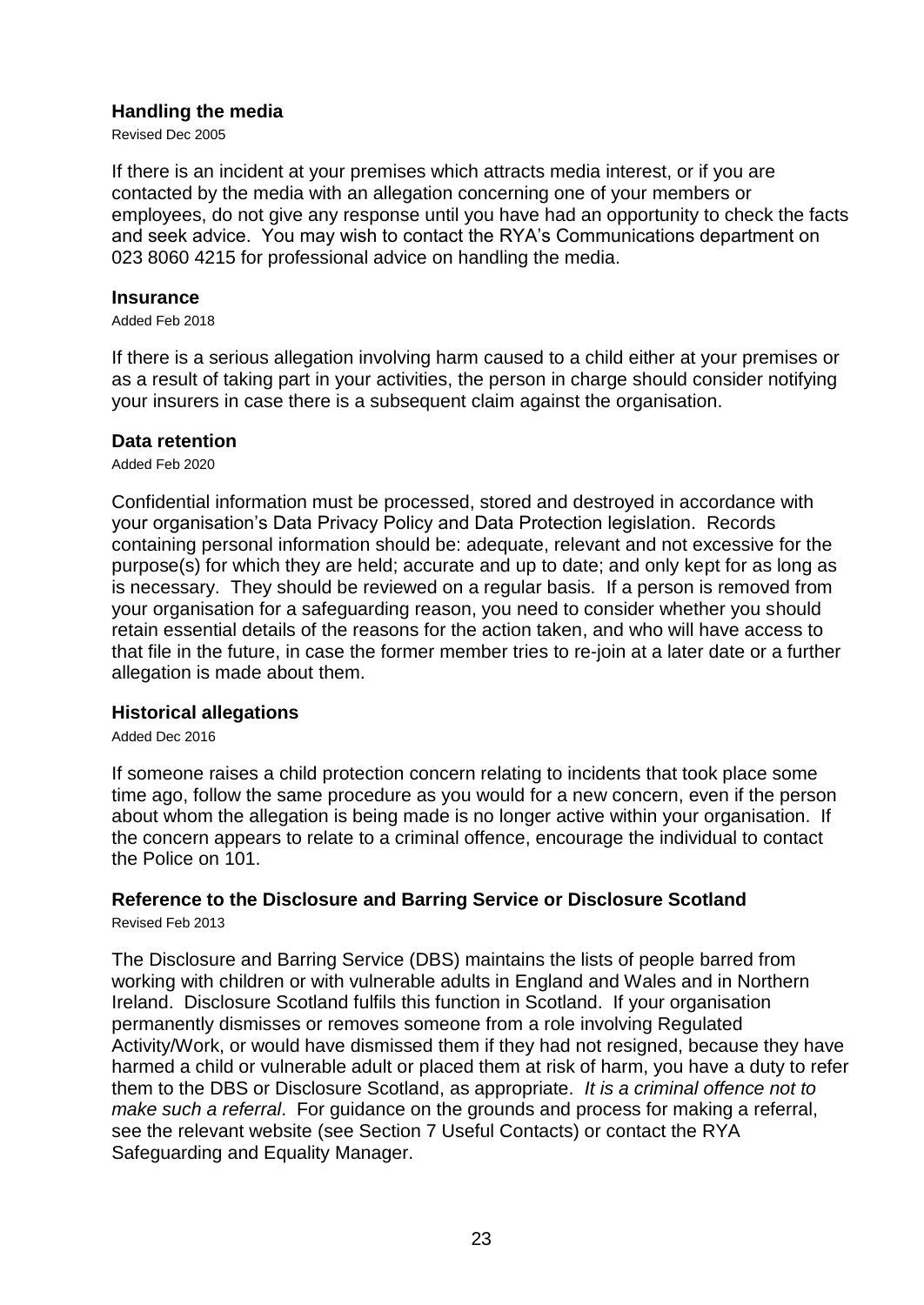# <span id="page-23-0"></span>**Reporting Procedures**

#### Revised Jan 2015

If you are uncertain what to do at any stage, contact the RYA's Safeguarding and Equality Manager on 023 8060 4104 or the NSPCC free 24-hour helpline 0808 800 5000.

Details of Children's Social Care departments and emergency duty teams are listed on local authority websites and in local phone books. If you are unable to find the appropriate contact number, call the RYA's Safeguarding and Equality Manager or, if a child is at immediate risk, the Police.

#### **Flowchart 1**

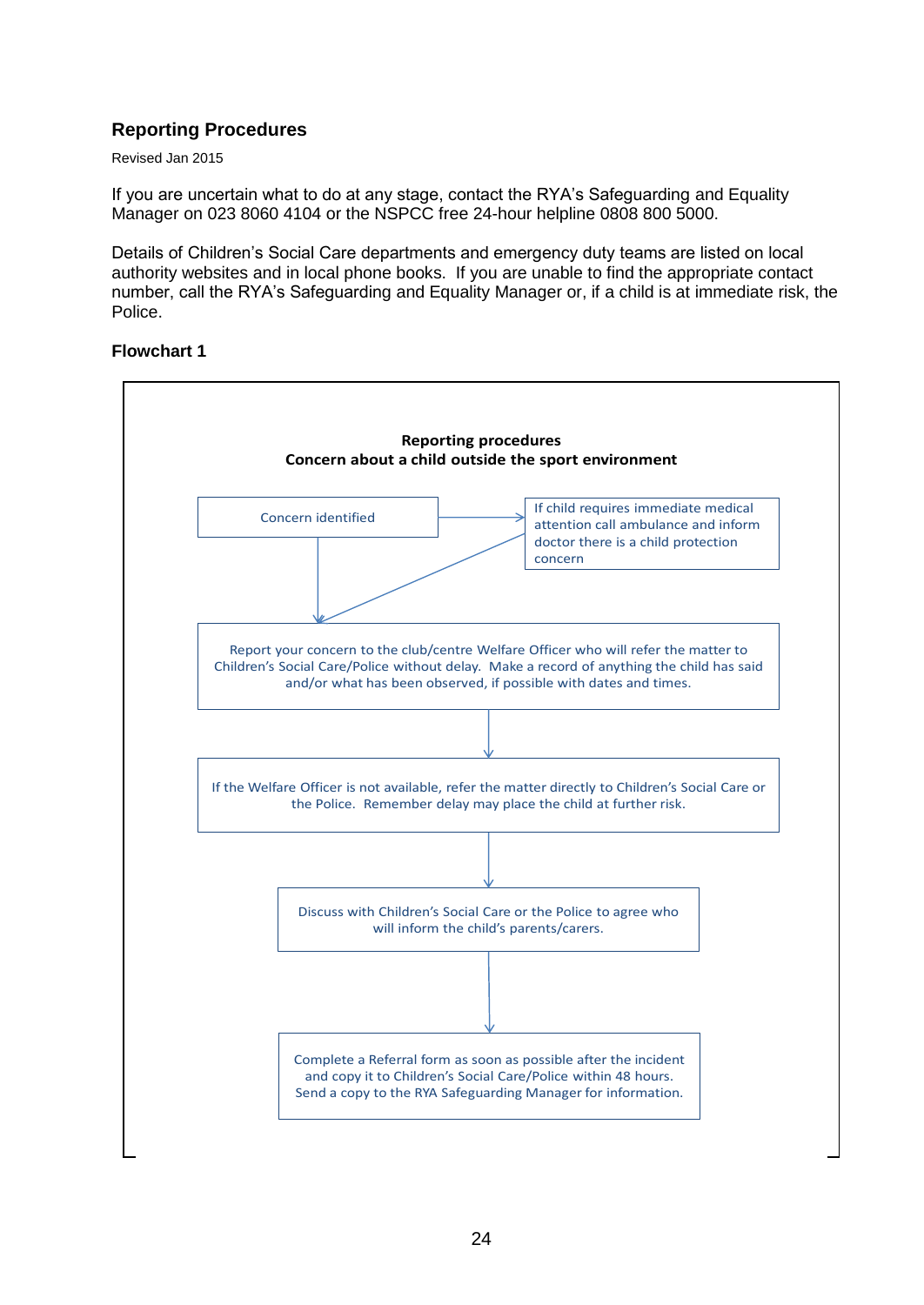#### **Flowchart 2**

<span id="page-24-0"></span>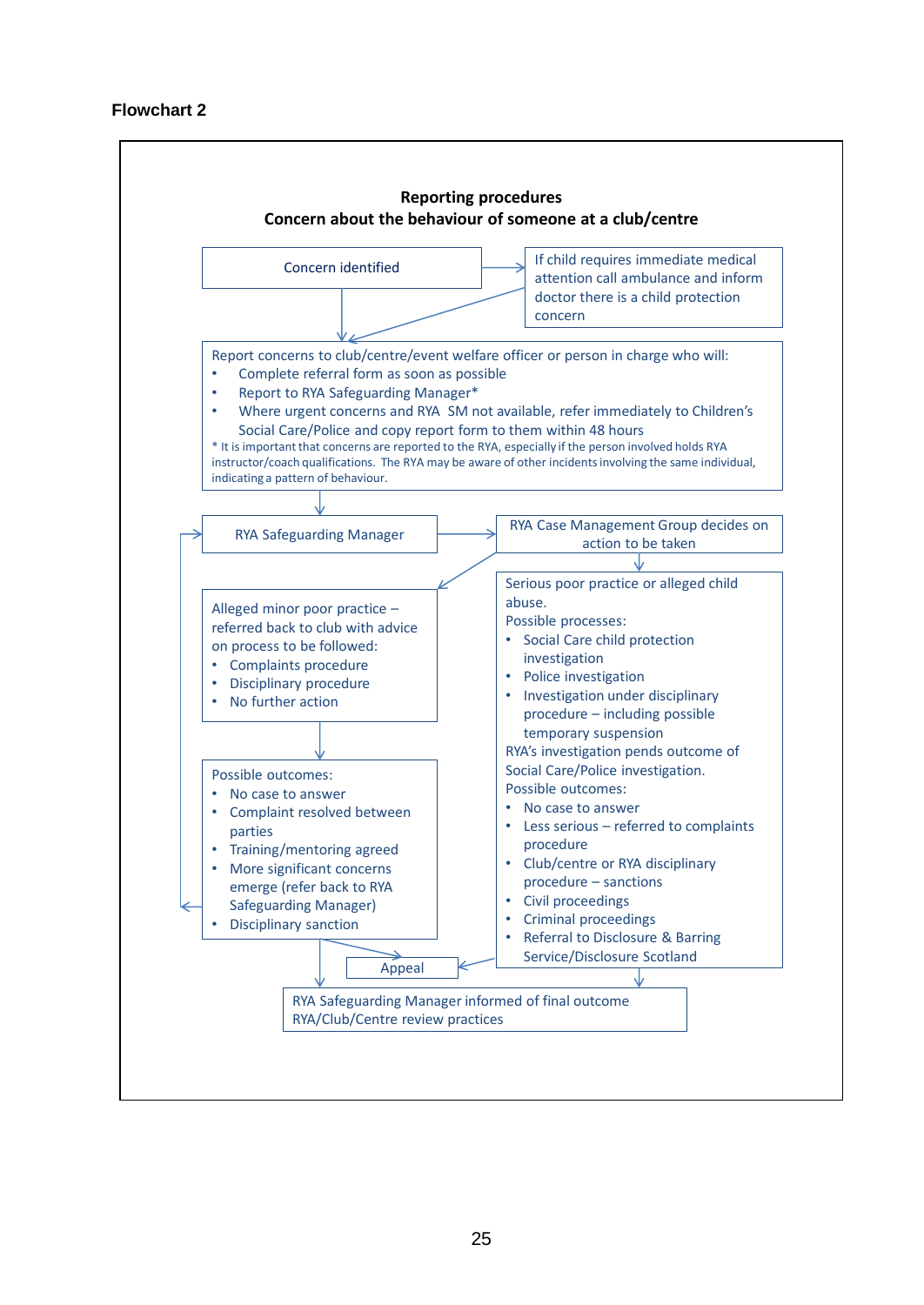# **PART 3 – INFORMATION AND SAMPLE DOCUMENTS**

# <span id="page-25-0"></span>**7 Useful Contacts**

Revised Feb 2020

#### **NSPCC 24 hour free helpline**

For advice on any aspect of children's welfare 0808 800 5000 E-mail: [help@nspcc.org.uk](mailto:help@nspcc.org.uk) Website: [www.nspcc.org.uk](http://www.nspcc.org.uk/)

### **Children 1st (Scotland) free helpline**

08000 28 22 33 E-mail: [parentlinescotland@children1st.org.uk](mailto:parentlinescotland@children1st.org.uk) Text: 07860 022844 Website: [www.children1st.org.uk](http://www.children1st.org.uk/)

**Childline 24 hour free helpline** 0800 1111 Website: [www.childline.org.uk](http://www.childline.org.uk/)

### **MIND – mental health charity**

Tel: 0300 123 3393 Text: 86463 E-mail: [info@mind.org.uk](mailto:info@mind.org.uk) Website: [www.mind.org.uk](http://www.mind.org.uk/)

#### **Social Care Services**

Your local phone book or the website for your County Council or unitary local authority will list numbers for the Children and Families Services, generally with separate numbers for Children's Social Care and for the Emergency Duty Team (out of hours service).

#### **Royal Yachting Association**

Safeguarding and Equality Manager RYA House, Ensign Way Hamble **Southampton** SO31 4YA Tel: 023 8060 4104 E-mail: [safeguarding@rya.org.uk](mailto:safeguarding@rya.org.uk) Website: [www.rya.org.uk/go/safeguarding](http://www.rya.org.uk/go/childprotection)

#### **RYA Cymru Wales**

Pete Muskett Tel: 01248 670814 Mob: 07824 990694 E-mail: [pete.muskett@ryacymruwales.org.uk](mailto:pete.muskett@ryacymruwales.org.uk) Website: [www.ryacymruwales.org.uk](http://www.ryacymruwales.org.uk/)

#### **RYA Northern Ireland**

Gayle Logan, Office Administrator Tel: 028 9182 7154 E-mail: [dsco.ryani@gmail.com](mailto:dsco.ryani@gmail.com) Website: [www.ryani.org.uk](http://www.ryani.org.uk/)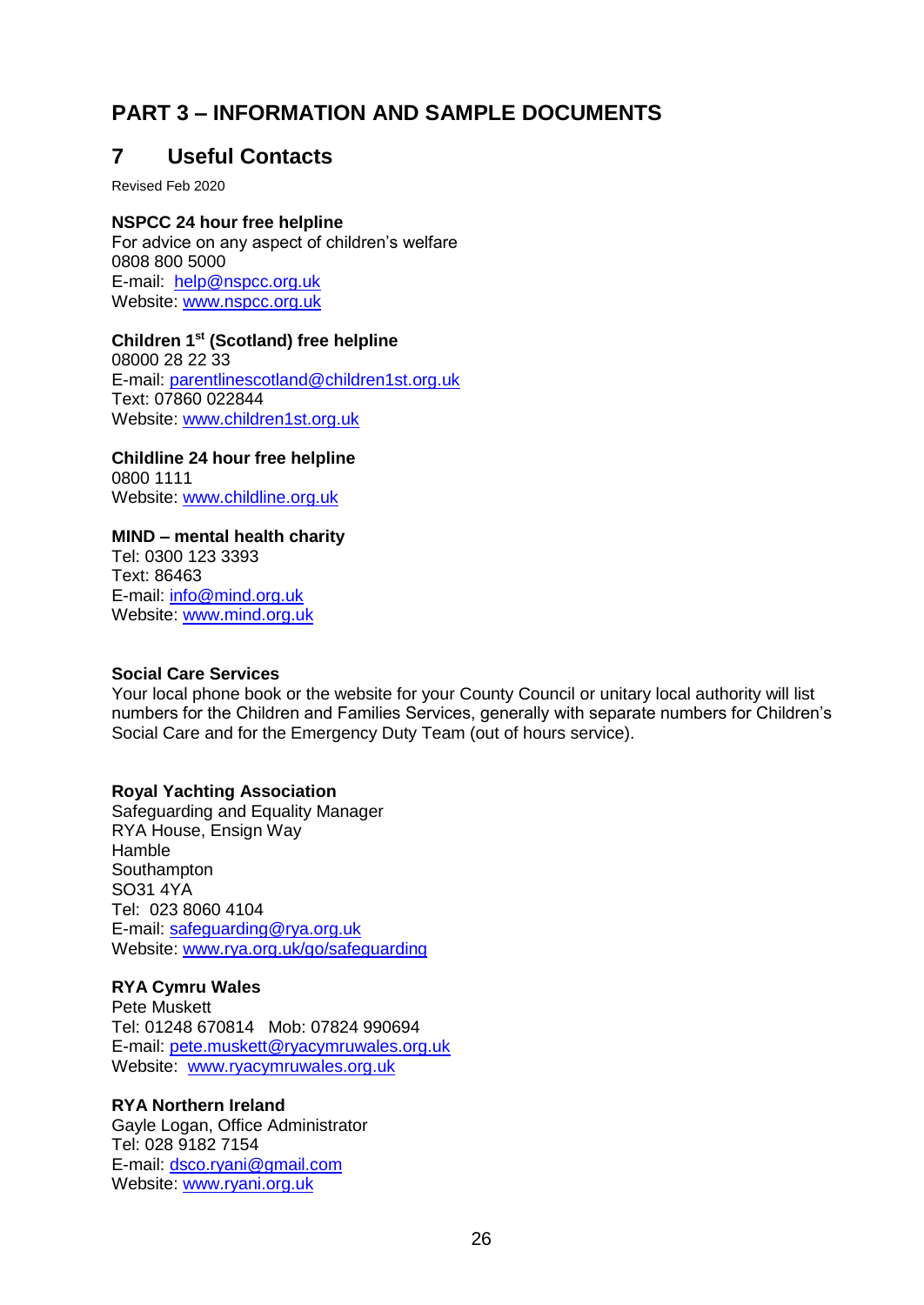#### **RYA Scotland**

Liza Linton, Development Manager Tel: 0131 317 7388 Mob: 07770 604234 E-mail: [liza.linton@ryascotland.org.uk](mailto:liza.linton@ryascotland.org.uk) Website: [www.ryascotland.org.uk](http://www.ryascotland.org.uk/)

**Child Protection in Sport Unit (CPSU)**

Website: [www.thecpsu.org.uk](http://www.thecpsu.org.uk/)

**England** Tel: 0116 366 5580 E-mail: [cpsu@nspcc.org.uk](mailto:cpsu@nspcc.org.uk)

**Wales** Tel: 0116 366 5590 E-mail: [cpsuwales@nspcc.org.uk](mailto:cpsuwales@nspcc.org.uk)

## **Northern Ireland**

Tel: 028 9035 1135 E-mail: [cpsu@nspcc.org.uk](mailto:cpsu@nspcc.org.uk)

#### **Children 1st Safeguarding in Sport (Scotland)**

Website: www.safequardinginsport.org.uk Tel: 0141 419 1156 E-mail: [safeguardinginsport@children1st.org.uk](mailto:safeguardinginsport@children1st.org.uk)

**Disclosure and Barring Service (DBS) – RYA is Registered Body** Website:<https://www.gov.uk/government/organisations/disclosure-and-barring-service>

#### **Volunteer Scotland Disclosure Services – RYA is Enrolled Body**

Website:<https://www.volunteerscotland.net/for-organisations/disclosure-services/> **Disclosure Scotland (to make a referral)** Website:<https://www.mygov.scot/pvg-referrals/>

#### **AccessNI – RYA is Registered Body**

Website: [www.nidirect.gov.uk/accessni](http://www.nidirect.gov.uk/accessni)

#### **UK Coaching – provide Safeguarding and Protecting Children training** Website: [www.ukcoaching.org](http://www.ukcoaching.org/)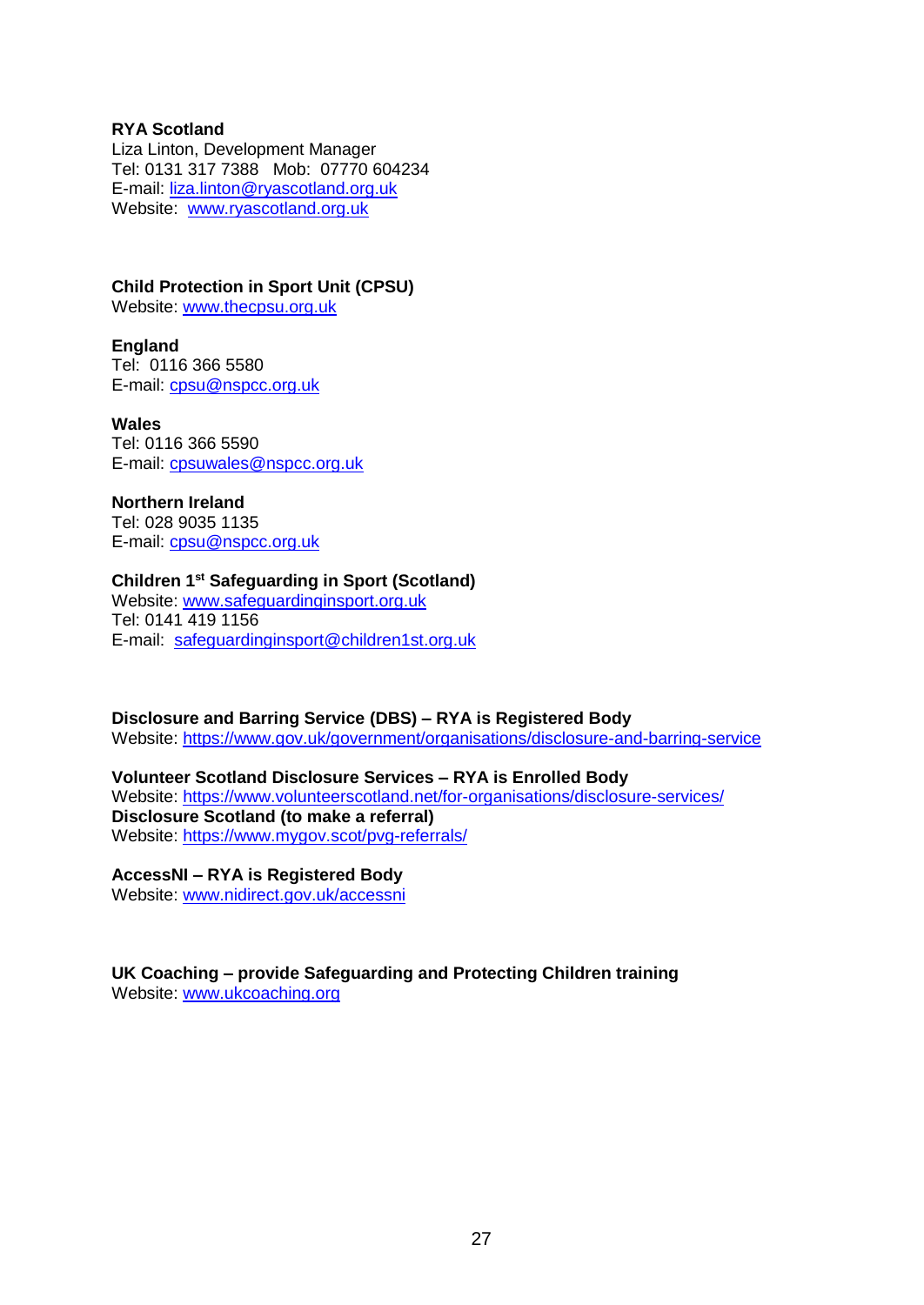# <span id="page-27-0"></span>**8 Sample Documents**

*These documents are intended as a useful reference for clubs, class associations and training centres but must be adapted to fit the requirements of the organisation, activity or event and should not be taken as prescriptive.*

#### <span id="page-27-1"></span>**Sample Document 1 – Application form**

Revised Feb 2018

### *To be adapted for voluntary role or paid employment*

# **Application for the post/role of (job/role title)**

When completed this form should be returned, marked 'Private and Confidential', to:

The closing date for applications is:

#### **Personal details**

Title: Surname: Other names in full:

#### **Contact details** Address:

Home phone: Work phone: (state if you do not wish to be contacted at work) Mobile: E-mail:

### **Training and Qualifications**

Academic and/or vocational qualifications

RYA or other qualifications relevant to the role

Do you hold a valid UK driving licence? YES / NO

### **Summary of past experience**

Please state the name of organisation, position held, dates and a brief description of responsibilities and duties (continue on separate sheet if required)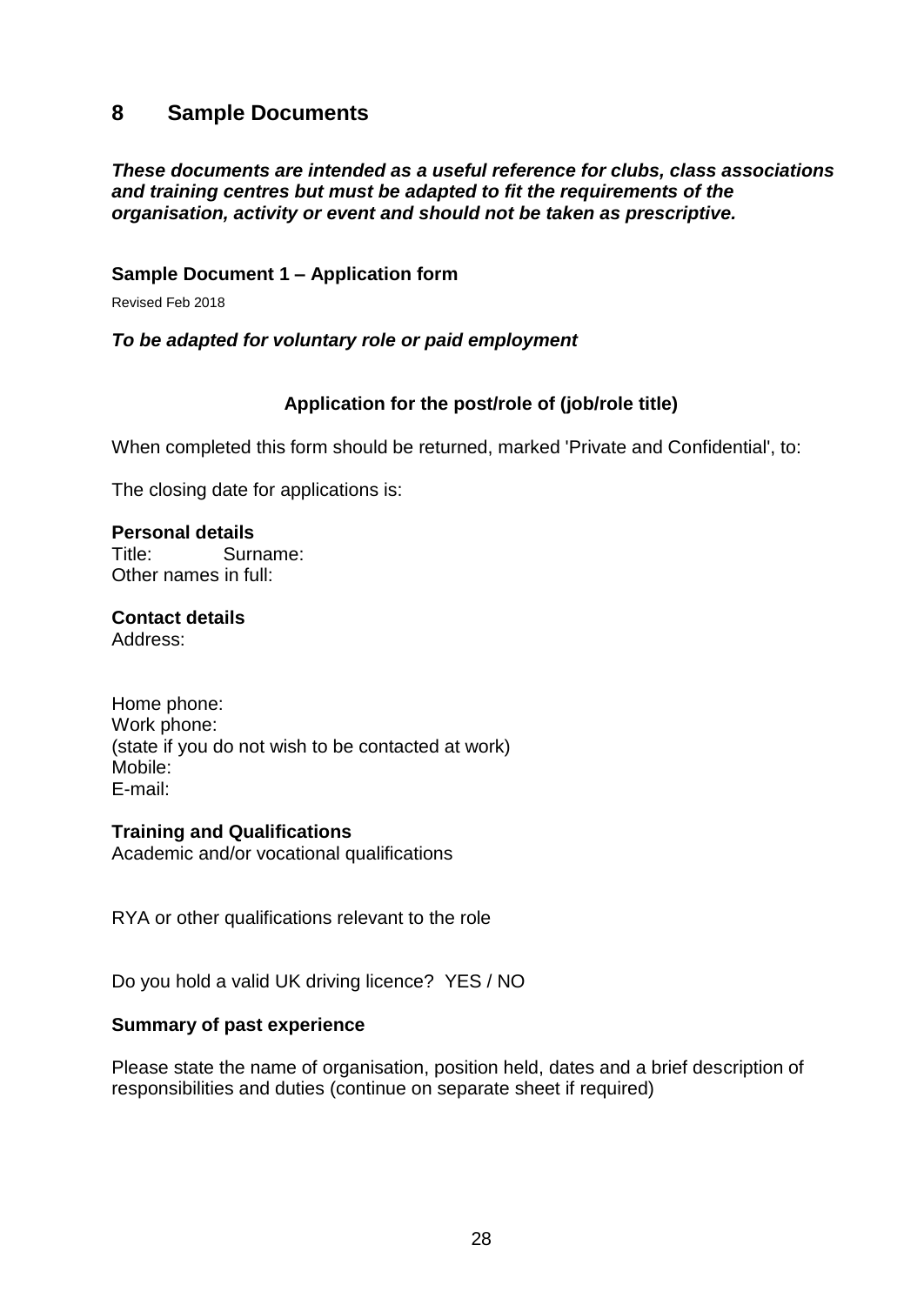**Please state how you think your skills and experience match the requirements of this role and give your reasons for applying.**

#### **Other relevant information**

eg. recreational interests, hobbies, voluntary or community work

#### **Criminal record**

Having a criminal record will not necessarily bar you from working with us. This will depend on the position applied for and the nature of your offence. If you are applying for a position involving regular contact with children or vulnerable adults you will be required, at the offer stage, to apply for an Enhanced Criminal Records Disclosure, with Barred List check if relevant *(in Scotland: to apply for membership of the Protection of Vulnerable Groups Scheme)*.

#### **References**

Please give names and addresses of two people who can be asked to provide a reference. At least one should have first-hand knowledge of your previous work with children. References from relatives will not be accepted. Please indicate if you do not want us to contact any of your referees before interview or before an offer of employment.

#### **Referee 1**

Name Address E-mail address Phone number Capacity in which known to you

### **Referee 2**

Name **Address** E-mail address Phone number Capacity in which known to you

#### **Data Protection**

In order to recruit to this role *[insert name of organisation]* will process personal information given in connection with this application. Information relating to the successful applicant will form part of personnel records. All personal data will be handled in accordance with *[name of organisation's]* Data Privacy Policy which can be found *[provide link].*

### **Applicant's Declaration**

I declare that to the best of my knowledge the information given on this form is correct and understand that misleading statements or deliberate omission may be sufficient grounds for cancelling any appointment arising from this application.

**Signature** 

**Date**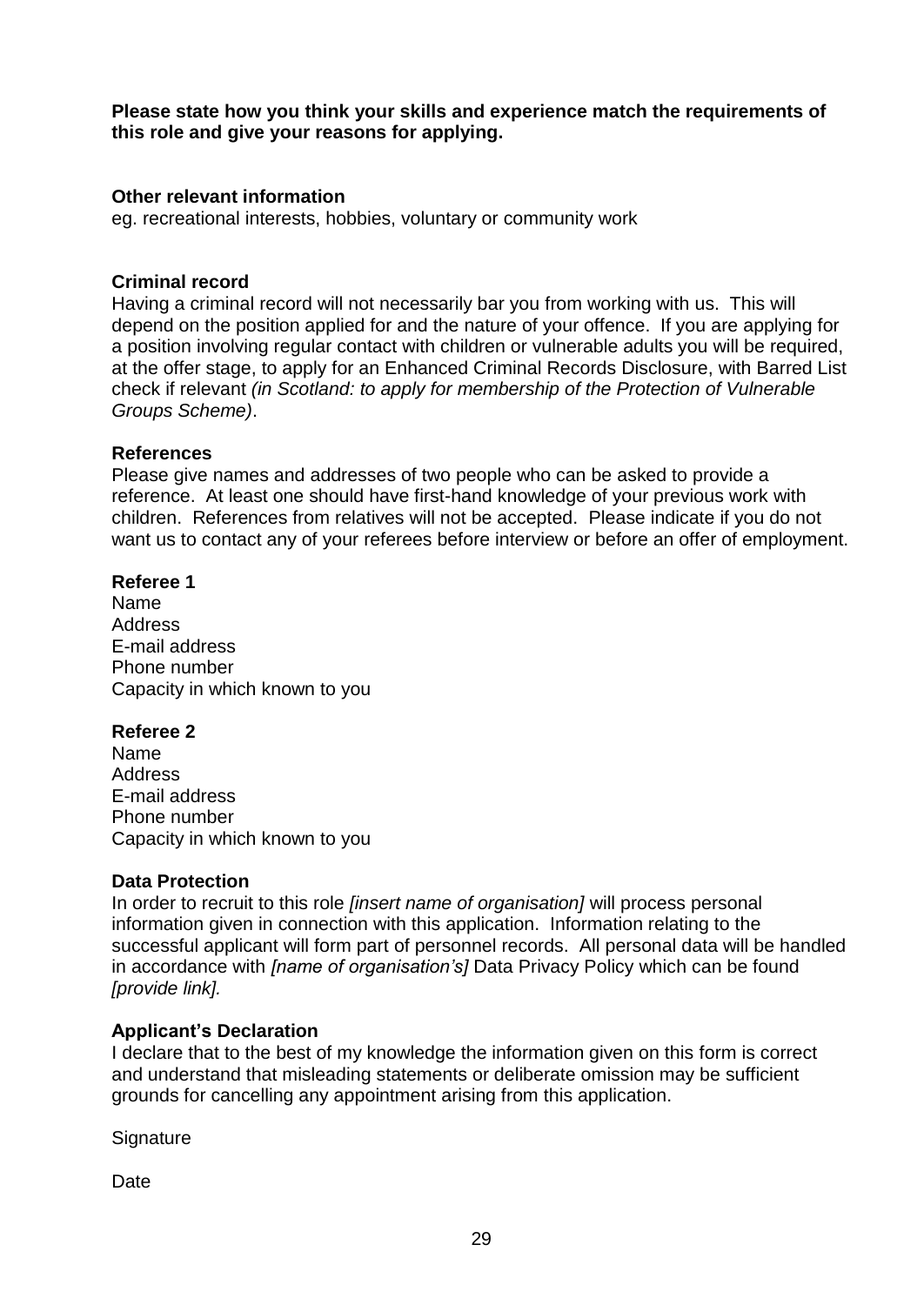### <span id="page-29-0"></span>**Sample Document 2 – Reference request**

Revised Jan 2015

# **CONFIDENTIAL**

(Name) ............................................................................................ has expressed an interest in working with (organisation) ........................................................................... in the role of

............................................................................................, and has given your name as a referee. This role involves substantial access to children. As an organisation committed to the protection and welfare of children, we are anxious to know if there are any reasons to be concerned about this applicant being in regular contact with children or young people.

If you agree to complete this reference, any information will be treated with due confidentiality and in accordance with relevant legislation and guidance and will only be shared with the person conducting the assessment of the applicant's suitability, should they be offered the role. We would appreciate you being candid, open and honest in your evaluation of this person.

- 1. How long have you known this person? ............................................................................. 2. In what capacity? ............................................................................................................... 3. What attributes does this person have which would make them suitable for this role? ............................................................................................................................................ ............................................................................................................................................
- 4. Please rate this person on the following (please tick one box for each question)

|                      | Poor | Average | Good | Very<br>good | Excellent |
|----------------------|------|---------|------|--------------|-----------|
| Responsibility       |      |         |      |              |           |
| Maturity             |      |         |      |              |           |
| Self-motivation      |      |         |      |              |           |
| Motivation of others |      |         |      |              |           |
| Commitment           |      |         |      |              |           |
| Energy               |      |         |      |              |           |
| Trustworthiness      |      |         |      |              |           |
| Reliability          |      |         |      |              |           |

5. Do you have any reason at all to be concerned about this applicant being in regular contact with children or young people? YES / NO

If you answer 'Yes' we will contact you in confidence.

Name: (please print) .............................................................. Tel. No: ......................................... Signed: .................................................................................. Date: ............................................ Please return this form, marked 'Confidential' to: ........................................................................... *Note: A reference is personal data and the subject is entitled to request a copy from the recipient.*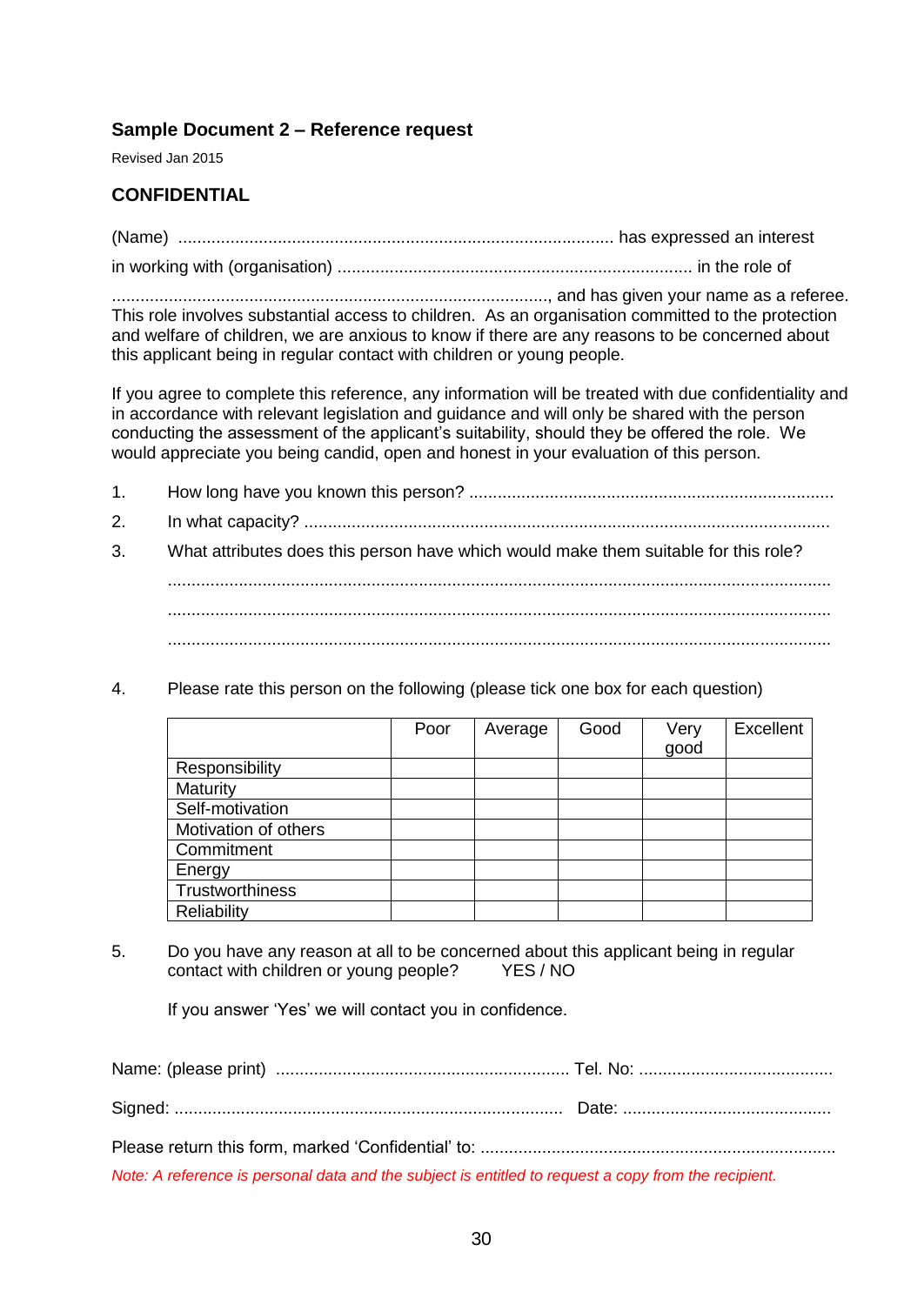## <span id="page-30-0"></span>**Sample Document 3 – Self-declaration form**

Revised Feb 2018

# *Can be adapted for roles involving working with vulnerable adults*

#### **Private and Confidential Self-declaration form for roles involving contact with children**

(Organisation name) ................................................................... is committed to safeguarding children from physical, sexual and emotional harm. As part of our Safeguarding policy, we require applicants for posts involving contact with children to complete this self-declaration form.

If your role will involve regular or frequent contact with or responsibility for children you may also be required to provide a valid Enhanced Criminal Records Disclosure, with Barred List check if relevant *(Scotland: to be a member of the Protecting Vulnerable Groups Scheme)*. Having a criminal record will not necessarily bar you from working with us. This will depend on the nature of the position and the circumstances and background of your offences.

All information will be treated as confidential and managed in accordance with our Data Privacy Policy and current data protection legislation and guidance.

**Name** …………………………………………………………………………………………..

- **1. Have you ever been known to any Children's Services Department as being an actual or potential risk to children?** YES / NO **If yes, please supply details.**
- 2. **Have you ever been the subject of any disciplinary investigation and/or sanction by any organisation due to concerns about your behaviour towards children?** YES / NO **If yes, please supply details.**

**Declaration** 

I declare that to the best of my knowledge the information given above is correct and understand that any misleading statements or deliberate omission may be sufficient grounds for disciplinary action and/or the withdrawal of my appointment.

If required I agree to provide a valid Criminal Records Disclosure *(Scotland: PVG Scheme Membership certificate)*.

I agree to inform the organisation within 24 hours if I am subsequently investigated by any agency or organisation in relation to concerns about my behaviour towards children or young people.

I understand that the information contained in this form and in the Disclosure, or supplied by third parties, may be shared with other persons or organisations in circumstances where this is considered necessary to safeguard children.

Signed: ………………………………………………………….. Date: ……………………………

*Note: if the applicant is aged under 18, this form should be counter-signed by a parent or guardian*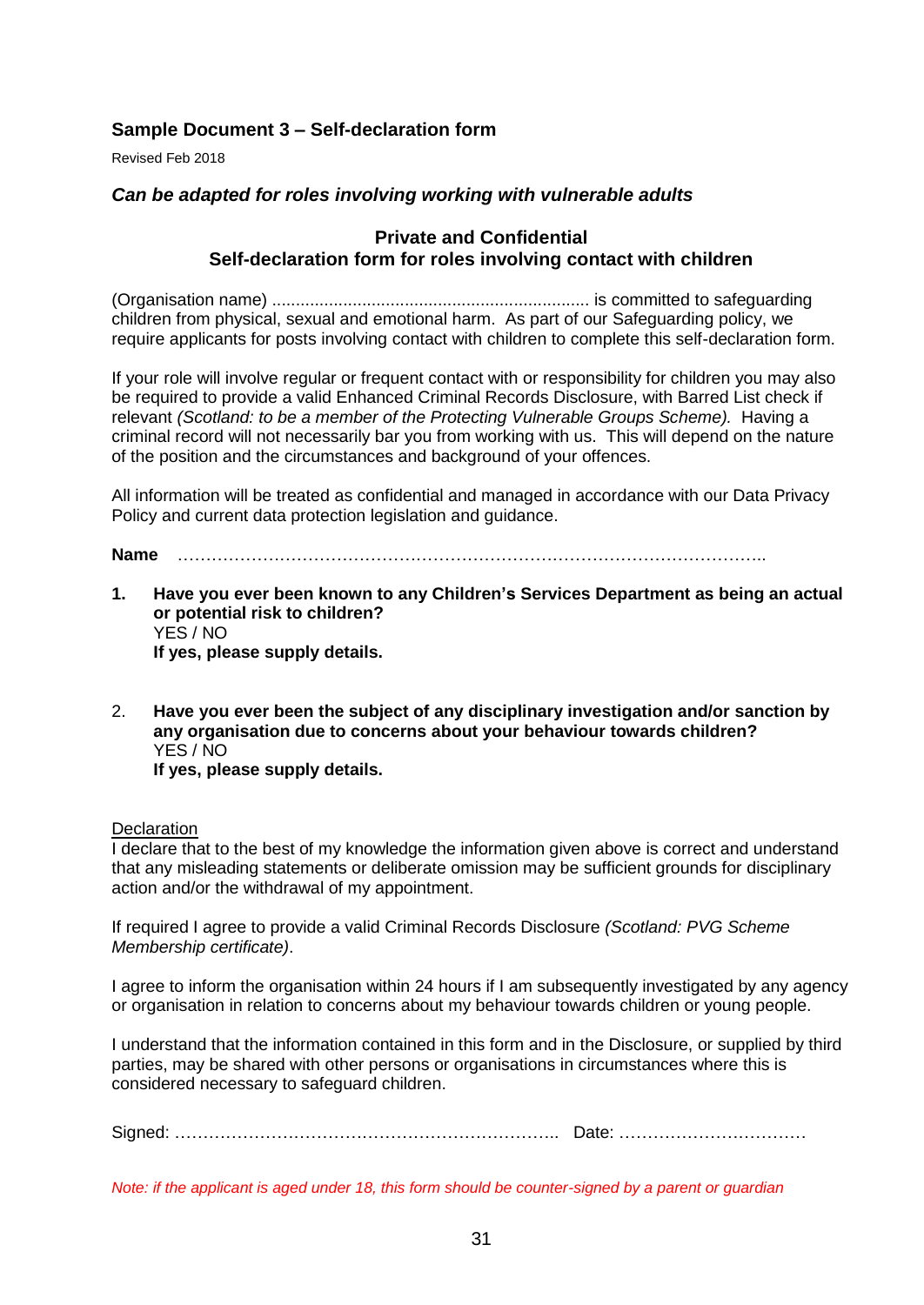# <span id="page-31-0"></span>**Sample Document 4 – Good Practice Guide**

Revised Dec 2016

## **Good Practice Guide for Instructors, Coaches and Volunteers**

This guide only covers the essential points of good practice when working with children and young people. You should also read the organisation's Child Protection Policy and Procedures which are available for reference at all times.

- Avoid spending any significant time working with children in isolation
- Do not take children alone in a car, however short the journey
- Do not take children to your home as part of your organisation's activity
- Where any of these are unavoidable, ensure that they only occur with the full knowledge and consent of someone in charge of the organisation or the child's parents
- Design training programmes that are within the ability of the individual child
- If a child is having difficulty with a wetsuit or buoyancy aid, ask them to ask a friend to help if at all possible
- If you do have to help a child, make sure you are in full view of others, preferably another adult
- Restrict communications with young people via mobile phone, e-mail or social media to group communications about organisational matters. If it's essential to send an individual message, copy it to the child's parent or carer.

#### **You should never:**

- engage in rough, physical or sexually provocative games
- allow or engage in inappropriate touching of any form
- allow children to use inappropriate language unchallenged, or use such language yourself when with children
- make sexually suggestive comments to a child, even in fun
- fail to respond to an allegation made by a child; always act
- do things of a personal nature that children can do for themselves.

It may sometimes be necessary to do things of a personal nature for children, particularly if they are very young or disabled. These tasks should only be carried out with the full understanding and consent of the child (where possible) and their parents/carers. In an emergency situation which requires this type of help, parents should be fully informed. In such situations it is important to ensure that any adult present is sensitive to the child and undertakes personal care tasks with the utmost discretion.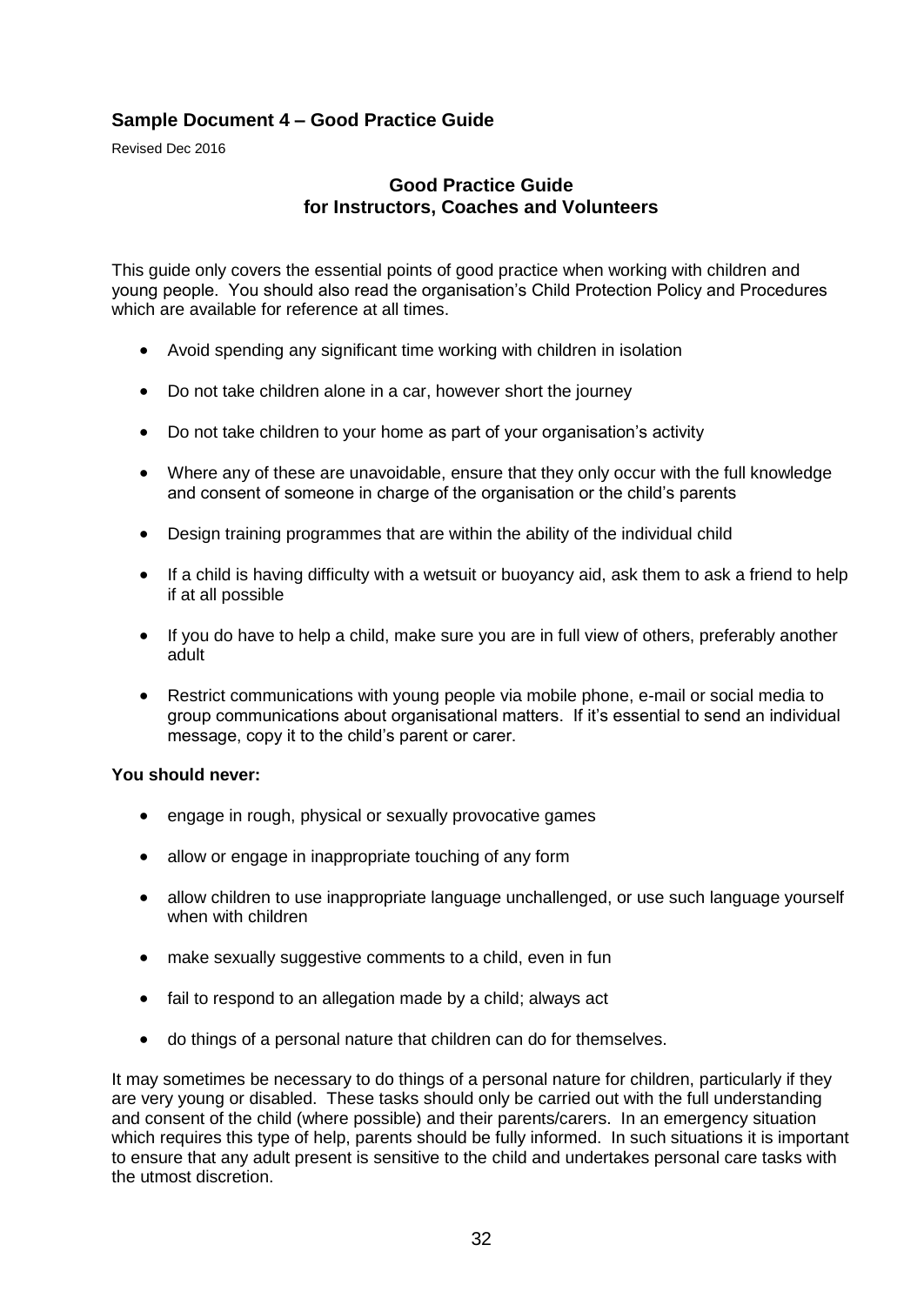# <span id="page-32-0"></span>**Sample Document 5 – Club/Class Association Code of Conduct**

Added Jan 2012

It is the policy of XXX club/class association that all participants, coaches, instructors, officials, parents and volunteers show respect and understanding for each other, treat everyone equally within the context of the sport and conduct themselves in a way that reflects the principles of the club/class. The aim is for all participants to enjoy their sport and to improve performance.

#### **Abusive language, swearing, intimidation, aggressive behaviour or lack of respect for others and their property will not be tolerated and may lead to disciplinary action.**

### **Participants - young sailors, windsurfers and powerboaters**

- Listen to and accept what you are asked to do to improve your performance and keep you safe
- Respect other participants, coaches, instructors, officials and volunteers
- Abide by the rules and play fairly
- Do your best at all times
- Never bully others either in person, by phone, by text or online
- Take care of all property belonging to other participants, the club/class or its members

### **Parents**

- Support your child's involvement and help them enjoy their sport
- Help your child to recognise good performance, not just results
- Never force your child to take part in sport
- Never punish or belittle a child for losing or making mistakes
- Encourage and guide your child to accept responsibility for their own conduct and performance
- Respect and support the coach
- Accept officials' judgements and recognise good performance by all participants
- Use established procedures where there is a genuine concern or dispute
- Inform the club or event organisers of relevant medical information
- Ensure that your child wears suitable clothing and has appropriate food and drink
- Provide contact details and be available when required
- Take responsibility for your child's safety and conduct in and around the clubhouse/event venue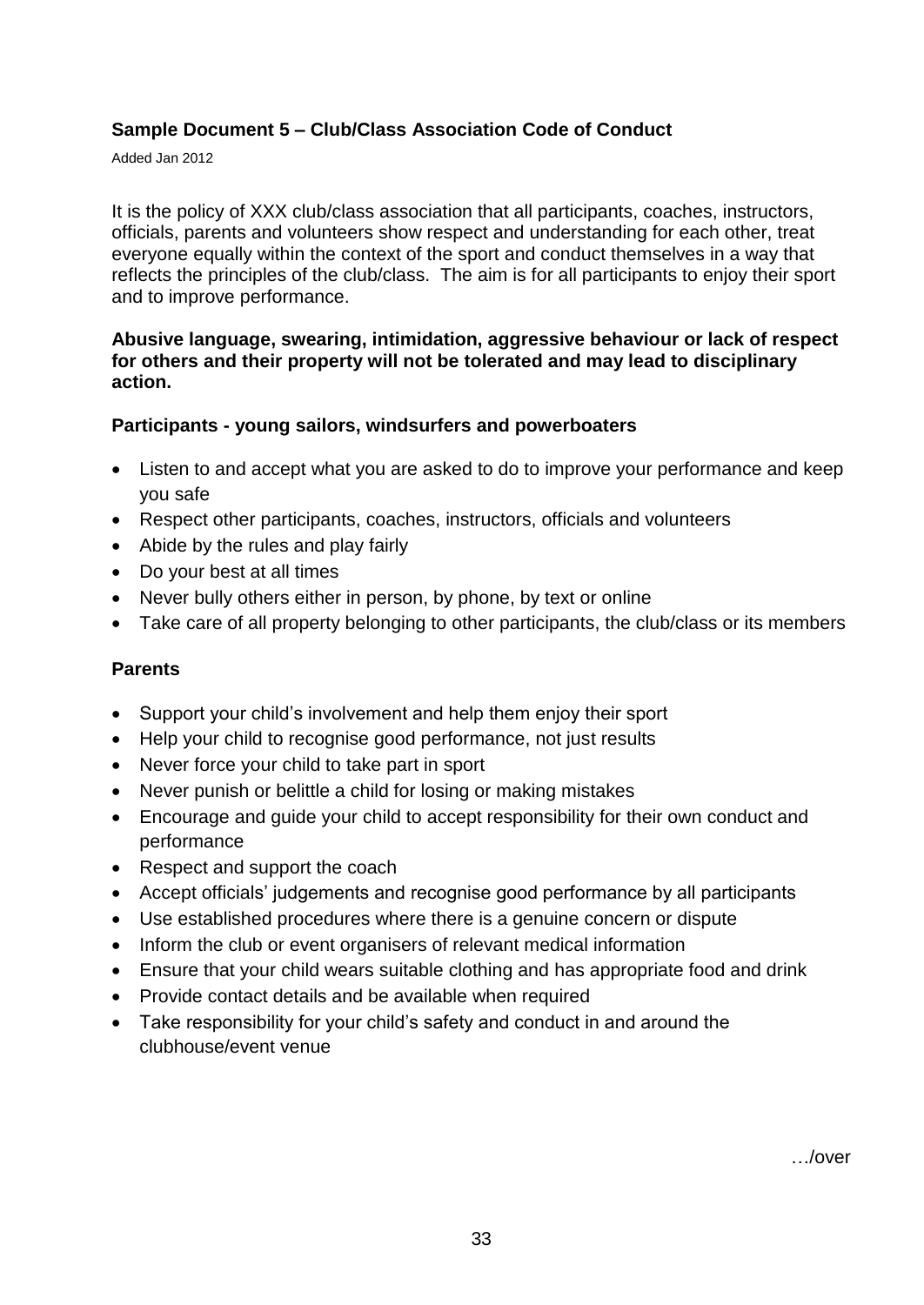# **Coaches, Instructors, Officials and Volunteers**

- Consider the welfare and safety of participants before the development of performance
- Encourage participants to value their performance and not just results
- Promote fair play and never condone cheating
- Ensure that all activities are appropriate to the age, ability and experience of those taking part
- Build relationships based on mutual trust and respect
- Work in an open environment
- Avoid unnecessary physical contact with young people
- Be an excellent role model and display consistently high standards of behaviour and appearance
- Do not drink alcohol or smoke when working directly with young people
- Communicate clearly with parents and participants
- Be aware of any relevant medical information
- Follow RYA and club/class guidelines and policies
- Holders of RYA Instructor and Coach qualifications must also comply with the RYA Code of Conduct
- Holders of RYA Race Official appointments must also comply with the RYA Race Officials Code of Conduct.

If you are concerned that someone is not following the Code of Conduct, you should inform your Club/Class Welfare Officer or the person in charge of the activity.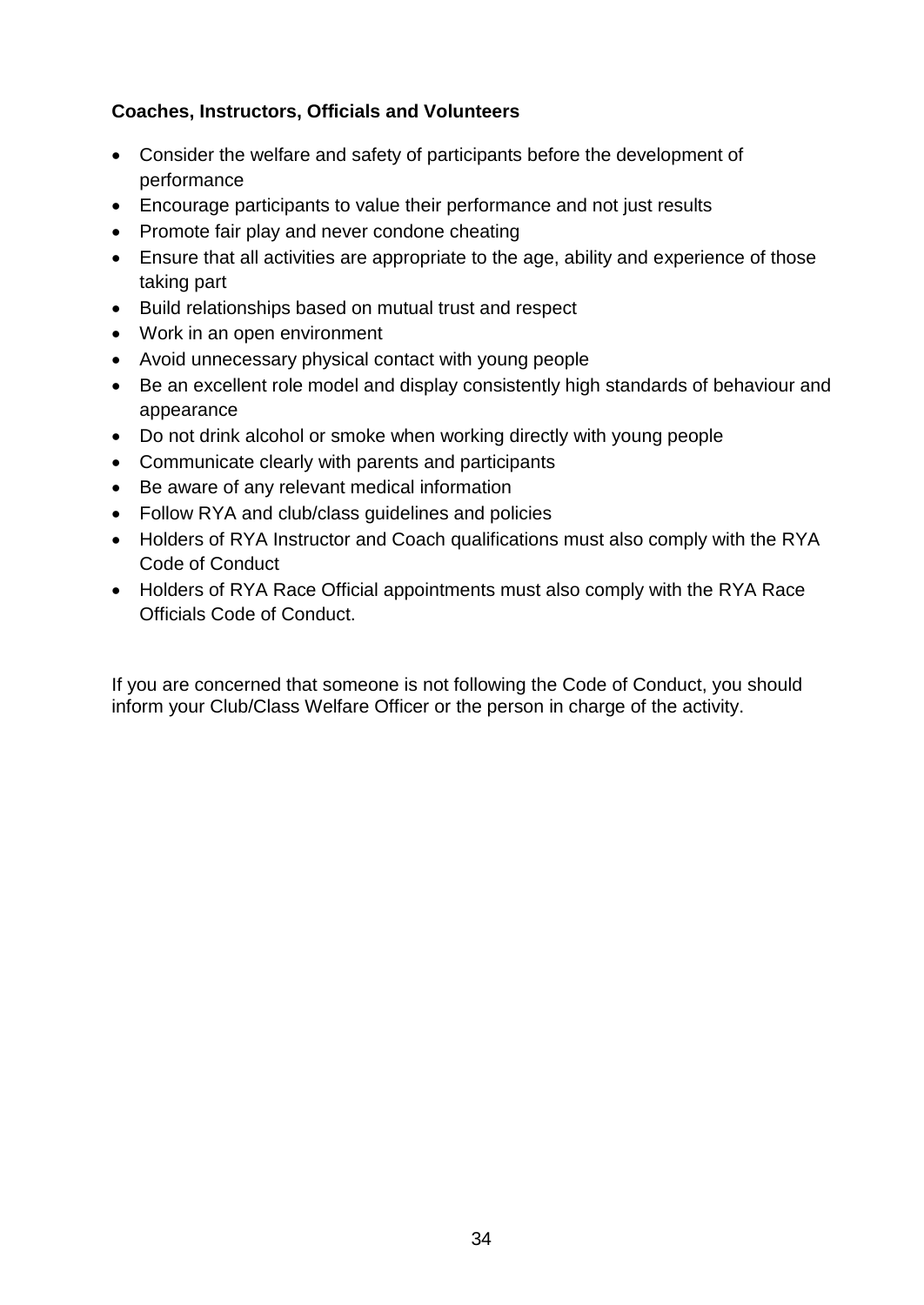# <span id="page-34-0"></span>**Sample Document 6 – Booking and Parental Consent form**

Revised Jan 2019

*This document is an extract from the RYA's booklet Race, Training and Event Management which can be downloaded from the website here: [Race, Training and Event](https://www.rya.org.uk/SiteCollectionDocuments/Club_Zone/06_Club_Mangement/05_Health_and_Safety/RYA%20RACE%20TRAINING%20AND%20EVENT%20MANAGEMENT%20-%20LEGAL%20ASPECTS.pdf)  [Management.](https://www.rya.org.uk/SiteCollectionDocuments/Club_Zone/06_Club_Mangement/05_Health_and_Safety/RYA%20RACE%20TRAINING%20AND%20EVENT%20MANAGEMENT%20-%20LEGAL%20ASPECTS.pdf) Please see the booklet for full guidance notes, alternative clauses for different types of event, etc.*

*This template has been produced as a Model Booking Form for a boating event organised by a club or class association (e.g. a taster day, training/coaching etc). The form will need to be modified for use in relation to specific events.*

#### **EVENT DETAILS**

| Event name                |  |
|---------------------------|--|
| Venue                     |  |
| Date                      |  |
| <b>Event Co-ordinator</b> |  |
| Event details             |  |

### **PARTICIPANT CONTACT DETAILS**

| Name                                                                    |  |  |
|-------------------------------------------------------------------------|--|--|
|                                                                         |  |  |
| Address                                                                 |  |  |
|                                                                         |  |  |
| Contact no.                                                             |  |  |
| Email address:                                                          |  |  |
| If you are under 18, your parent or guardian must complete and sign the |  |  |
| Parental/Guardian Agreement Form at page []                             |  |  |

# **ABOUT YOU**

| Do you have any previous boating            |                                          |
|---------------------------------------------|------------------------------------------|
| experience or qualifications?               |                                          |
| If yes, please give brief details.          |                                          |
| Can you swim 25 metres?                     |                                          |
| In the interests of your safety do you      | Yes/No                                   |
| have any medical conditions or physical     |                                          |
| or mental impairments that the              | If you answer yes please provide further |
| organiser needs to be aware of that         | details in the Medical Information and   |
| may affect your ability to take part in the | Impairments section of this form at page |
| Event?                                      | [].                                      |
| Telephone number of emergency               |                                          |
| contact.                                    |                                          |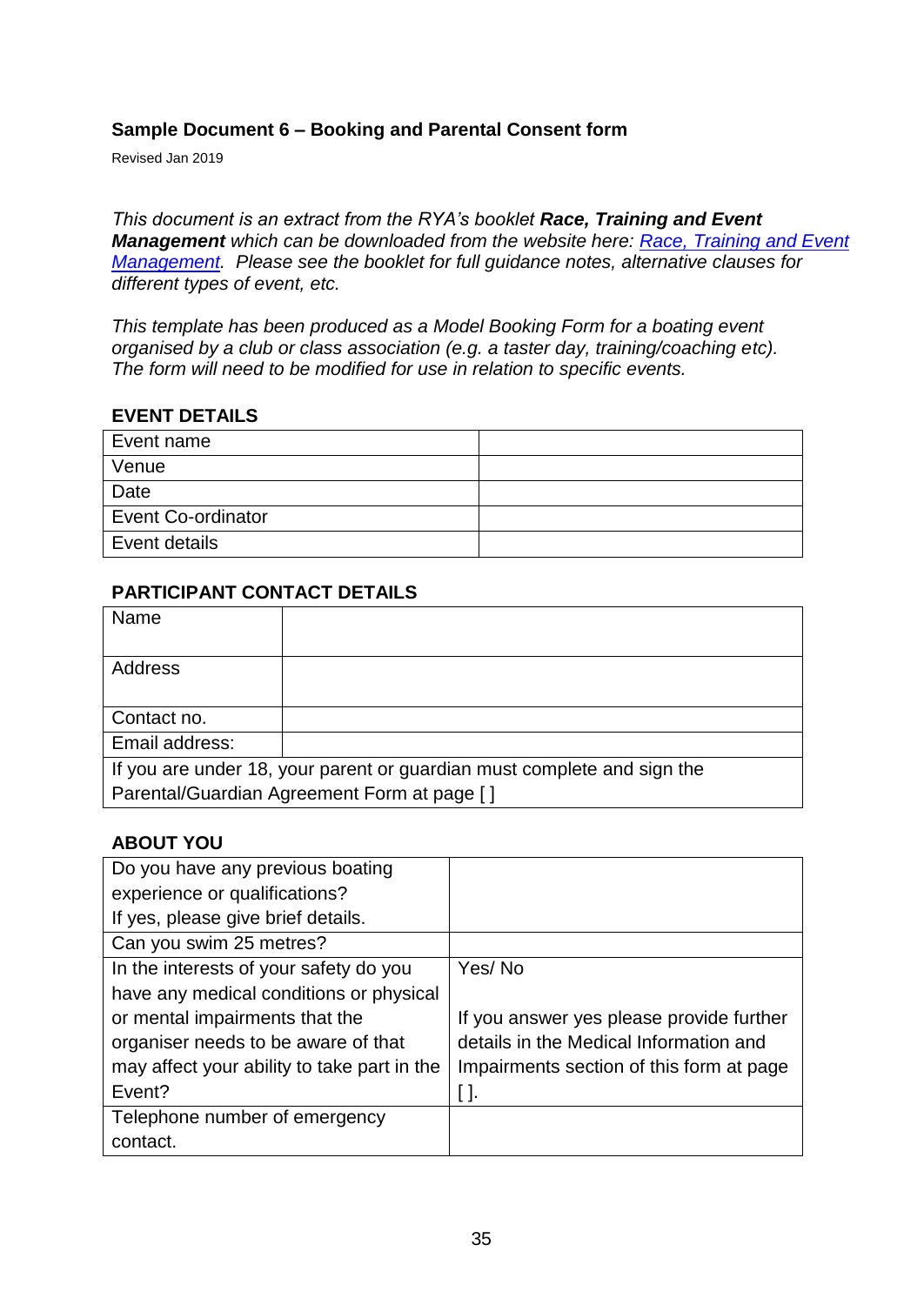# **BOOKING TERMS**

#### 1. RISK STATEMENT

It must be recognised that sailing is by its nature an unpredictable sport and therefore inherently involves an element of risk. By taking part in the Event, you agree and acknowledge that:

- (i) You are aware of the inherent element of risk involved in the sport and you accept responsibility exposing yourself to such inherent risk whilst taking part in the Event;
- (ii) You will comply at all times with the instructions of the Event Co-ordinator particularly with regard to handling of boats, wearing of buoyancy aids and the wearing of suitable clothing for the conditions;
- (iii) You accept responsibility for any injury, damage or loss to the extent caused by your own negligence;
- (iv) You will not participate in the Event if your ability to participate is impaired by alcohol, drugs or if you are otherwise unfit to participate;
- (v) You will inform the Event Co-ordinator if there have been any changes to the information provided on this form at the time of the Event.
- (vi) The provision of patrol boat cover is limited to such assistance as can be practically provided in the circumstances;
- (vii) You are aware of any specific risks drawn to your attention by the Event Coordinator.

#### 2. CANCELLATION

You understand that the Event Co-ordinator may cancel or postpone the Event at any stage in the event of bad weather, equipment failure or otherwise.

#### 3. MISCONDUCT

You understand that the Event Co-ordinator may exclude anyone from a particular session and evict anyone from the premises who refuses to comply with these Booking Terms or who misconducts themselves in any way or who causes damage or annoyance to other persons.

#### 4. DATA PROTECTION

The Organiser has a Data Privacy Policy which can be found at [ Your data will be stored and used in accordance with that policy.

The information you provide in this form will be used to facilitate your participation in the Event and to contact you. The Organiser would also like to include your contact details on a mailing list in order to make you aware of membership opportunities and future events.

| If you would like to be included on this mailing list please tick here |  |
|------------------------------------------------------------------------|--|
|------------------------------------------------------------------------|--|

If you wish to withdraw your agreement at any time, please contact  $\lceil$ 

### 5. USE OF YOUR IMAGE

The Organiser may arrange for images or videos to be taken at the Event and published on the Event or Organiser's website or social media channels to promote the Event or Organiser.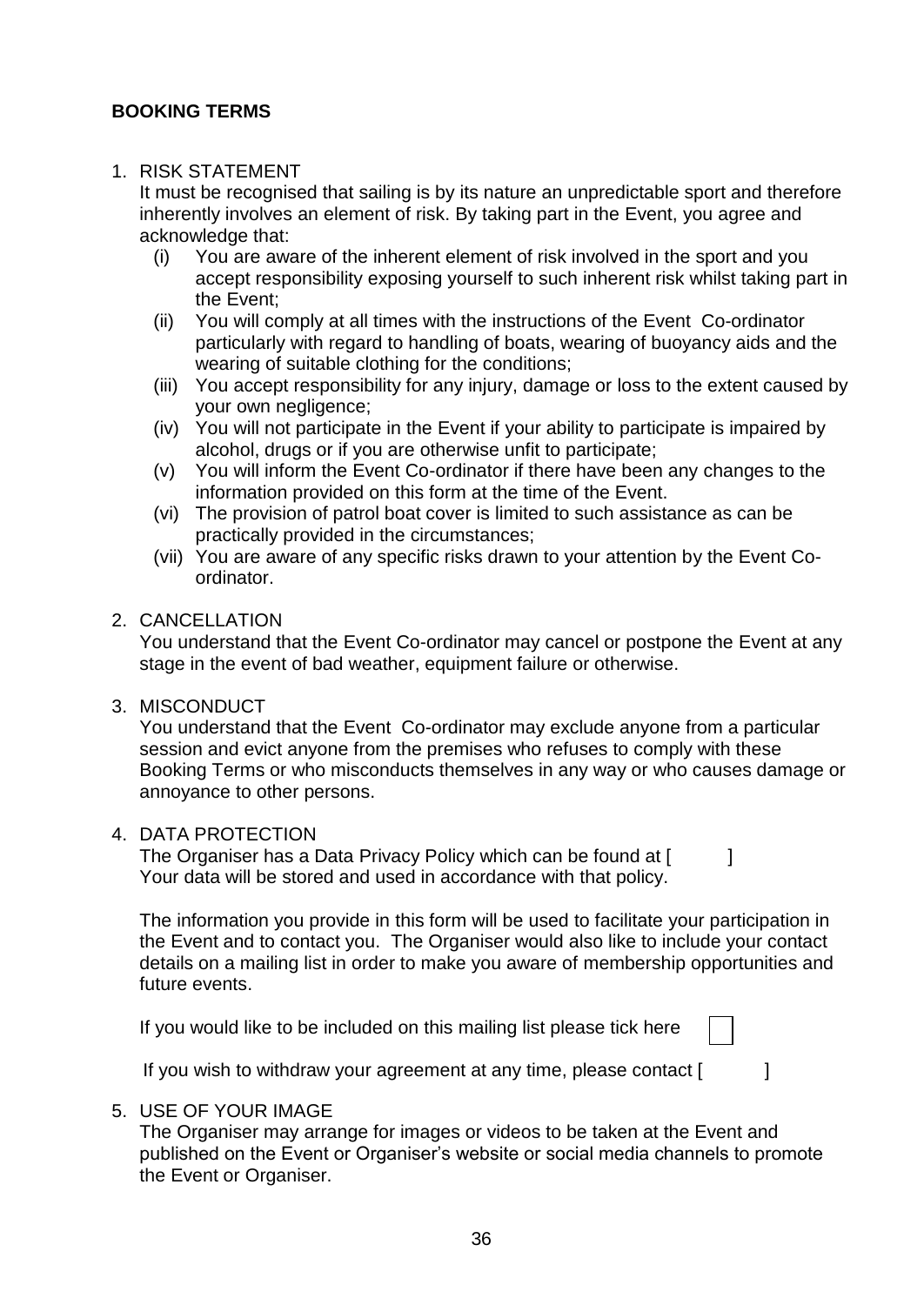If you agree to images of you being used for this purpose, please tick here.

If you are taking part in the Event as a family, your family members, aged 18 and over, should indicate their agreement to the use of their image separately below. **Parental agreement for images of participants aged under 18 is included in the Parental/Guardian Agreement Form at page [ ].**

Family member ………………………………..

Family member ………………………………..

Family member ………………………………..

If you later wish to withdraw your agreement, please contact [ ]. Please be aware that if you later decide to withdraw your agreement it will not be possible to remove your image from any printed material in circulation, or until the next edition or print of the item containing your image is released.

By agreeing to your images being used, you agree to assign any copyright or any other right of ownership of these images to the Organiser.

### AGREEMENT

I confirm that I have read and fully understand the above Booking Terms and agree to comply with them.

Signed………………… (The Participant) Date……………………….…………….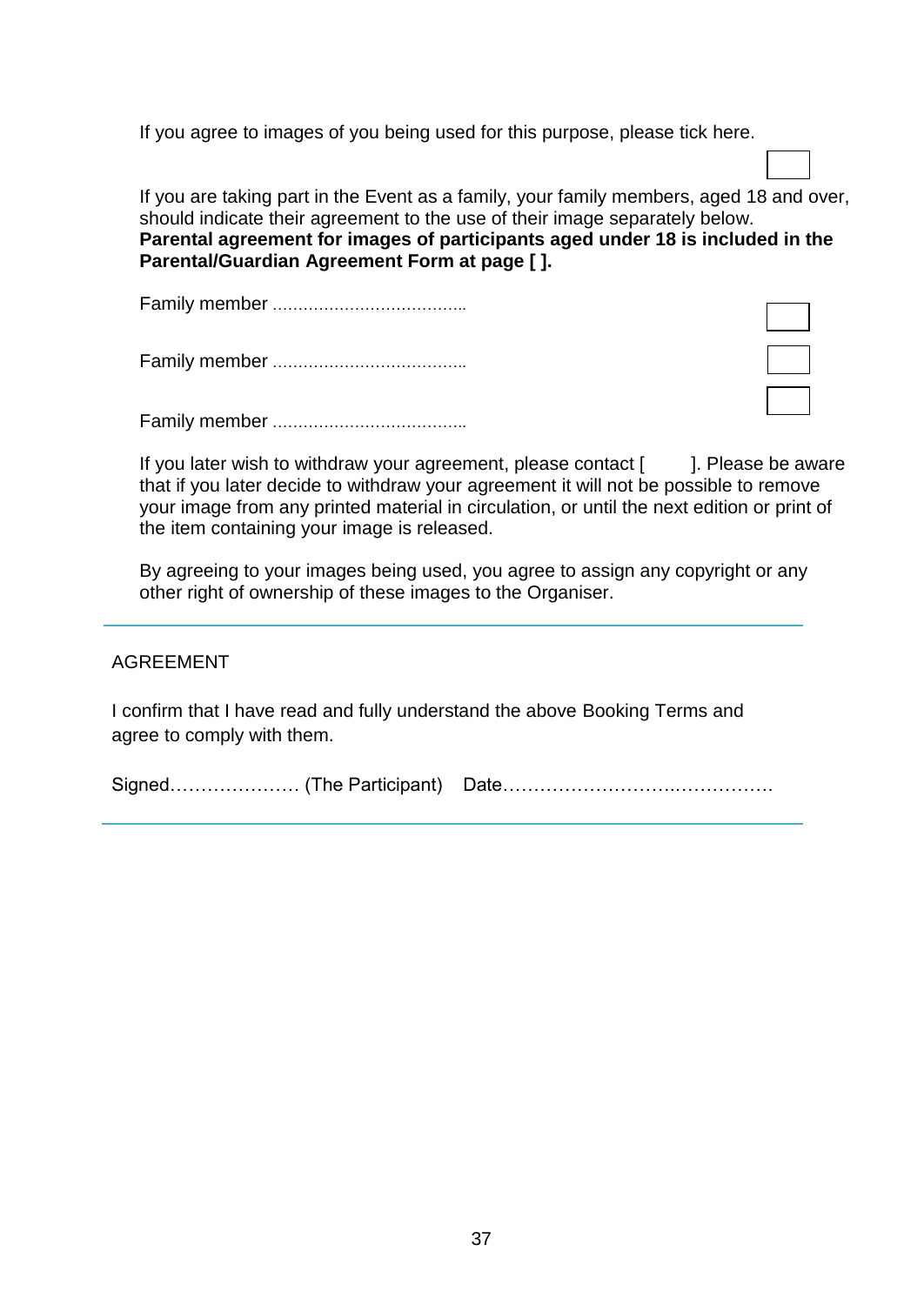# **PARENTAL/GUARDIAN AGREEMENT**

(to be completed if the participant is aged under 18)

| Name of participant                     |  |
|-----------------------------------------|--|
| Name of parent/guardian completing this |  |
| form                                    |  |
| Relationship to participant             |  |
| Contact number during Event             |  |

# *Optional clause to be used where Event organisers require a responsible adult to remain on site during the Event*

#### **Supervision**

I will be responsible for my child throughout the Event. I will be available at the Event venue

OR

I appoint the person named below, who has agreed to act in loco parentis. He/she will be responsible for my dependant throughout the event. He/she will be available at the Event venue.

Name of person appointed in loco parentis………………………………..

Mobile number…………………………………

# *Optional Medical consent if parent/guardian is not on site*

### **Medical treatment**

I give permission to the organisers to administer any relevant treatment or medication to the above-named participant when or if necessary.

In an emergency situation I authorise the organisers to take my child to hospital and give my full permission for any treatment required to be carried out in accordance with the hospital's diagnosis. I understand that I shall be notified, as soon as possible, of the hospital visit and any treatment given by the hospital.

### **Use of your child's image**

The Organiser may arrange for images or videos to be taken at the Event and published on the Event or Organiser's website or social media channels to promote the Event or Organiser.

If you agree to the use of images of your child being used for this purpose, please tick here.

If you later wish to withdraw your agreement, please contact  $\lceil \cdot \cdot \cdot \rceil$ . Please be aware that if you later decide to withdraw your agreement it will not be possible to remove your image from any printed material in circulation, or until the next edition or print of the item containing your image is released.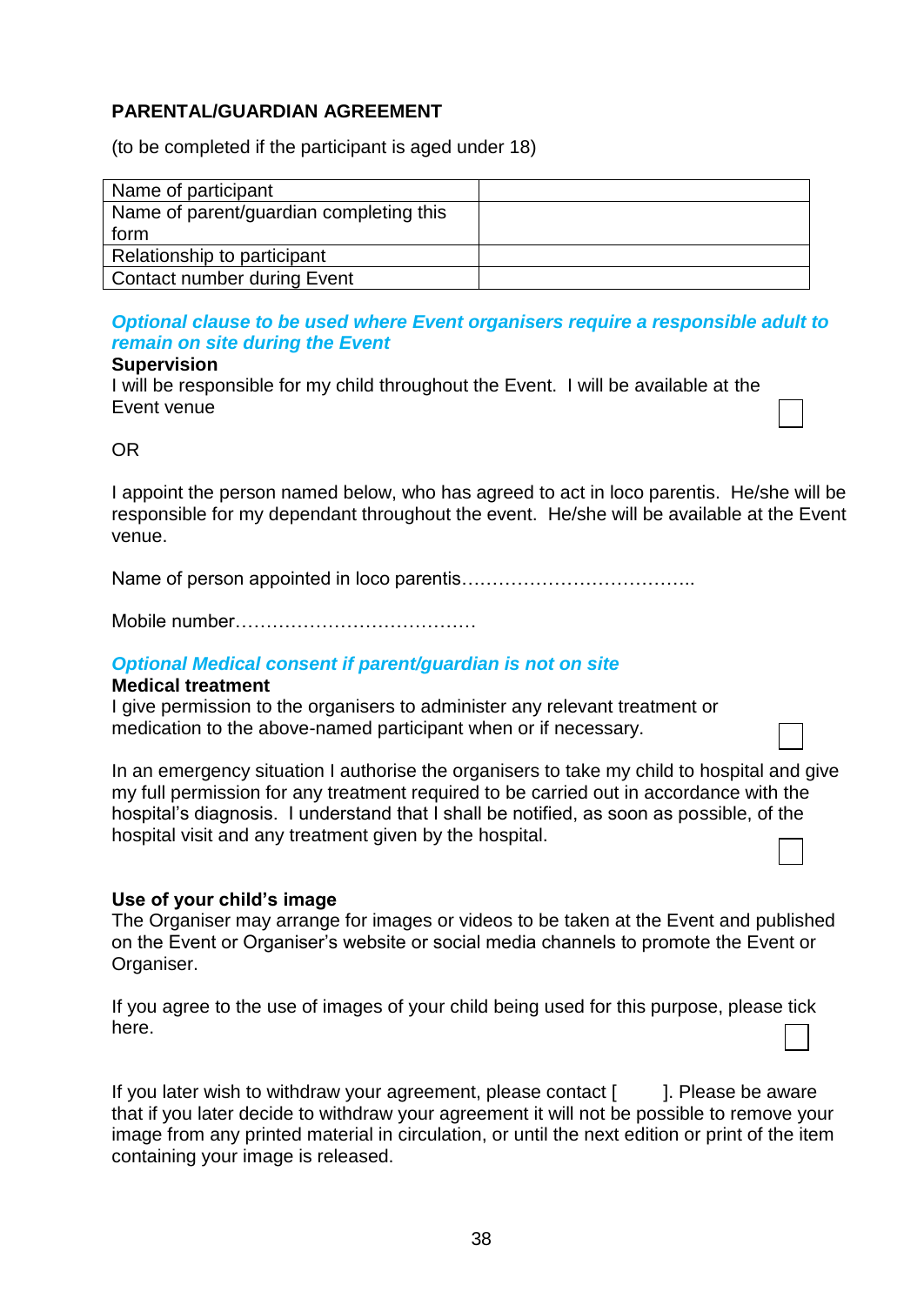By agreeing to images being used, you agree to assign any copyright or any other right of ownership of these images to the Organiser

## PARENTAL/GUARDIAN AGREEMENT (if under 18)

I agree that \_\_\_\_\_\_\_\_\_\_\_\_\_\_\_\_\_\_ may take part in the Event. I confirm that I have read through the above conditions with him/her and that she/he understands and agrees with them. I also confirm that he/she takes part in the Event with my full agreement that that the particulars given above are correct and complete in all respects.

Signed…………………………………………Parent/Guardian……………………….

Date…………..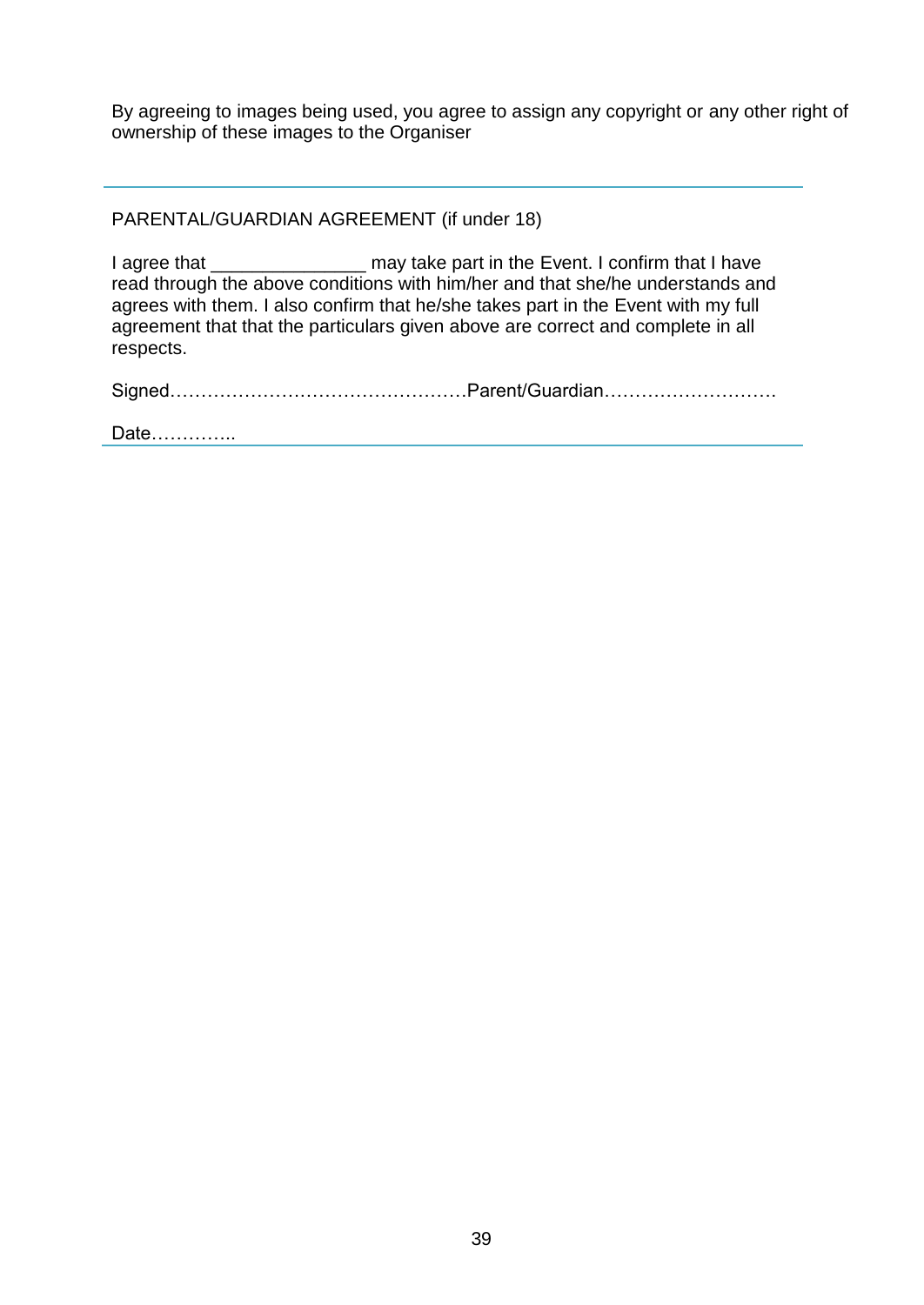# **MEDICAL INFORMATION AND IMPAIRMENTS**

*(For full guidance on collecting personal medical information, in relation to compliance with the General Data Protection Regulations, please see the RYA's Race, Training and Event Management booklet)*

If you declared that you have a medical condition or physical or mental impairment that the organiser needs to be aware of because it may affect your ability to take part in the Event please provide details below.

# SPECIAL CATEGORY DATA

I confirm that I have given the Organiser the medical information listed on this page (if any) for the purposes of my participation in the Event. I understand that this information will only be used for that purpose and will be retained for as long as necessary to comply with the Organiser's legal obligations.

I agree/ I do not agree (Please circle)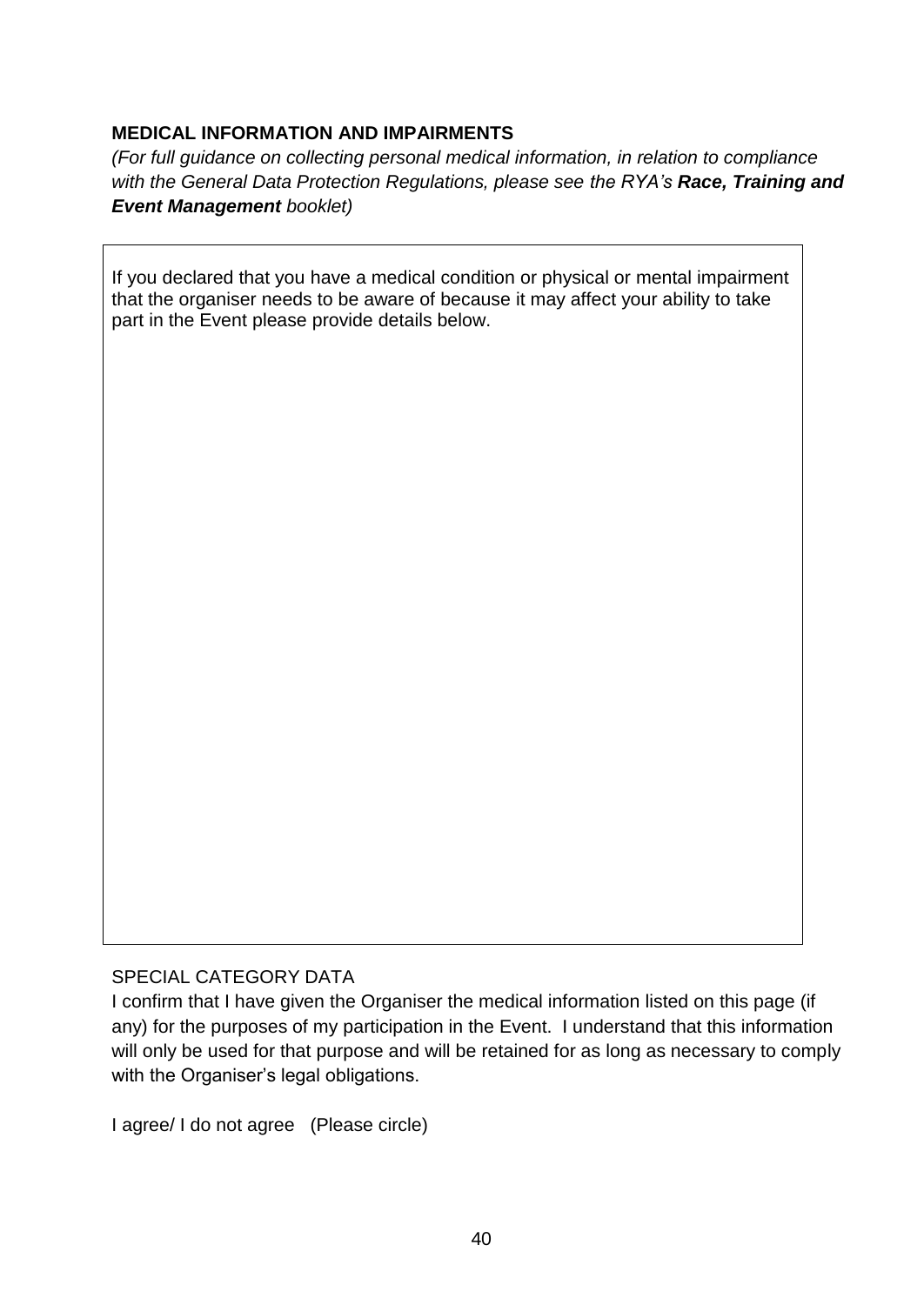# <span id="page-40-0"></span>**Sample Document 7 – Safeguarding and Child Protection referral form**

Revised Dec 2016

| Date and time of incident            |  |
|--------------------------------------|--|
| Name and position of person about    |  |
| whom report, complaint or allegation |  |
| is made                              |  |
| Name and age of child involved       |  |
| Name of club or organisation (if     |  |
| relevant)                            |  |
| Nature of incident, complaint or     |  |
| allegation (continue on separate     |  |
| page if necessary.                   |  |
|                                      |  |
|                                      |  |
|                                      |  |
|                                      |  |
|                                      |  |
|                                      |  |
|                                      |  |
|                                      |  |
|                                      |  |
|                                      |  |
| Action taken by organisation         |  |
| (continue on separate page if        |  |
| necessary)                           |  |
|                                      |  |
|                                      |  |
|                                      |  |
| If Police or Children's Social Care  |  |
| Services contacted, name, position   |  |
| and telephone number of person       |  |
| handling case                        |  |
| Name, organisation and position of   |  |
| person completing form               |  |
| Contact telephone number and         |  |
| e-mail address                       |  |
| Signature of person completing form  |  |
|                                      |  |
|                                      |  |
| Date and time form completed         |  |
| Name and position of organisation's  |  |
| child protection/welfare officer or  |  |
| person in charge (if different from  |  |
| above)                               |  |
| Contact telephone number and         |  |
| e-mail address                       |  |

**This form should be copied, marked 'Private and Confidential', to the RYA Safeguarding and Equality Manager, Jackie Reid, RYA House, Ensign Way, Hamble, Southampton, SO31 4YA, e-mail [safeguarding@rya.org.uk](mailto:safeguarding@rya.org.uk) and to the statutory authorities (if they have been informed of the incident) within 48 hours of the incident.**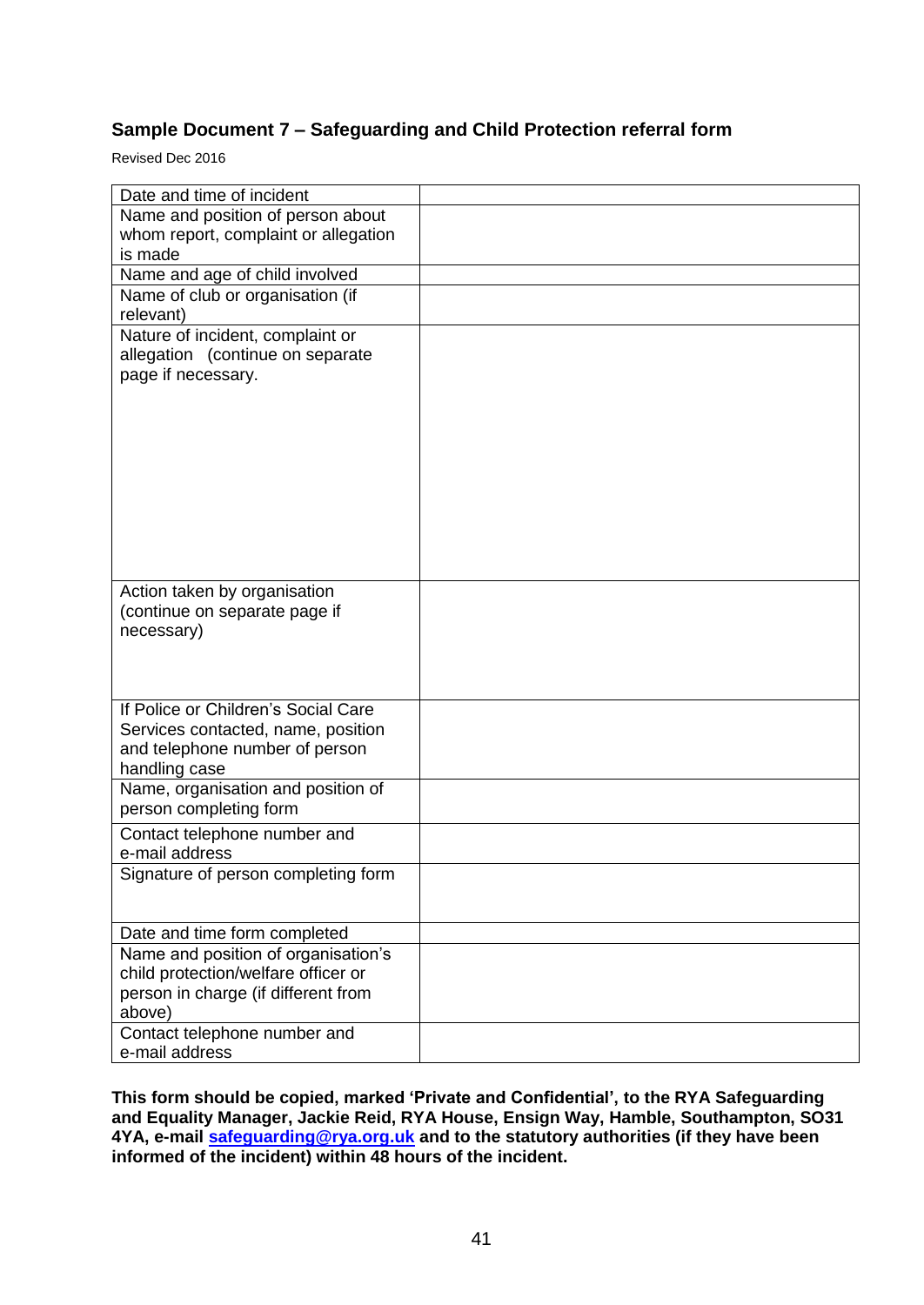# <span id="page-41-0"></span>**Appendix A – What is child abuse?**

#### Revised Jan 2019

(Based on the statutory guidance 'Working Together to Safeguard Children' 2018)

Abuse and neglect are forms of maltreatment of a child. Somebody may abuse or neglect a child by inflicting harm, or by failing to act to prevent harm. Children may be abused in a family or in an institutional or community setting by those known to them or, more rarely, by others (including via the internet). They may be abused by an adult or adults, or another child or children.

**Physical abuse** may involve adults or other children inflicting physical harm:

- hitting, shaking, throwing, poisoning, burning or scalding, drowning or suffocating
- aiving children alcohol or inappropriate drugs
- a parent or carer fabricating the symptoms of, or deliberately inducing, illness in a child
- in sport situations, physical abuse might also occur when the nature and intensity of training exceeds the capacity of the child's immature and growing body.

**Emotional abuse** is the persistent emotional maltreatment of a child such as to cause severe and persistent adverse effects on the child's emotional development. It may involve:

- conveying to a child that they are worthless, unloved or inadequate
- not giving the child opportunities to express their views, deliberately silencing them or 'making fun' of what they say or how they communicate
- imposing expectations which are beyond the child's age or developmental capability
- overprotection and limitation of exploration and learning, or preventing the child from participating in normal social interaction
- allowing a child to see or hear the ill-treatment of another person
- serious bullying (including cyber bullying), causing children frequently to feel frightened or in danger
- the exploitation or corruption of children
- emotional abuse in sport might also include situations where parents or coaches subject children to constant criticism, bullying or pressure to perform at a level that the child cannot realistically be expected to achieve.

Some level of emotional abuse is involved in all types of maltreatment of a child.

**Sexual abuse.** Sexual abuse involves an individual (male or female, or another child) forcing or enticing a child or young person to take part in sexual activities, whether or not the child is aware of what is happening, to gratify their own sexual needs. The activities may involve:

- physical contact (eg. kissing, touching, masturbation, rape or oral sex)
- involving children in looking at, or in the production of, sexual images
- encouraging children to behave in sexually inappropriate ways or watch sexual activities
- grooming a child in preparation for abuse (including via the internet)
- sport situations which involve physical contact (eg. supporting or guiding children) could potentially create situations where sexual abuse may go unnoticed. Abusive situations may also occur if adults misuse their power and position of trust over young people.

**Neglect** is the persistent failure to meet a child's basic physical and/or psychological needs, likely to result in the serious impairment of the child's health or development. Neglect may involve a parent or carer failing to:

- provide adequate food, clothing and shelter
- protect a child from physical and emotional harm or danger
- ensure adequate supervision
- ensure access to appropriate medical care or treatment
- respond to a child's basic emotional needs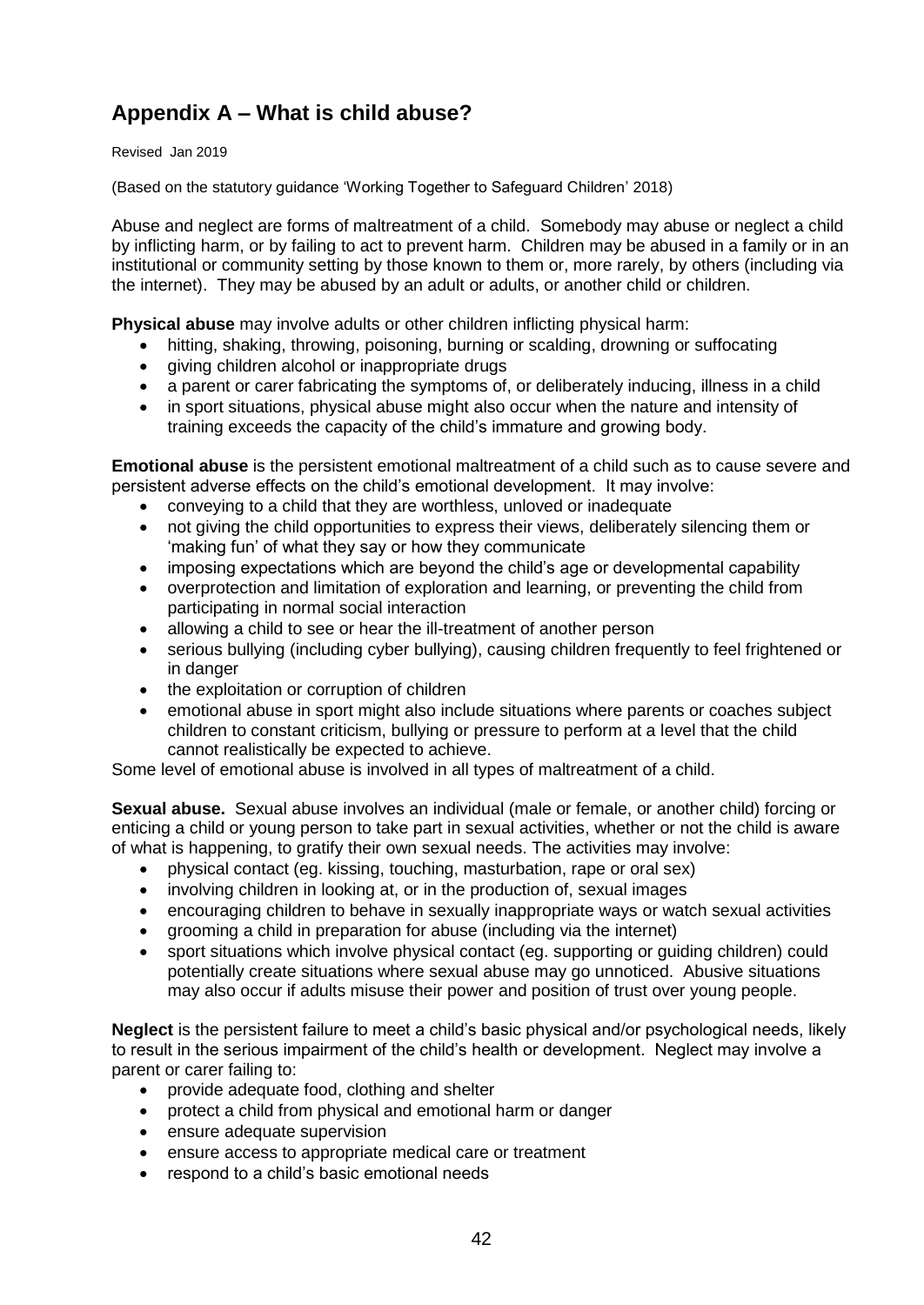neglect in a sport situation might occur if an instructor or coach fails to ensure that children are safe, or exposes them to undue cold or risk of injury.

**Child sexual exploitation** is a form of child sexual abuse. It occurs where an individual or group takes advantage of an imbalance of power to coerce, manipulate or deceive a child or young person under the age of 18 into sexual activity in exchange for something the victim needs and wants (eg. attention, money or material possessions, alcohol or drugs), and/or for the financial advantage or increased status of the perpetrator or facilitator. The victim may have been sexually exploited even if the sexual activity appears consensual. Child sexual exploitation can also occur online without involving physical contact.

**Extremism** goes beyond terrorism and includes people who target the vulnerable - including the young - by seeking to: sow division between communities on the basis of race, faith or denomination; justify discrimination eg. towards women and girls; persuade others that minorities are inferior; or argue against the primacy of democracy and the rule of law in our society.

**Bullying** (not included in 'Working Together' but probably more common in a sport situation than some of the other forms of abuse described above)

Bullying (including online bullying, for example via text or social media) may be seen as deliberately hurtful behaviour, usually repeated or sustained over a period of time, where it is difficult for those being bullied to defend themselves. The bully is often another young person. Although anyone can be the target of bullying, victims are typically shy, sensitive and perhaps anxious or insecure. Sometimes they are singled out for physical reasons – being overweight or physically small, being gay or lesbian, having a disability or belonging to a different race, faith or culture.

Bullying can include:

- physical pushing, kicking, hitting, pinching etc
- name calling, sarcasm, spreading rumours, persistent teasing and emotional torment through ridicule, humiliation or the continual ignoring of individuals
- posting of derogatory or abusive comments, videos or images on social network sites
- racial taunts, graffiti, gestures, sectarianism
- sexual comments, suggestions or behaviour
- unwanted physical contact.

The acronym STOP – Several Times On Purpose - can help you to identify bullying behaviour.

#### **Recognising Abuse**

It is not always easy, even for the most experienced carers, to spot when a child has been abused. However, some of the more typical symptoms which should trigger your suspicions would include:

- unexplained or suspicious injuries such as bruising, cuts or burns, particularly if situated on a part of the body not normally prone to such injuries
- sexually explicit language or actions
- a sudden change in behaviour (eg. becoming very quiet, withdrawn or displaying sudden outbursts of temper)
- the child describes what appears to be an abusive act involving him/her
- a change observed over a long period of time (eg. the child losing weight or becoming increasingly dirty or unkempt)
- a general distrust and avoidance of adults, especially those with whom a close relationship would be expected
- an unexpected reaction to normal physical contact
- difficulty in making friends or abnormal restrictions on socialising with others.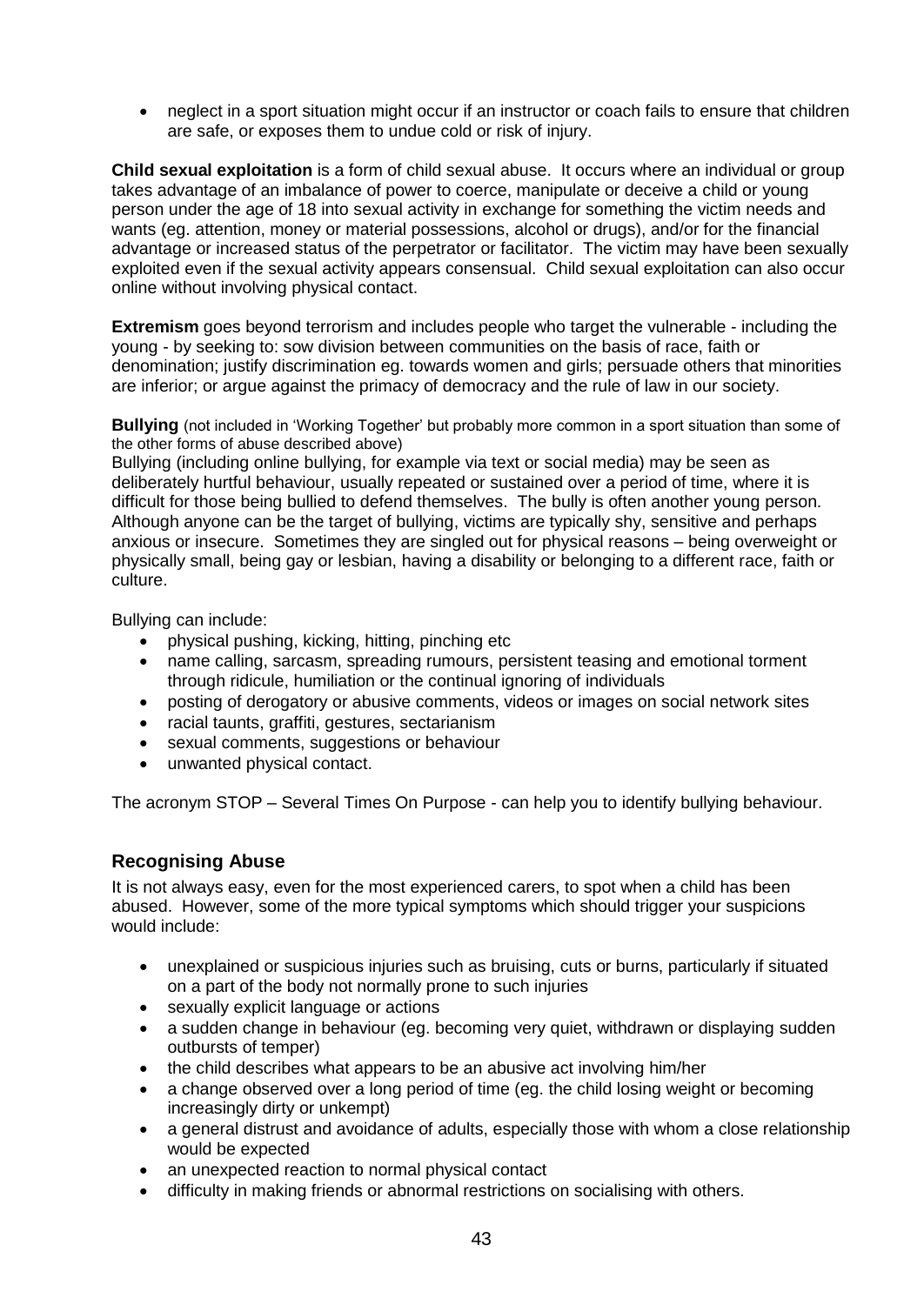It is important to note that a child could be displaying some or all of these signs, or behaving in a way which is worrying, without this necessarily meaning that the child is being abused. Similarly, there may not be any signs, but you may just feel that something is wrong. If you have noticed a change in the child's behaviour, first talk to the parents or carers. It may be that something has happened, such as a bereavement, which has caused the child to be unhappy.

#### **If you are concerned**

If there are concerns about sexual abuse or violence in the home, talking to the parents or carers might put the child at greater risk. If you cannot talk to the parents/carers, consult your organisation's designated Welfare/Safeguarding Officer or the person in charge. It is this person's responsibility to make the decision to contact Children's Social Care Services or the Police. It is NOT their responsibility to decide if abuse is taking place, BUT it is their responsibility to act on your concerns.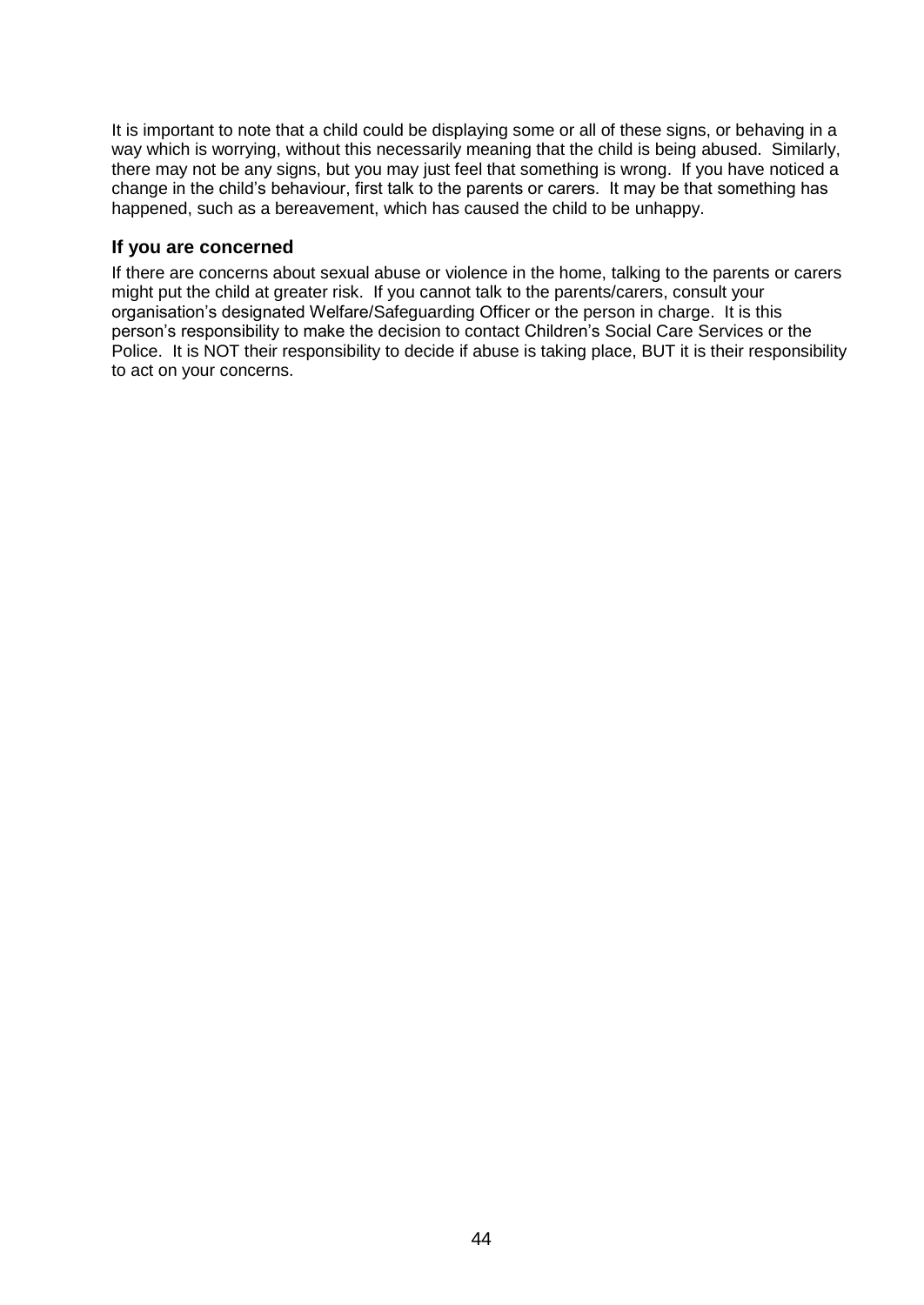# <span id="page-44-0"></span>**Appendix B − RYA Instructor Code of Conduct**

Revised Feb 2014

#### **RYA Instructor Code of Conduct for RYA Instructors, Coach Assessors, Trainers and Examiners**

This document outlines the code of conduct under which all holders of RYA instructor qualifications and RYA training appointments (hereafter referred to as instructors) are required to comply. The code of conduct is intended to make clear to all participants, instructors and RYA appointment holders the high standards to which all are expected to conform. Instructors must:

- If working with people under the age of 18, read and understand the Child Protection Policy as detailed on the RYA website at [www.rya.org.uk](http://www.rya.org.uk/)
- Respect the rights, dignity and worth of every person and treat everyone equally within the context of their sport.
- Place the wellbeing and safety of the student above the development of performance or delivery of training.
- They should follow all guidelines laid down by the RYA with regards specific training or coaching programmes.
- Hold appropriate insurance cover either individually or through the training centre in which they are working.
- Not develop inappropriate working relationships with students (especially children). Relationships must be based on mutual trust and respect and not exert undue influence to obtain personal benefit or reward.
- Encourage and guide students to accept responsibility for their own behaviour and performance.
- Hold relevant up to date governing body qualifications as approved by the RYA.
- Ensure that the activities they direct or advocate are appropriate for the age, maturity, experience and ability of the individual.
- At the outset, clarify with students (and where appropriate their parents) exactly what is expected of them and what they are entitled to expect.
- Always promote the positive aspects of the sport (eg courtesy to other water users).
- Consistently display high standards of behaviour and appearance.
- Not do or neglect to do anything which may bring the RYA into disrepute.
- Act with integrity in all customer and business to business dealings pertaining to RYA training.
- Not teach or purport to provide RYA courses or RYA certification outside of the framework of an RYA recognised training centre
- Notify the RYA immediately of any court imposed sanction that precludes the instructor from contact with specific user groups (for example children and vulnerable adults).
- Not carry out RYA training, examining or coaching activities whilst under the influence of alcohol or drugs.

Failure to adhere to the RYA Instructor Code of Conduct may result in the suspension or withdrawal of RYA qualifications or appointments.